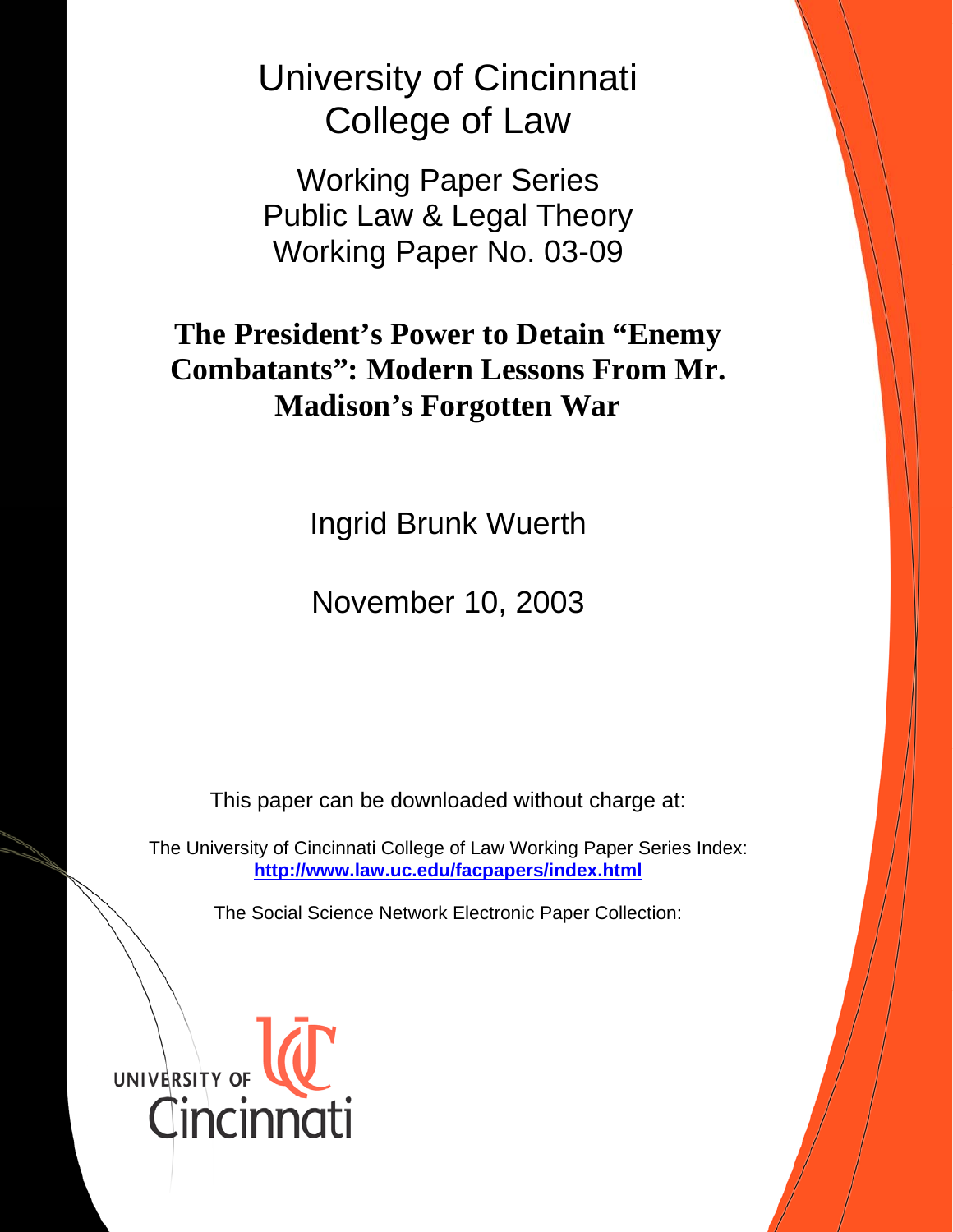## <span id="page-1-5"></span> **The President's Power to Detain "Enemy Combatants": Modern Lessons From Mr. Madison's Forgotten War**

### **Ingrid Brunk Wuerth**[∗](#page-1-0)

### **98 Northwestern University Law Review (draft of article forthcoming 2004)**

The War of 1812 seems an improbable source for answers to modern questions about the President's power as Commander in Chief.<sup>[1](#page-1-1)</sup> James Madison was not a strong war-time President and the office of Commander in Chief did not really come into its own until Lincoln took the helm almost half a century later.<sup>2</sup> Modern scholarship on the President's war powers has little time for the first declared war of the new republic,<sup>3</sup> dubbed "Mr. Madison's war" by contemporaries who opposed it.<sup>4</sup>

The war on terrorism – so different from the rows of perfectly drilled British soldiers descending on America from the North during the winter of 1813 – has, however, generated a series of federal court cases that find interesting parallels in state court cases from that first war. These modern cases challenge the military detentions in the United States of those deemed "enemy combatants,"<sup>5</sup> confronting the courts with pressing and difficult questions about the

<span id="page-1-0"></span><sup>∗</sup> Associate Professor of Law, University of Cincinnati College of Law; B.A. University of North Carolina at Chapel Hill; J.D. University of Chicago. Thanks to the many friends and colleagues who offered helpful comments and suggestions, and to the participants in workshops at the University of Houston Law Center, St. Louis University School of Law, and the University of Cincinnati College of Law. I am particularly grateful to A. Christopher Bryant, Jack Chin, Emily Houh, Donna Nagy, Wendy Parker and Michael Van Alstine. For excellent research assistance, thanks to librarian James Hart.

<span id="page-1-1"></span> $1$  U.S. CONST. art. II, § 2.

<span id="page-1-2"></span><sup>&</sup>lt;sup>2</sup> See EDWARD S. CORWIN, THE PRESIDENT: OFFICE AND POWERS, 1787-1984 at 263-64 ( $5<sup>th</sup>$  ed. 1984).

<span id="page-1-3"></span><sup>&</sup>lt;sup>3</sup> *Id.* at 263; CLINTON ROSSITER & RICHARD LONGAKER, THE SUPREME COURT AND THE COMMANDER IN CHIEF 14, 121 n.100 (2d ed. 1961); WILLIAM H. REHNQUIST, ALL THE LAWS BUT ONE: CIVIL LIBERTIES IN WARTIME 68-70, 170 (1998), LOUIS W. KOENIG, THE CHIEF EXECUTIVE 237-263 (1964).

<span id="page-1-4"></span><sup>4</sup> *See* ROBERT KETCHAM, JAMES MADISON: A BIOGRAPHY 537 (1973).

 $<sup>5</sup>$  The term "enemy combatant" refers broadly to those captured during wartime who are affiliated with the enemy.</sup> See Hamdi v. Rumsfeld, 316 F.3d 450, 463 n.3 (4<sup>th</sup> Cir. 2003) ("[p]ersons captured during wartime are often referred to as 'enemy combatants'"); *see also* American Bar Association Task Force on Treatment of Enemy Combatants 7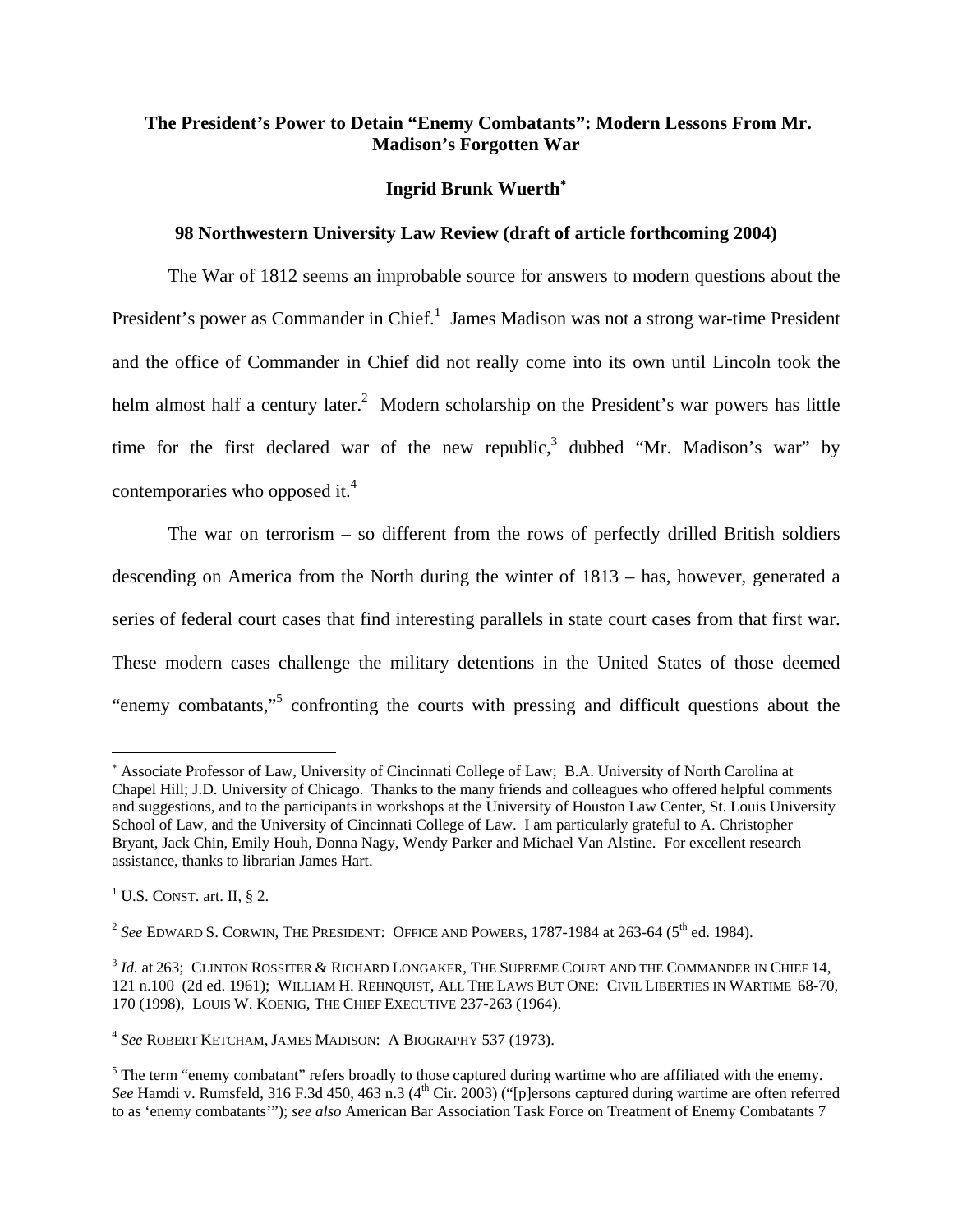<span id="page-2-3"></span>scope of the President's power as Commander in Chief. $6\,$  So far, the courts have upheld the modern detentions, even of U.S. citizens seized in the United States, and have subjected the President's factual determination of enemy combatant status only to the most deferential review.<sup>7</sup>

During the War of 1812, on the other hand, courts issued writs of habeas corpus to and awarded damages against military commanders in the field who detained U.S. citizens suspected of aiding the enemy. These early cases suggest that the President may lack the constitutional authority to detain the modern enemy combatants and that courts should aggressively review the factual and legal basis for such detentions. Other cases from the War of 1812 engaged key questions left unresolved by the modern enemy combatant opinions. An 1813 U.S. Supreme Court case, for example, used international law to help interpret the scope of the President's constitutional authority during war.<sup>8</sup> The modern enemy combatant cases flirt with this idea, often vaguely invoking international law without explaining why.<sup>9</sup> Then, too, cases arising out

 (August 8, 2002), *available at* http://www.abanet.org/leadership/enemy\_combatants.pdf ("[t]he term 'enemy combatant' is not a term of art which has a long established meaning"); Press Release, Department of Defense, DOD Responds to ABA Enemy Combatant Report (October 2, 2002), *available at* http://www.defenselink.mil/news/Oct2002/b10022002\_bt497-02.html (describing and defending the government's policy with respect to enemy combatants).

<span id="page-2-2"></span>8 Brown v. United States, 12 U.S. (8 Cranch) 110 (1814); *see infra* Part III.B.

<span id="page-2-0"></span><sup>&</sup>lt;sup>6</sup> Hamdi v. Rumsfeld, 316 F.3d 450 (4<sup>th</sup> Cir. 2003); Hamdi v. Rumsfeld, 296 F.3d 278, 283 (4<sup>th</sup> Cir. 2002); Padilla v. Bush, 233 F. Supp. 2d 564, 590, 592 (S.D.N.Y. 2002), *appeal certified by* Padilla v. Rumsfeld, 256 F. Supp. 2d 218 (S.D.N.Y. 2003).

<span id="page-2-1"></span><sup>7</sup> Padilla v. Bush, 233 F. Supp. 2d 564 (S.D.N.Y 2002), *appeal certified by* Padilla v. Rumsfeld, 256 F. Supp. 2d 218 (S.D.N.Y. 2003); Hamdi v. Rumsfeld, 296 F.3d 278, 283 (4<sup>th</sup> Cir. 2002); Hamdi v. Rumsfeld, No. 02-7338, 2003 WL 21540768,  $*1$  ( $4<sup>th</sup>$  Cir. July 9, 2003) (Wilkinson, C.J., concurring in the denial of rehearing *en banc*); *id.* at  $*10$ (Traxler, C.J., concurring in the denial of rehearing *en banc*); *id.* at \*26 (Luttig, C.J., dissenting from the denial of rehearing *en banc*); *but see* (Motz, C.J., dissenting from the denial of rehearing *en banc*) (disagreeing with the panel's deferential review of the detentions); *see also* A. Christopher Bryant & Carl Tobias, Quirin *Revisited*, 2003 WIS. L. REV. 309, 360 (2003) (describing the courts' roles "in scrutinizing the administration's detention decisions" as "exceedingly narrow and deferential").

<sup>&</sup>lt;sup>9</sup> Hamdi v. Rumsfeld, No. 02-7338, 2003 WL 21540768,  $*1$  (4<sup>th</sup> Cir. July 9, 2003) (Wilkinson, C.J., concurring in the denial of rehearing *en banc*) (reasoning that "Hamdi is being held according to the time-honored laws and customs of war"); Hamdi v. Rumsfeld, 243 F. Supp. 2d 527, 530-531, 532 (E.D.Va. 2002), *rev'd. by* Hamdi v. Rumsfeld, 316 F.3d 450 (4th Cir. 2003) (concluding on the facts before it that the requirements of the Geneva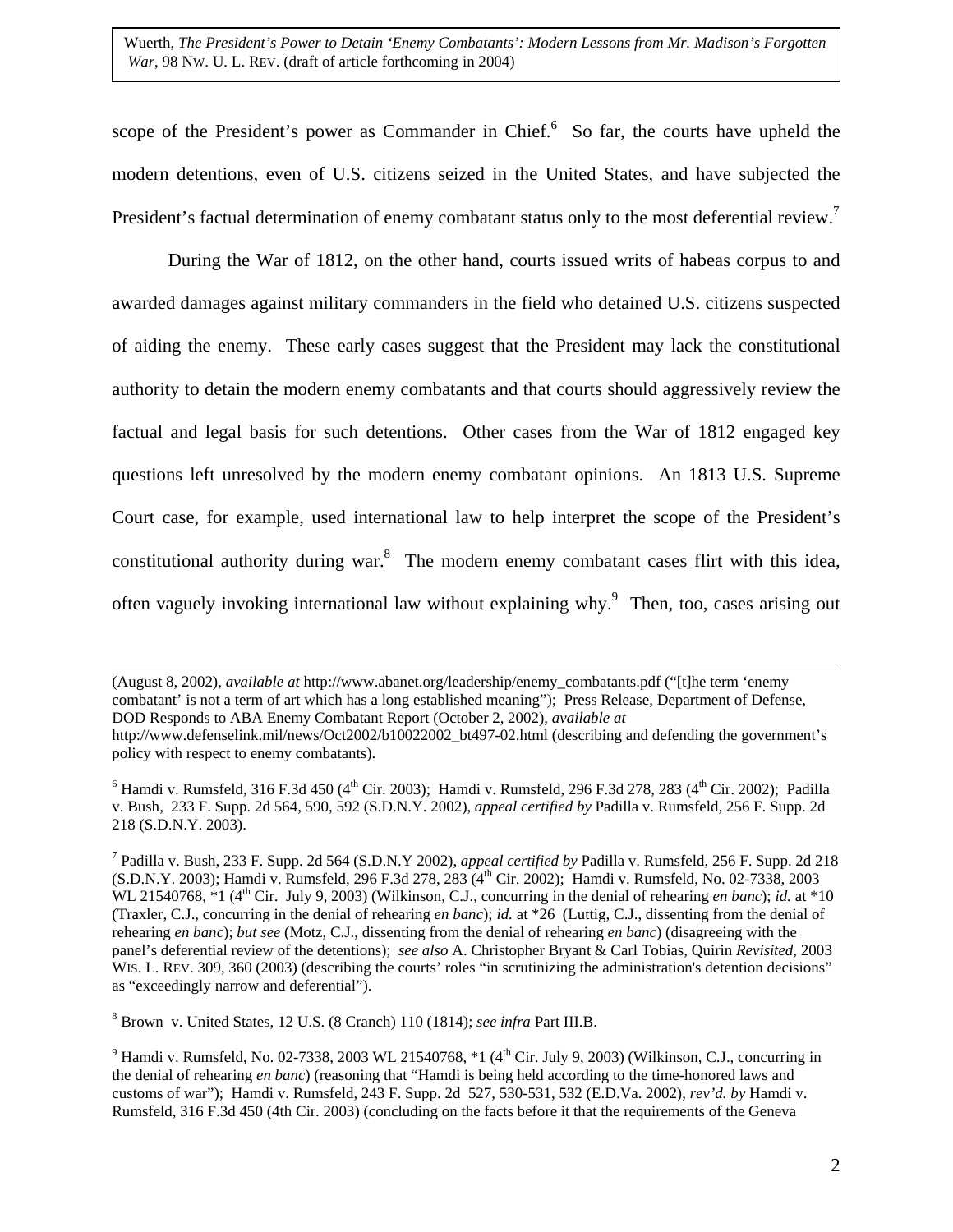of General Andrew Jackson's military rule in New Orleans provide a counter-history to modern dogma about judicial restraint in the face of military authority during times of war.

Although perhaps tempting, it would be wrong to dismiss these cases as mere anachronisms. Fought on our own territory against a powerful adversary, the War of 1812 allows us to consider judicial response to military authority in a time of grave national peril. Moreover, the War of 1812 is the only declared war from which we might draw even arguably contemporaneous conclusions about the founding generation's view of the relationship between the courts and military authority.<sup>10</sup> As an attorney for one detainee during the War of 1812 wrote: "It is a matter of astonishment" that "in the life of the men who framed [The Declaration of Independence], it should be urged in a Court of justice, that this military power can be exercised in this country...."<sup>11</sup> Most importantly, these case are not obsolete; instead they engage the very themes - congressional authorization, international law, the institutional role of

Convention Relative to the Treatment of Prisoners of War had not been met with respect to Hamdi, reasoning that "any determination of these issues would be premature," and then noting that meaningful constitutional review must involve a determination of U.S. treaty requirements, but never explaining exactly why and how U.S. treaty requirements were relevant to its analysis); Padilla v. Bush, 233 F. Supp. 2d 564, 590, 592 (S.D.N.Y. 2002) *appeal certified by* Padilla v. Rumsfeld, 256 F. Supp. 2d 218 (S.D.N.Y. 2003) (using the law of war to determine whether the President may exercise his Commander in Chief powers absent a congressional declaration of war without exploring why international law is relevant to this issue); Hamdi v. Rumsfeld,  $296$  F.3d  $278$ ,  $283$  ( $4<sup>th</sup>$  Cir. 2002) (relying on principles of international law discussed in *Ex parte Quirin*, 317 U.S. 1, 31, 37 (1942) without identifying them as principles of international law or explaining why international law is relevant to the constitutionality of Hamdi's detention).

<span id="page-3-0"></span><sup>10</sup> *See* David P. Currie, *Rumors of Wars: Presidential and Congressional War Powers, 1809-1829*, 67 U. CHI. L. REV. 1, 2 (2000) (reasoning that events from President Madison's Administration can "greatly enrich our understanding of the original understanding of the division of war powers between the President and Congress").

<span id="page-3-1"></span> $11$  Smith v. Shaw, 12 Johns. 257, 263 (N.Y. 1815). The full quote reads "[i]t is one of the very grievances enumerated in the declaration of independence, that the king had affected to render the military independent of, and superior to, the civil power. It is a matter of astonishment, that in less than forty years, and in the life of the men who framed the instrument, it should be urged in a Court of justice, that this military power can be exercised in this country: in *England* it would not even be debated." *Id*. (emphasis in original). The Declaration of Independence itself accused the King of "render[ing] the Military independent or and superior to the Civil Power." THE DECLARATION OF INDEPENDENCE, *quoted in* Jonathan Turley, *The Military Pocket Republic*, 97 NW. U. L. REV. 1, 16 (2002). Professor Turley documents in detail the concern with military power and its abuses that animated the drafters of the Declaration of Independence, the Articles of Confederation, and the Constitution. *Id.* at 15-25.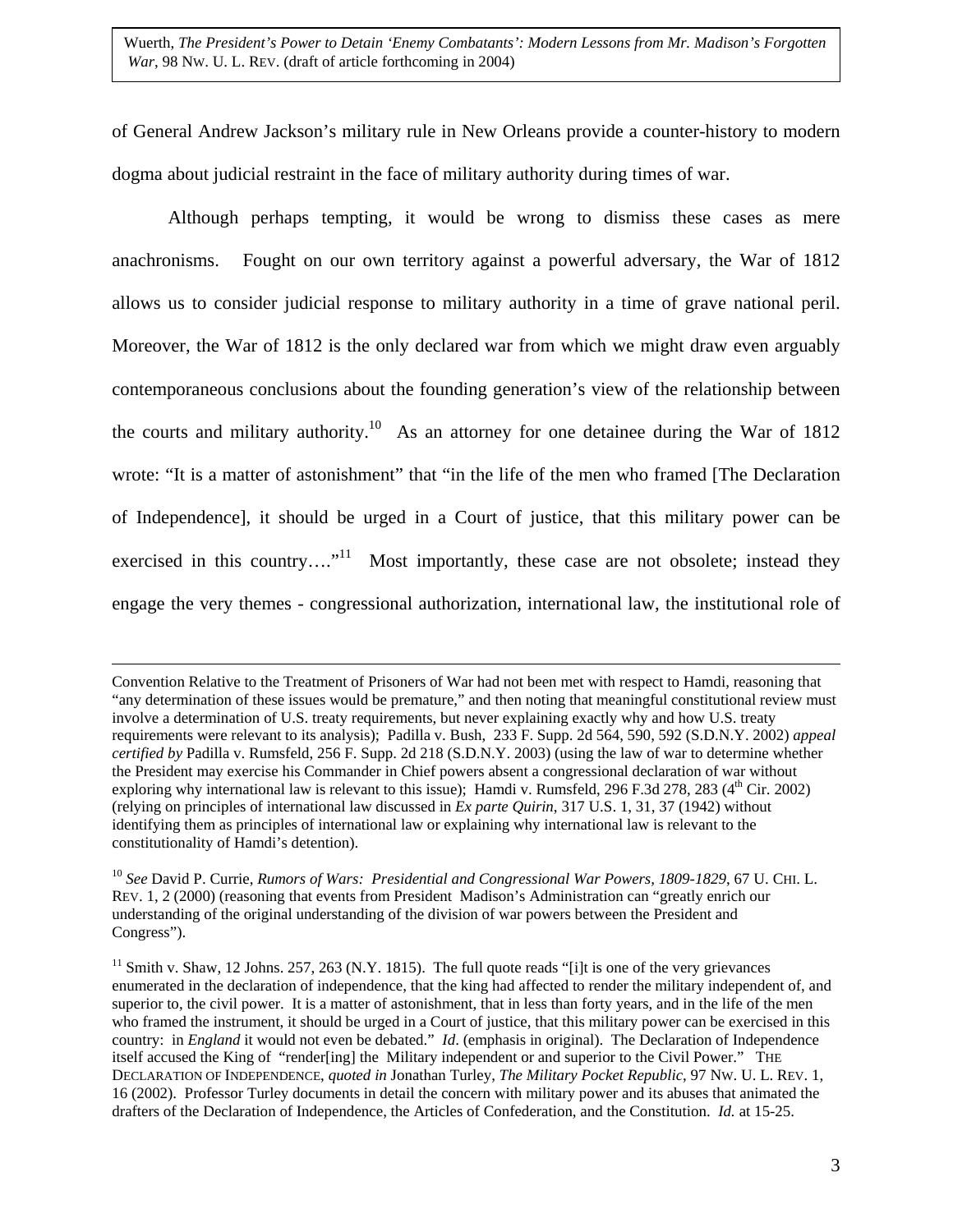<span id="page-4-2"></span>courts in times of war - that shape the courts' modern approach to the President's war powers. Yet the cases on which this Article focuses are generally neglected in modern scholarship and form no part of the contemporary canon on the scope of the President's war powers.

Part I of this Article introduces the modern enemy combatant cases, briefly summarizes the litigation in the Fourth Circuit and the Southern District of New York, and distinguishes the cases upon which these recent opinions rely. Part II demonstrates that the declaration of war in 1812 did not itself give the President the power to detain U.S. citizens captured in the United States, no matter how pressing the military justification.<sup>12</sup> These cases, considered with more recent precedent, suggest that the President lacks the constitutional power to detain U.S. citizens as "enemy combatants." As Part III details, the recent enemy combatant cases have sought constitutional traction from international law by reasoning that the detentions are justified because they comply with the "laws of war."<sup>13</sup> Where the detentions violate international law, however, the modern cases dismiss it as irrelevant. Cases from the War of 1812 call this reasoning into question by showing that international law can function both to support and to cabin the war time authority of the President, an issue of contemporary significance in other areas of constitutional interpretation as well.<sup>14</sup>

<span id="page-4-0"></span> $12$  The detainees have argued that the current armed conflicts are not the constitutional equivalent of a declared war, *see, e.g.,* Padilla v. Bush, 233 F. Supp. 2d 564, 588-90 (S.D.N.Y 2002), *appeal certified by* Padilla v. Rumsfeld, 256 F. Supp. 2d 218 (S.D.N.Y. 2003), and some scholars agree, *see, e.g.,* Neal K. Katyal & Laurence H. Tribe, *Waging War, Deciding Guilt: Trying the Military Tribunals*, 111 YALE L.J. 1259, 1284-85 (2002) and Joan Fitzpatrick, *Jurisdiction of Military Commissions and the Ambiguous War on Terrorism*, 96 AM. J. INT'L L. 345, 346-50 (2002), but the courts have rejected this argument. Padilla v. Bush, 233 F. Supp. 2d 564 at 588-90. This Article assumes that these armed conflicts are the constitutional equivalent of a declared war.

<span id="page-4-1"></span><sup>&</sup>lt;sup>13</sup> *See, e.g.*, Hamdi v. Rumsfeld, No. 02-7338, 2003 WL 21540768, at \*1 (4<sup>th</sup> Cir. July 9, 2003) (Wilkinson C.J., concurring in denial of rehearing *en banc*); Hamdi v. Rumsfeld, 316 F.3d 450, 474 (2002); *see also infra* Part III.A. The term "laws of war" refers to a broad subset of international law that includes the rules governing the conduct of armed conflict*. See generally* MARK W. JANIS, AN INTRODUCTION TO INTERNATIONAL LAW 168-182 (3d ed. 1999).

<sup>&</sup>lt;sup>14</sup> *See, e.g.*, Lawrence v. Texas, 123 S.Ct. 2472, 2482 (2003) (citing a case from the European Court of Human Rights in a discussion of the 14<sup>th</sup> Amendment); *but see id.* at 2494 (Scalia, J. dissenting) (disagreeing with this use of sources from outside the United States); Atkins v. Virginia, 536 U.S. 304, 316 n.21 (2002) (referring to foreign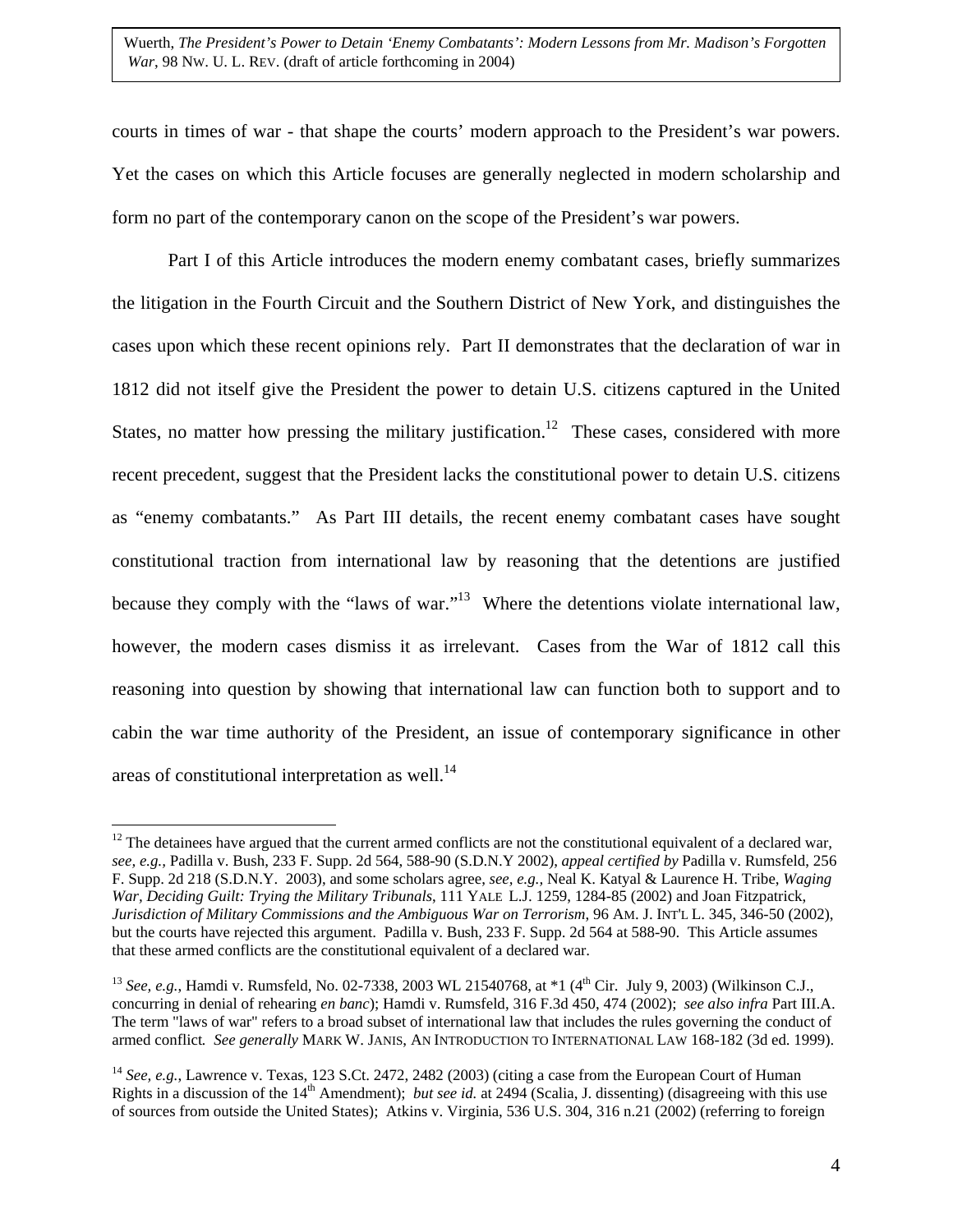Finally, Part IV considers the key remaining argument made in favor of the detentions: deference to the political branches requires that the courts permit this exercise of the President's authority. A critical weakness in this reasoning, which depends largely on functional justifications,<sup>15</sup> is the courts' failure to articulate its limits, while vigorously maintaining that such limits exist.<sup>16</sup> Ironically, the very values that the Fourth Circuit seeks to preserve by leaving such issues largely to the "political branches"<sup>17</sup> are ultimately undermined by its own ruling. If the courts refused to defer, the President could still take the political risk of acting counter to the courts, or he could seek the authority from Congress, in which case the political branches would work together to develop at least the initial standards governing such detentions. Instead, the courts have taken that task for themselves. Cases from the War of 1812 illustrate both the plasticity of function-based arguments and the institutional advantages of refusing to defer. This discussion, too, has broad implications for the courts' role in evaluating other uses of power by the President during war.

practices in the Eighth Amendment context), *id*. at 321 (Rehnquist, C.J., dissenting) (arguing that such practices are irrelevant); *id*. at 345 (Scalia, J. dissenting) (same); Stanford v. Kentucky, 492 U.S. 361, 369 n.1 (1989) (rejecting as irrelevant sentencing practices of other countries); *id.* at 389-90 (Brennan, J. dissenting) (arguing that foreign sources are relevant to the Eighth Amendment, and relying in part on treaties not ratified by the United States).

<span id="page-5-0"></span><sup>&</sup>lt;sup>15</sup> The term "functionalist" or "functionalism" is used in this Article to mean flexible reasoning based on assessments of the essential function of each of the three branches and relationships among them. *See* Peter L. Strauss, *Formal and Functional Approaches to Separation-of-Powers-Questions: A Foolish Inconsistency?* 72 CORNELL L. REV. 488, 489 (1987).

<span id="page-5-1"></span><sup>&</sup>lt;sup>16</sup> *See, e.g.*, Hamdi v. Rumsfeld, 316 F.3d at 464 ("judicial deference to executive decisions made in the name of war is not unlimited").

<span id="page-5-2"></span><sup>&</sup>lt;sup>17</sup> Hamdi v. Rumsfeld, 296 F.3d 278, 281 (4<sup>th</sup> Cir. 2002); Hamdi v. Rumsfeld, 316 F.3d 450, 463 (4<sup>th</sup> Cir. 2003).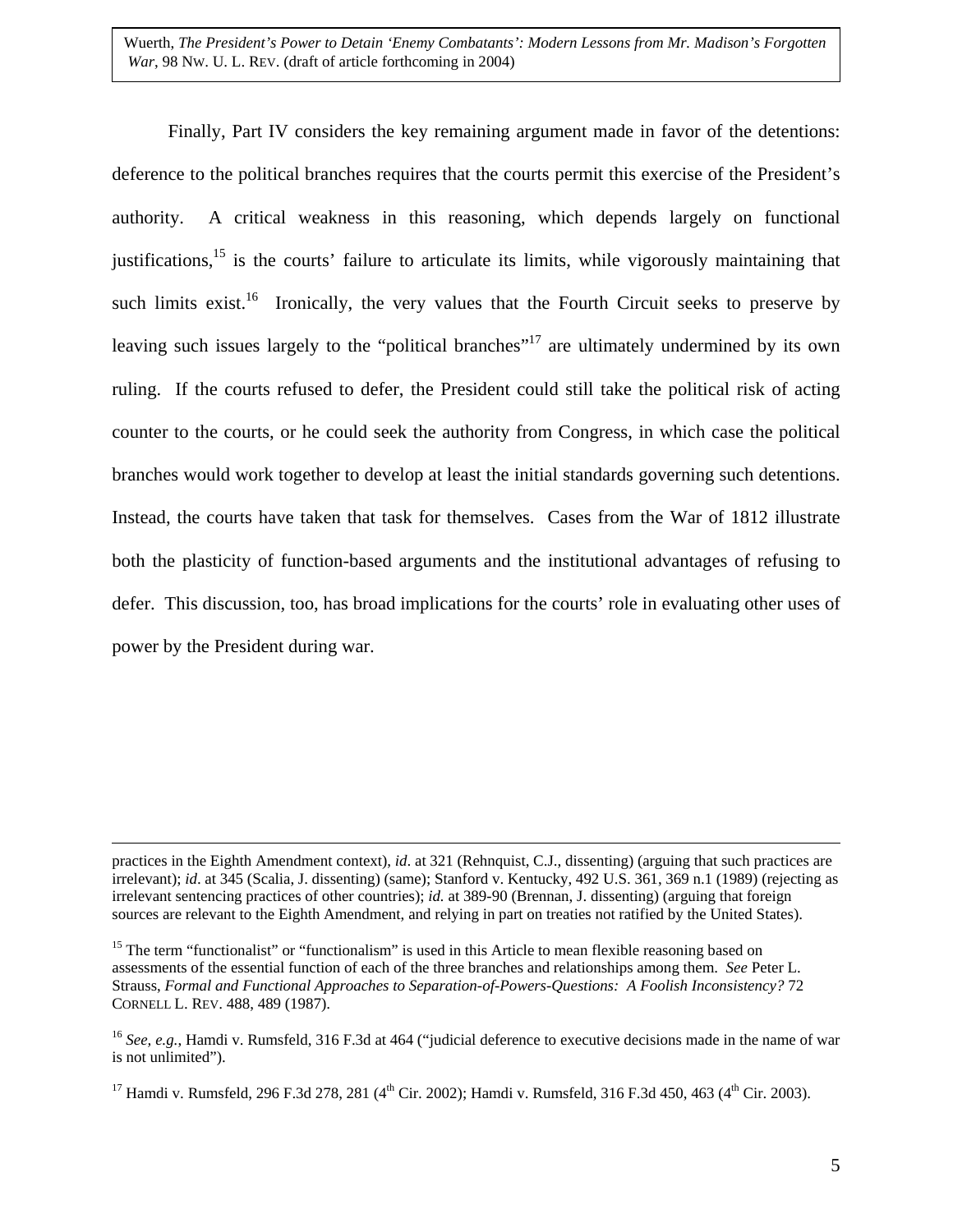## **I. The Modern Enemy Combatant Cases**

### *A. Background*

The Department of Defense ("DOD") has made public the detention of three people in the United States as "enemy combatants.["18](#page-6-0) Two of these, Yaser Esam Hamdi and Jose Padilla, are U.S citizens, while the third, Ali Saleh Kahlah Al Marri, is a citizen of Qatar. Hamdi, according to DOD officials, was captured in Afghanistan when his Taliban unit surrendered to Northern Alliance troops; he has since been moved to a detention facility in Virginia.<sup>19</sup> Justice Department officials arrested Padilla in Chicago on a material witness warrant but then, about a month later, turned him over to the DOD who transferred him to South Carolina.<sup>20</sup> Al Marri was also arrested in Illinois as a material witness and formally charged with lying to the FBI, but the government dropped the charges and turned him over to the DOD in June 2003, almost eighteen months after his arrest.<sup>21</sup> Al Marri, too, was immediately transferred by the DOD to a detention facility located within the Fourth Circuit.<sup>22</sup> Neither Hamdi nor Padilla has been charged with a crime and, as U.S. citizens, neither will be tried by the military commissions

<span id="page-6-0"></span><sup>&</sup>lt;sup>18</sup> Thousands of people have been arrested and detained in the United States since September 11, 2001, but the Justice Department has refused to provide an exact count of or information about many detainees, particularly those who are not U.S. citizens. *See* David Cole, *The New McCarthyism: Repeating History In The War On Terrorism*, 38 HARV. C.R.-C.L. L. REV. 1, 24-25 (2003).

<span id="page-6-1"></span><sup>&</sup>lt;sup>19</sup> Hamdi v. Rumsfeld, 316 F.3d at 472.

<span id="page-6-2"></span><sup>&</sup>lt;sup>20</sup> Padilla v. Bush, 23 F. Supp. 2d at  $568-73$ .

<span id="page-6-3"></span><sup>21</sup> Susan Schmidt, *Qatari Man Designated An Enemy Combatant*, WASH. POST, JUNE 24, 2003, at A01.

<span id="page-6-4"></span> $^{22}$  Al Marri is currently detained at the Consolidated Naval Brig in Charleston. Note that John Walker Lindh was also brought to Virginia for trial. Info from Padilla's Response Brief, August 1, 2003.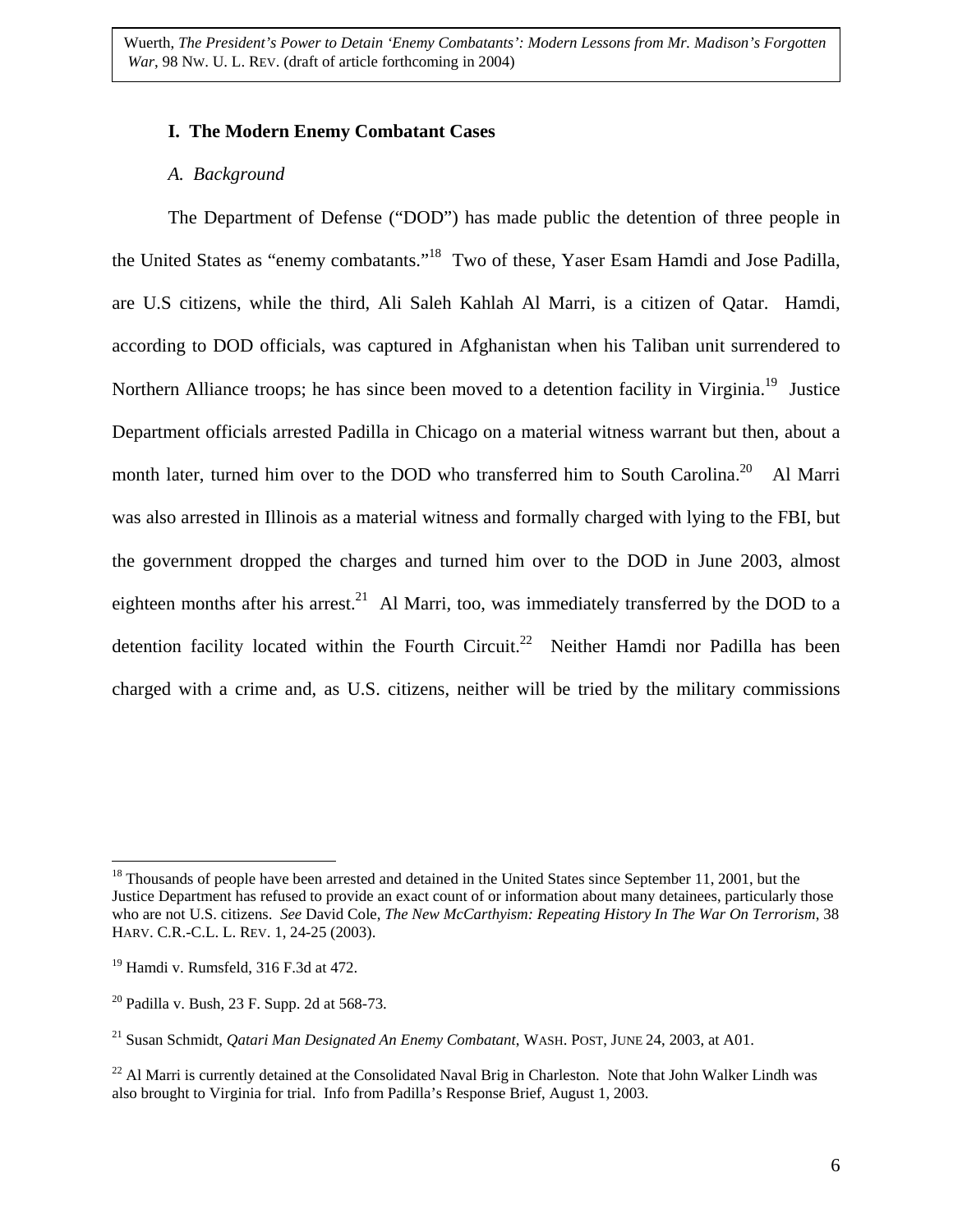authorized by President Bush's order of November 13, 2001.<sup>23</sup> All three have challenged their detention in court through next friends. $^{24}$ 

The Fourth Circuit has considered Hamdi's detention four times. In *Hamdi I* the Fourth Circuit reasoned that Hamdi's father could bring a habeas petition on his behalf but that a federal public defender and private citizen lacked standing to do so[.25](#page-7-2) *Hamdi II* reversed the district court's order giving Hamdi access to counsel and remanded the case instructing the trial court to show greater deference to the government.<sup>26</sup> On remand the district court ruled that the government's affidavit, standing alone, provided insufficient grounds on which to detain Hamdi and ordered the government to produce more evidence.<sup>27</sup> *Hamdi III* reversed again, holding that the affidavit provided sufficient justification for detaining Hamdi as an "enemy combatant," and ordering the petition dismissed.<sup>28</sup> The court explicitly limited its holding to those captured in a foreign theater of war during active hostilities. In *Hamdi IV* the Fourth Circuit denied re-hearing *en banc*, and issued four separate opinions.<sup>[29](#page-7-6)</sup>

 $\overline{a}$ 

<span id="page-7-3"></span> $^{26}$  Hamdi v. Rumsfeld, 296 F.3d 278 (4<sup>th</sup> Cir. 2002).

<span id="page-7-0"></span><sup>&</sup>lt;sup>23</sup> Detention, Treatment, and Trial of Certain Non-Citizens in the War Against Terrorism, 66 Fed. Reg. 57,833 (Nov. 13, 2001). As a non-U.S. citizen, Al Marri could be tried by such a commission, but the government has not suggested that it will do so.

<span id="page-7-1"></span><sup>24</sup> Lawyers for Al Marri have petitioned a federal district court in Illinois for a writ of habeas corpus, *see* Eric Lichtblau, *Man Held as 'Combatant' Petitions for Release*, July 9, 2003, N.Y. TIMES, at A18. On July 28, 2003, the court announced that it lacked jurisdiction over the petition and would either dismiss the case or transfer it to South Carolina where Al Marri is in military custody. Adam Jadhav, *Judge: Case of Ex-Peoria 'Enemy Combatant' Belongs in S.C.*, July 28, 2003, CHIC. TRIB. *available at* http://www.chicagotribune.com/news/nationworld/chi-030728almarri,0,5879965.story?coll=chi-news-hed. The Hamdi and Padilla litigations are discussed below.

<span id="page-7-2"></span><sup>&</sup>lt;sup>25</sup> Hamdi v. Rumsfeld, 294 F.3d 598 ( $4^{\text{th}}$  Cir. 2002).

<span id="page-7-4"></span><sup>&</sup>lt;sup>27</sup> Hamdi v. Rumsfeld, 243 F.Supp.2d 527 (E.D.Va. 2002), *rev'd by* Hamdi v. Rumsfeld, 316 F.3d 450 (4<sup>th</sup> Cir. 2003).

<span id="page-7-5"></span> $^{28}$  Hamdi v. Rumsfeld, 316 F.3d 450 (4<sup>th</sup> Cir. 2003).

<span id="page-7-6"></span><sup>&</sup>lt;sup>29</sup> Hamdi v. Rumsfeld, No. 02-7338, 2003 WL 21540768 ( $4<sup>th</sup>$  Cir. July 9, 2003) (Judges Wilkinson and Traxler, both on the original panel, each issued an opinion concurring in the denial of rehearing *en banc* and Judges Luttig and Motz, neither of whom were on the panel, each issued an opinion dissenting from the denial of rehearing *en banc*.)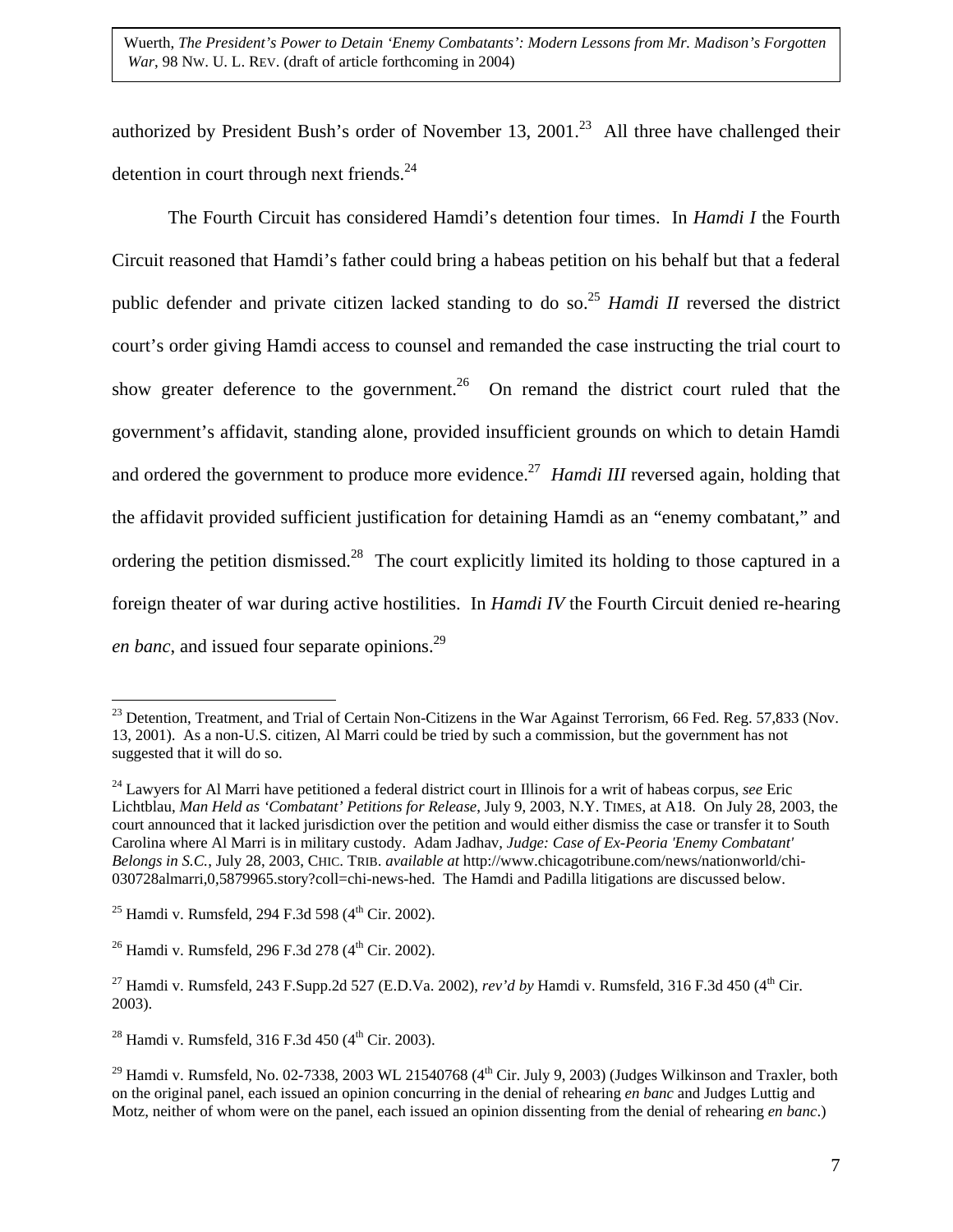In Padilla's case, Judge Mukasey of the Southern District of New York refused to dismiss the petition and ordered the government to provide Padilla with an attorney[.30](#page-8-0) The first *Padilla* opinion reasoned that the President had the authority to detain U.S. citizens caught on American soil as "unlawful combatants," that the court would use the "some evidence" standard to review the government's determination as to combatant status, and that under the habeas statute Padilla had the right to an attorney.<sup>31</sup> The government nevertheless refused to provide Padilla access to his attorney and sought reconsideration. The District Court denied reconsideration and again ordered that Padilla have access to his lawyer,<sup>32</sup> but then, in April 2003, certified an interlocutory appeal to the Second Circuit.<sup>33</sup>

The courts have upheld the detentions against constitutional attack based in large part on a case from World War II, *Ex parte Quirin.*[34](#page-8-4) The DOD relied heavily on *Quirin*, even citing the case by name at general press conferences on military detentions and tribunals[.35](#page-8-5) If *Quirin* were indeed on all fours with the modern enemy combatant cases, then older cases from the War of 1812 might add little to the current debate. But as the next section details, *Quirin* is

1

<span id="page-8-3"></span><sup>33</sup> Padilla v. Rumsfeld, 256 F. Supp. 2d 218 (S.D.N.Y. 2003). That appeal is still pending.

<span id="page-8-4"></span>34 317 U.S. 1 (1942).

<span id="page-8-5"></span><sup>35</sup> See Statement by Larry Thompson, Deputy Attorney General at Press Conference Presented by Deputy Secretary of Defense Paul Wolfowitz, June 10, 2002 (justifying detentions based in part on *Quirin*), *available at* http://www.defenselink.mil/news/Jun2002/t06102002\_t0610dsd.html; Press Release, U.S. Department of Defense, DOD Responds to ABA Enemy Combatant Report, Oct. 2, 2002 (same), *available at* http://www.defenselink.mil/news/Oct2002/b10022002\_bt497-02.html; *see also* Prepared Statement, Secretary of Defense Donald H. Rumsfeld and Deputy Secretary of Defense Paul Wolfowitz, Senate Armed Services Committee "Military Commissions," Dec. 12, 2001 (defending military trials of enemy combatants based on *Quirin*), *available at* http://www.dod.mil/speeches/2001/s20011212-secdef.html.

<span id="page-8-0"></span><sup>30</sup> Padilla v. Bush, 233 F. Supp. 2d 564 (S.D.N.Y. 2002).

<span id="page-8-1"></span><sup>31</sup> *Id*. at 588-607.

<span id="page-8-2"></span><sup>32</sup> Padilla v. Rumsfeld, 243 F. Supp. 2d 42 (S.D.N.Y. 2003).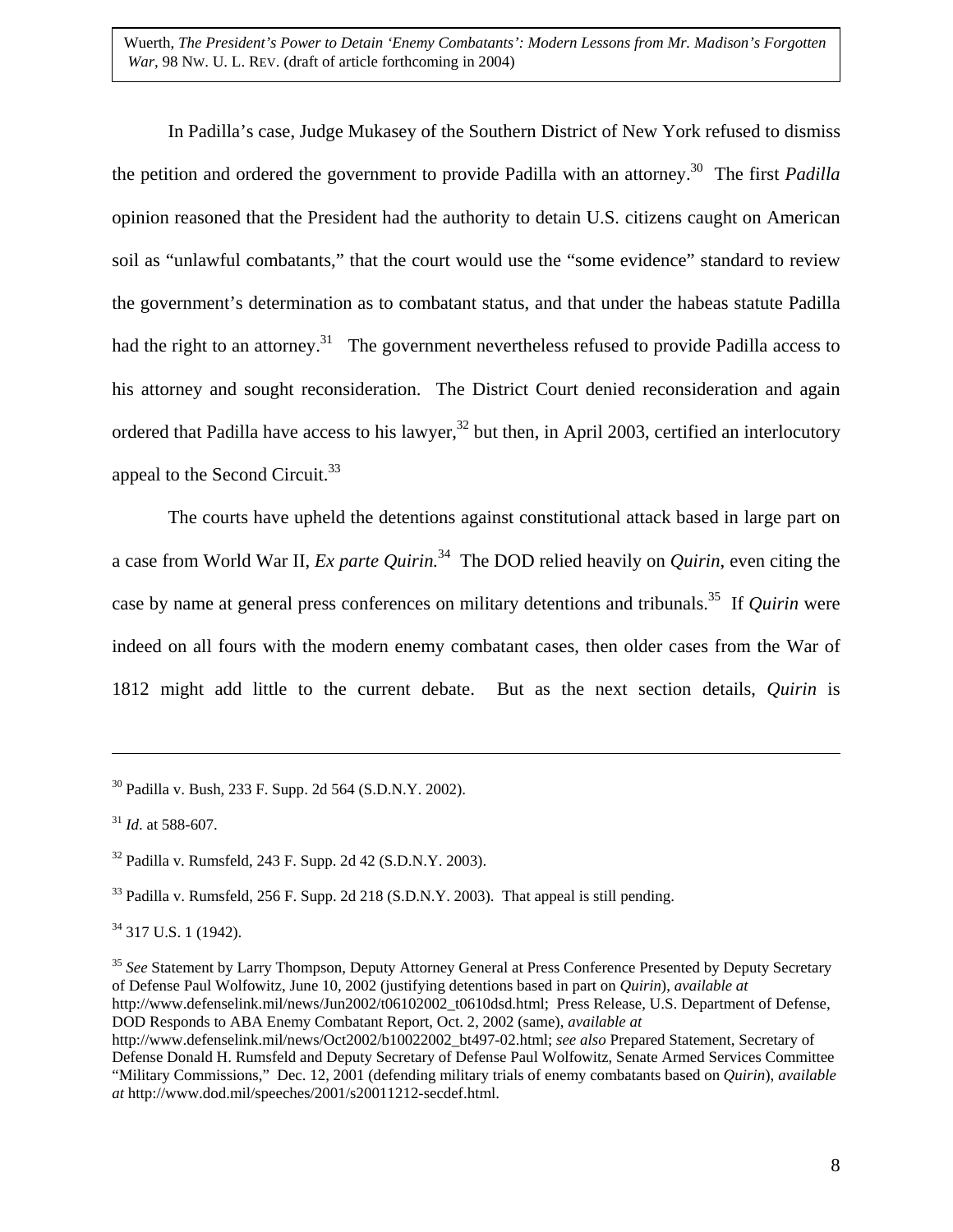distinguishable based both on the extent of congressional authorization and on how it employs international law. The tension between the enemy combatant cases and *Quirin* actually spotlights modern uncertainty about the very issues that animated the older cases.

# *B. Misappropriating* Quirin

The *Quirin* case is as dramatic as any World War II spy thriller, and it is true. German saboteurs traveled by U-Boat to the Florida and New York coasts where they disembarked bent on destroying U.S. military and industrial installations only to be turned in by one of their own.<sup>36</sup> A secret trial by military commission followed, complete with accusations of an FBI cover-up.<sup>37</sup> The commission sentenced the saboteurs to death<sup>38</sup> and the Supreme Court upheld the commission's actions in a much-maligned opinion tainted by charges of improper influence and arm-twisting by the Roosevelt administration.<sup>39</sup> Although some scholars provide strong arguments to discredit the opinion entirely, $40$  even on its face the opinion is only marginally relevant to the modern enemy combatant cases.

<span id="page-9-3"></span><sup>39</sup> *Id*. at 737-43.

1

<span id="page-9-0"></span><sup>36</sup> *Quirin*, 317 U.S. at 21; Jonathan Turley, *Tribunals and Tribulations: The Antithetical Elements of Military Governance in a Madisonian Democracy* 70 GEO. WASH. L. REV. 649 at 734-36 0 (2002) [hereinafter Turley, *Tribunals and Tribulations*]

<span id="page-9-1"></span><sup>37</sup> *See* Turley, *Tribunals and Tribulations*, *supra* note 36, at 736.

<span id="page-9-2"></span><sup>&</sup>lt;sup>38</sup> *Id.* at 739. The President commuted two of the sentences to imprisonment.

<span id="page-9-4"></span><sup>40</sup> *See, e.g,, id*. at 743; Katyal & Tribe, *supra* note 12, at 1291; Michal R. Belknap, *A Putrid Pedigree: The Bush Administration's Military Tribunals in Historical Perspective*, 38 CAL. W. L. REV. 433 (2002); G. Edward White, *Felix Frankfurter's 'Soliloquy' in Ex parte Quirin: Nazi Sabotage and Constitutional Conundrums*, 5 GREEN BAG 2d 423 (2002); Nickolas A. Kacprowski, Note, *Stacking The Deck Against Suspected Terrorists: The Dwindling Procedural Limits on the Government's Power to Indefinitely Detain United States Citizens as Enemy Combatan*t*s*, 26 SEATTLE U.L. REV. 651, 652 (2003); *see also* Bryant & Tobias, *supra* note 7, at 331 ("A number of considerations warrant restricting the opinion in *Quirin.*")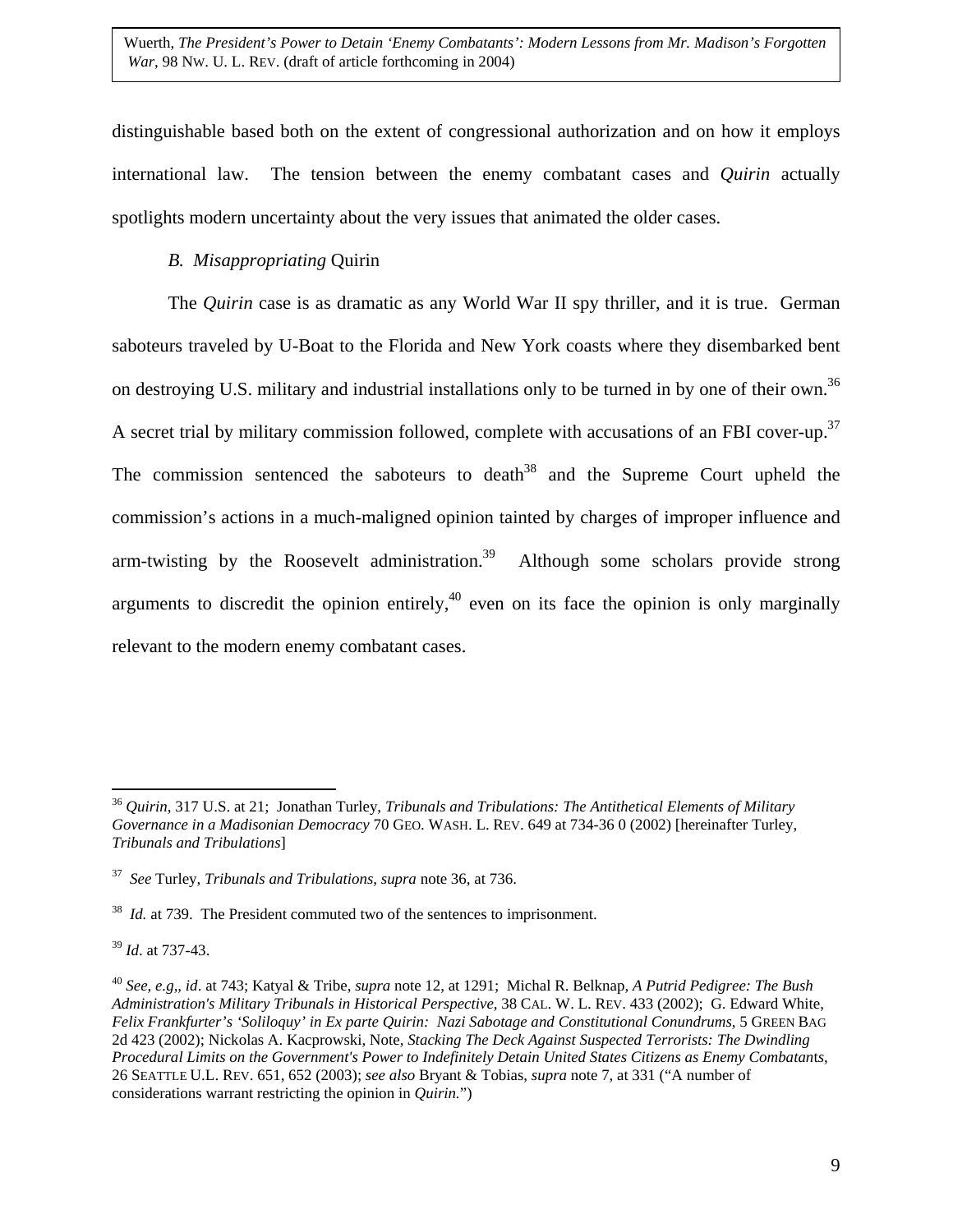The *Quirin* defendants, at least one of whom claimed U.S. citizenship,  $41$  argued that their trials by military commission exceeded statutory authorization and violated the Constitution.<sup>42</sup> The Court rejected these arguments, reasoning that Congress, in a federal statute called the Articles of War, had explicitly "authorized trial of offenses against the law of war before such commissions."[43](#page-10-2) The defendants, the Court reasoned, were triable by military commission under the "law of war" because they were unlawful combatants. The trials accordingly came within Congress's express authorization for such commissions. Just to make sure the point was not lost, the Court added that: "[i]t is unnecessary for present purposes to determine to what extent the President as Commander in Chief has constitutional power to create military commissions without the support of Congressional legislation.["44](#page-10-3)

The *Hamdi* and *Padilla* opinions have misappropriated *Quirin* in two critical respects. First, the detention of enemy combatants is not specifically authorized by congressional legislation, distinguishing them from the military commissions upheld by *Quirin*. [45](#page-10-4) Congress, on September 14, 2001, authorized the President:

to use all necessary and appropriate force against those nations, organizations, or persons he determines planned, authorized, committed or aided the terrorist

 $\overline{a}$ 

<span id="page-10-3"></span>44 317 U.S. at 29; s*ee* Bryant & Tobias, *supra* note 7, at 326-27 ("The Supreme Court purposefully resolved the appeal on the narrowest conceivable grounds.")

<span id="page-10-4"></span>45 The first *Padilla* opinion does note the limiting language from *Quirin*, but moves quickly, without analysis, to the conclusion that the detention of Padilla is constitutional based on the Joint Resolution and the President's Commander in Chief powers. 133 F. Supp. 2d at 595-6.

<span id="page-10-0"></span><sup>41</sup> *Quirin*, 317 U.S at 7.

<span id="page-10-1"></span><sup>42</sup> *Id*. at 9.

<span id="page-10-2"></span><sup>&</sup>lt;sup>43</sup> *Id.* at 27. Article 15 provides that the Articles of War do not "deprive[] military commissions...of concurrent jurisdiction" over "offenders or offenses that by statute or by the law of war may be triable by such military commissions." *Id.* Although Article 15 could be read simply as a refusal to limit the use of military commissions that are based on some other source of authority, *Quirin* interpreted Article 15 as an affirmative grant of authority from Congress to the President. *Id.* at 27; *see also* Curtis Bradley & Jack Goldsmith, *The Constitutional Validity of Military Commissions*, 5 GREEN BAG 2d 249, 253 (2002).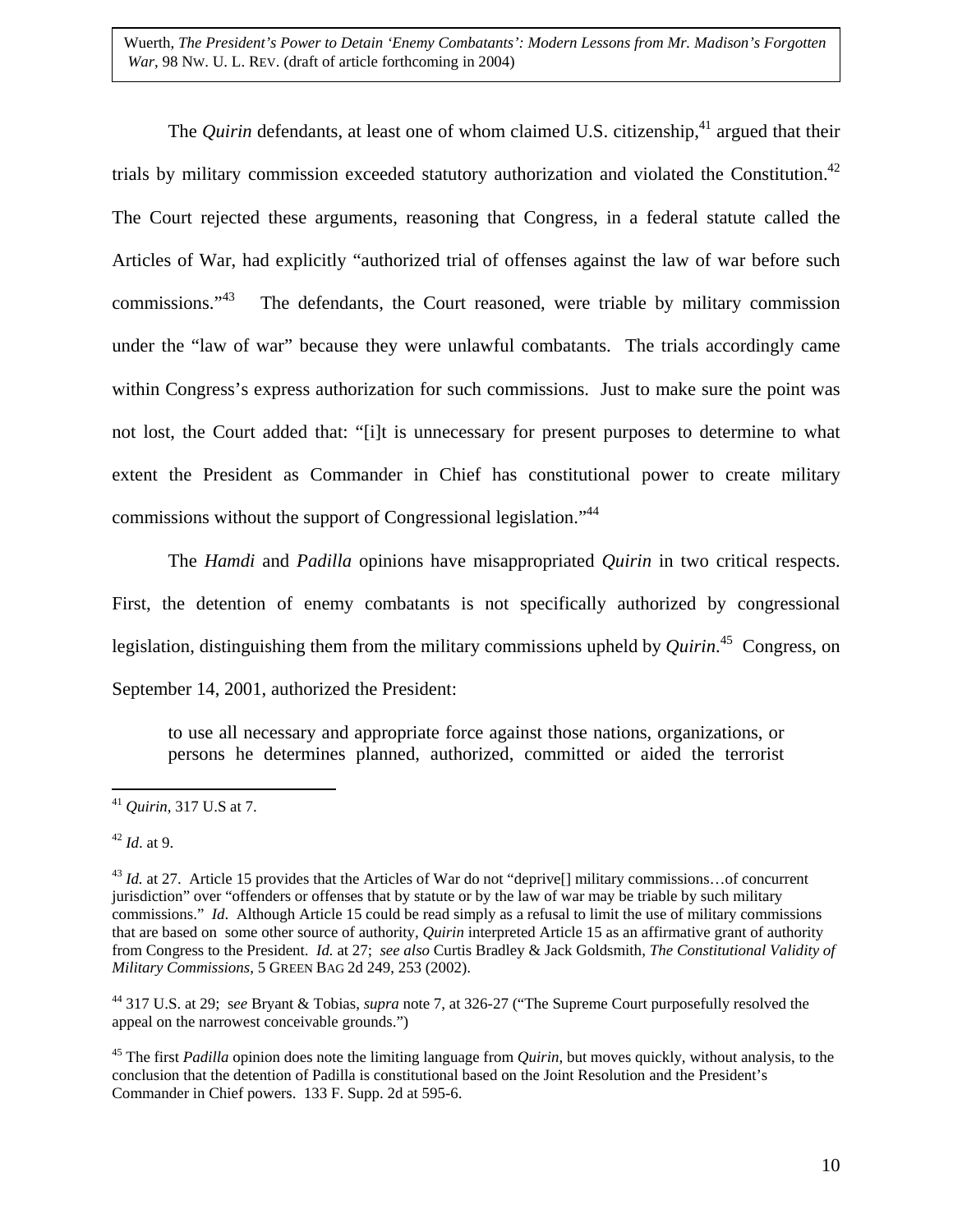<span id="page-11-3"></span>attacks, or harbored such organizations or persons, in order to prevent any future attacks of international terrorism against the United States by such nations, organizations or persons[.46](#page-11-0)

Even assuming that this authorization is the constitutional equivalent of a declaration of war for the purposes of the Commander in Chief power, it nonetheless lacks explicit provision for longterm detention of American citizens. The Court in *Quirin* could have relied on Congress's declaration of war against Germany to authorize the trials in that case, but it did not. Indeed, had the court done so, it would have avoided very difficult interpretive questions about the Articles of War.<sup>47</sup> Instead, almost the entire case involves a detailed interpretation of the Articles of  $\text{War.}^{48}$  $\text{War.}^{48}$  $\text{War.}^{48}$ 

Perhaps the September 13 authorization for the use of force is itself equivalent to specific legislative authorization to detain U.S. citizens as enemy combatants. The *Hamdi III* opinion reasoned, for example, that "capturing and detaining enemy combatants is an inherent part of warfare" and that the authorization for the use of "necessary and appropriate force" includes the "capture and detention" of "hostile forces.["49](#page-11-3) But this proposition finds no support in *Quirin*,

<span id="page-11-0"></span> $\overline{a}$  $46$  Authorization for Use of Military Force, Pub. Law No. 107-40 § 2(a), 115 Stat. 224 (2001).

<span id="page-11-1"></span><sup>47</sup> *See* White, *supra* note 40, at 429-31, 436 (describing the difficulties the Court faced in reaching the decision in *Quirin*, including the problem that Roosevelt's executive order had not provided adequate review of the decisions of the commission as required under the Articles of War). As Professor White also points out, the Court did not want to rely on the President's Commander in Chief power under the declaration of war, because that would appear to permit the President to subject anyone to trial by military commission for offenses against the laws of war. *Id.* at 430-31. This Article puts aside questions about whether the *Quirin* Court correctly interpreted the Articles of War as authorizing the trials by military commission in that case; the point here is that *Quirin* relied on the specific authorization that it found in the Articles of War, rather than on the declaration of war by Congress even though this interpretation of the Articles of War presented significant problems.

<span id="page-11-2"></span><sup>48</sup> As the Court explained: "By the Articles of War, and especially Article 15, *Congress has explicitly provided*, so far as it may do so, that military tribunals shall have jurisdiction to try offenders or offenses against the law of war in appropriate cases." 317 U.S. at 27 (emphasis supplied).

<sup>49 316</sup> F.3d at 467; *see also Hamdi II*, 296 F.3d at 281 ("where as here the President does act with statutory authorization from Congress there is all the more reason for deference"); Padilla v. Bush, 233 F. Supp. 2d 564, 606 (S.D.N.Y. 2002) ("In the decision to detain Padilla as an unlawful combatant, for the reasons set forth above, the President is operating at maximum authority, under both the Constitution and the Joint Resolution."). *Hamdi III* reasons elsewhere that "Hamdi's petition places him squarely within the zone of active combat and assures that he is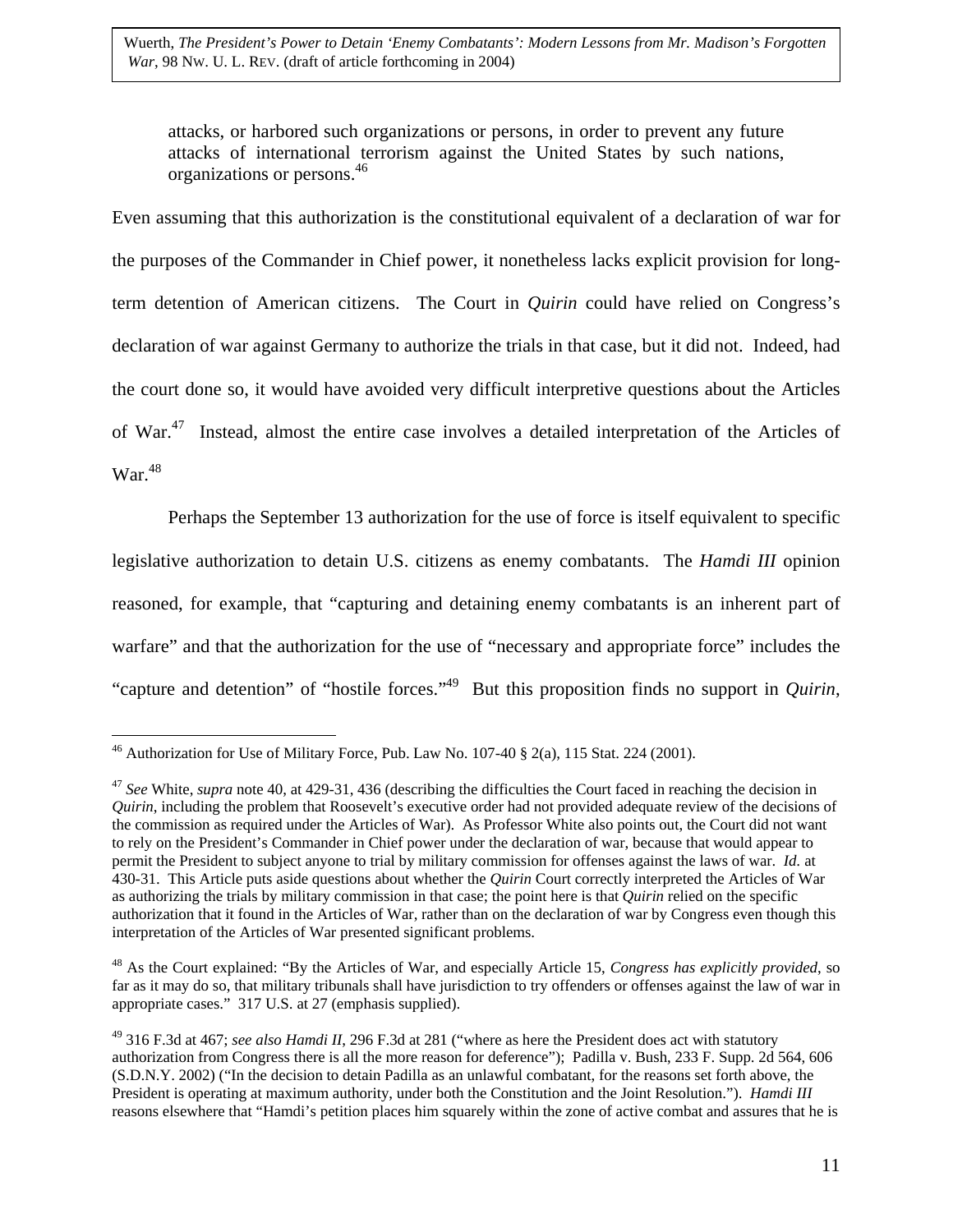which pointedly avoided relying on the general declaration of war as providing congressional authorization for military tribunals.<sup>50</sup> The reasoning of *Quirin* hinged on a specific grant of authority from Congress to try people by military commissions, as well as a clear limitation on that power: it could only be exercised to try offenses against the law of war. This failure to distinguish *Quirin* is particularly serious given the long tradition of using congressional authorization in interpreting the President's war powers under the Constitution.<sup>[51](#page-12-1)</sup>

The government and the courts have misapplied *Quirin* in a second way. Much of the *Quirin* opinion interprets the law of war.<sup>52</sup> Congress, after all, authorized trials by military commissions as permitted under the law of war. But the *Hamdi* and *Padilla* opinions have taken language analyzing the law of war and applied it as a direct interpretation of the scope of the

<span id="page-12-1"></span><sup>51</sup> *See infra* note 135.

indeed being held in accordance with the Constitution and congressional authorization for use of military force in the wake of al Qaida's attack. Quirin, 317 U.S. at 25." 316 F.3d at 474.

<span id="page-12-0"></span><sup>&</sup>lt;sup>50</sup> The Fourth Circuit supported this reasoning in part with the deference-based arguments discussed *infra* Part IV, in part by citing to *Quirin*, in part with references to *in re Territo* and *Johnson v. Eisentrager* discussed *infra* at pages 14-16, and in part based on references to international law discussed *infra* at pages 29-30. *Hamdi III*, 316 F.3d at 467; *Hamdi II*, 296 F.3d at 281-282. None of these arguments provides strong support for the claim that the general use of force resolution from September 13 should be read to authorize the long-term detention of U.S. citizens, particularly when such detention violates international law. *Quirin* involved specific congressional authorization, *Territo* involved POW detention authorized by the Senate-confirmed Geneva Conventions, and *Johnson* involved only aliens captured and detained abroad.

<span id="page-12-2"></span><sup>52</sup> The enemy combatant cases have thus misapplied *Quirin* by failing to acknowledge that *Quirin* was based on specific congressional authorization and by applying *Quirin's* interpretation of the law of war, even though today no statute makes the law of war relevant. These points are related in an interesting way that suggests a distinction between *Quirin* and the enemy combatant cases. The Constitution grants Congress the power to "define and punish…Offences against the Law of Nations," U.S. CONST. art. I, § 8, cl. 10, which includes the law of war. *See* In re Yamashita, 327 U.S. 1 (1946). The Supreme Court has read *Quirin* to mean that Congress exercised this specific Article I power when it authorized trials by military commission. *Id*. Congressional authorization might be specifically required under Article I for the trials at issue in *Quirin*, but not for the detention of the enemy combatants because they are not being "punished" for offenses against the Law of Nations. Thus, under this reading, specific congressional authorization was required in *Quirin*, but not in the detention cases. Note, however, that this point turns on its head the interpretation that the *Hamdi* and *Padilla* opinions gave *Quirin*: where they have read *Quirin* to support the *President's* power in times of war, this interpretation reads *Quirin* to stand for the specific power of *Congress* to define and punish offenses against the law of nations.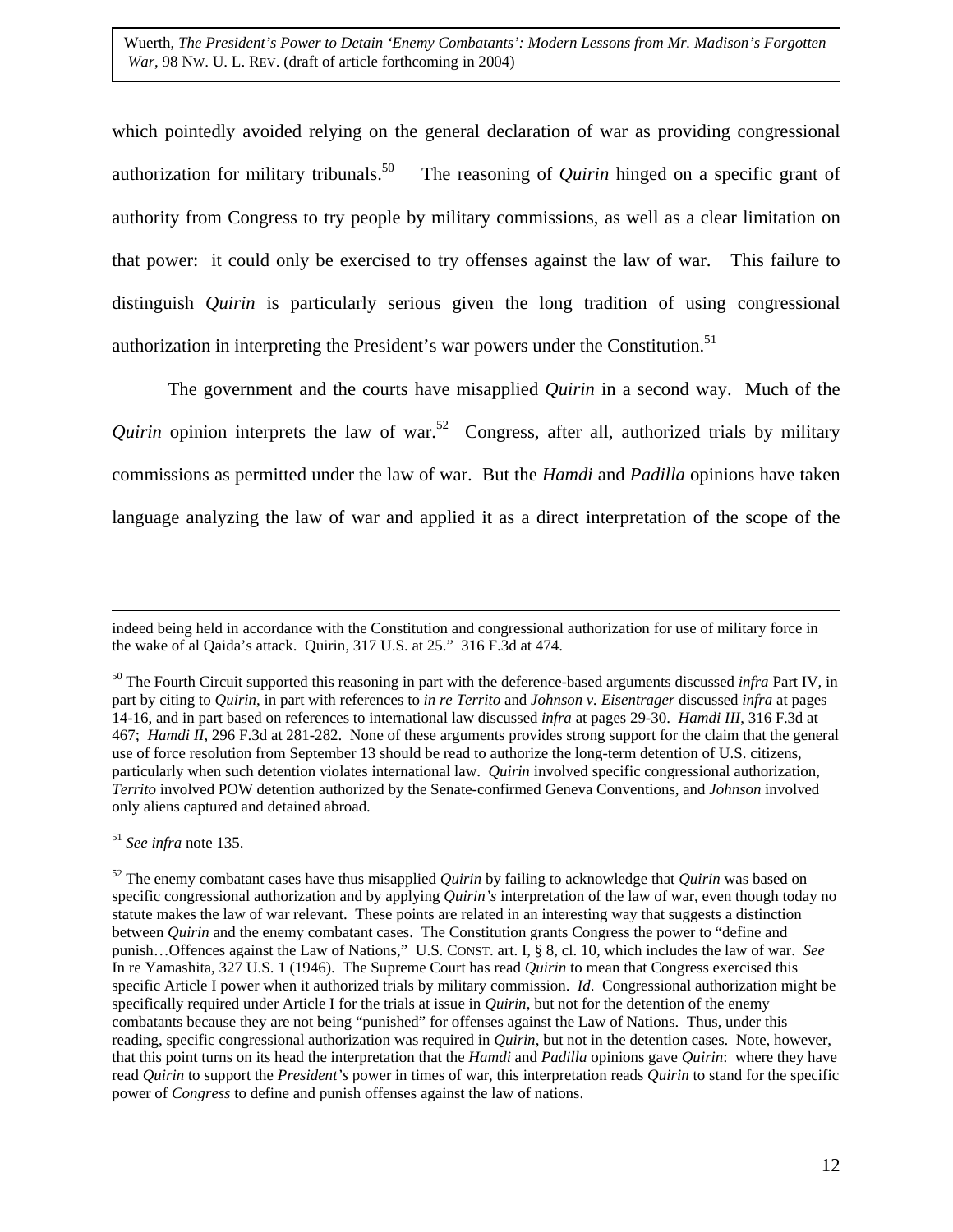President's constitutional power. This does real interpretive violence to *Quirin*. For example,

*Hamdi II* reasons that:

It has long been established that if Hamdi is indeed an 'enemy combatant' who was captured during hostilities in Afghanistan, the government's present detention of him is a lawful one. *See, e.g., Quirin*, 317 U.S. at 31, 37, 63 S.Ct. 2 (holding that both lawful and unlawful combatants, regardless of citizenship, 'are subject to capture and detention as prisoners of war by opposing military forces'). $^{53}$  $^{53}$  $^{53}$ 

But the passage quoted from *Quirin* (pure dicta with respect to detentions) discusses *not* the

constitutional power of the President to detain lawful and unlawful combatants, but whether *the*

*law of war* permits the detention and trial of unlawful combatants by military commission. The

full quote from *Quirin* makes clear that the Court is interpreting the law of war:

By universal agreement and practice the law of war draws a distinction between ….those who are lawful and unlawful combatants. Lawful combatants are subject to capture and detention as prisoners of war by opposing military forces. Unlawful combatants are likewise subject to capture and detention but in addition they are subject to trial and punishment by military tribunals for acts which render their belligerency unlawful. $54$ 

The law of war was relevant in *Quirin* because the federal statute in question, the Articles

of War, made it relevant as a matter of positive law. Because the conduct was a violation of the law of war, it was within the statutory authorization for military tribunals. But why is this interpretation of the law of war relevant in *Hamdi II*? The opinion provides no explanation. The *Padilla* court also quotes this language from *Quirin* and it, too, neglects to mention that here *Quirin* interprets the law of war made relevant by federal statute.<sup>55</sup>

<span id="page-13-0"></span><sup>53</sup>*Hamdi II*, 296 F.3d at 283.

<span id="page-13-1"></span><sup>54 317</sup> U.S. at 30-31. These lines are quoted in part and discussed in *Hamdi II*, 296 F.3d at 283 and cited in *Hamdi III*, 316 F. 3d at 469.

<span id="page-13-2"></span><sup>55 233</sup> F. Supp. 2d at 594-96.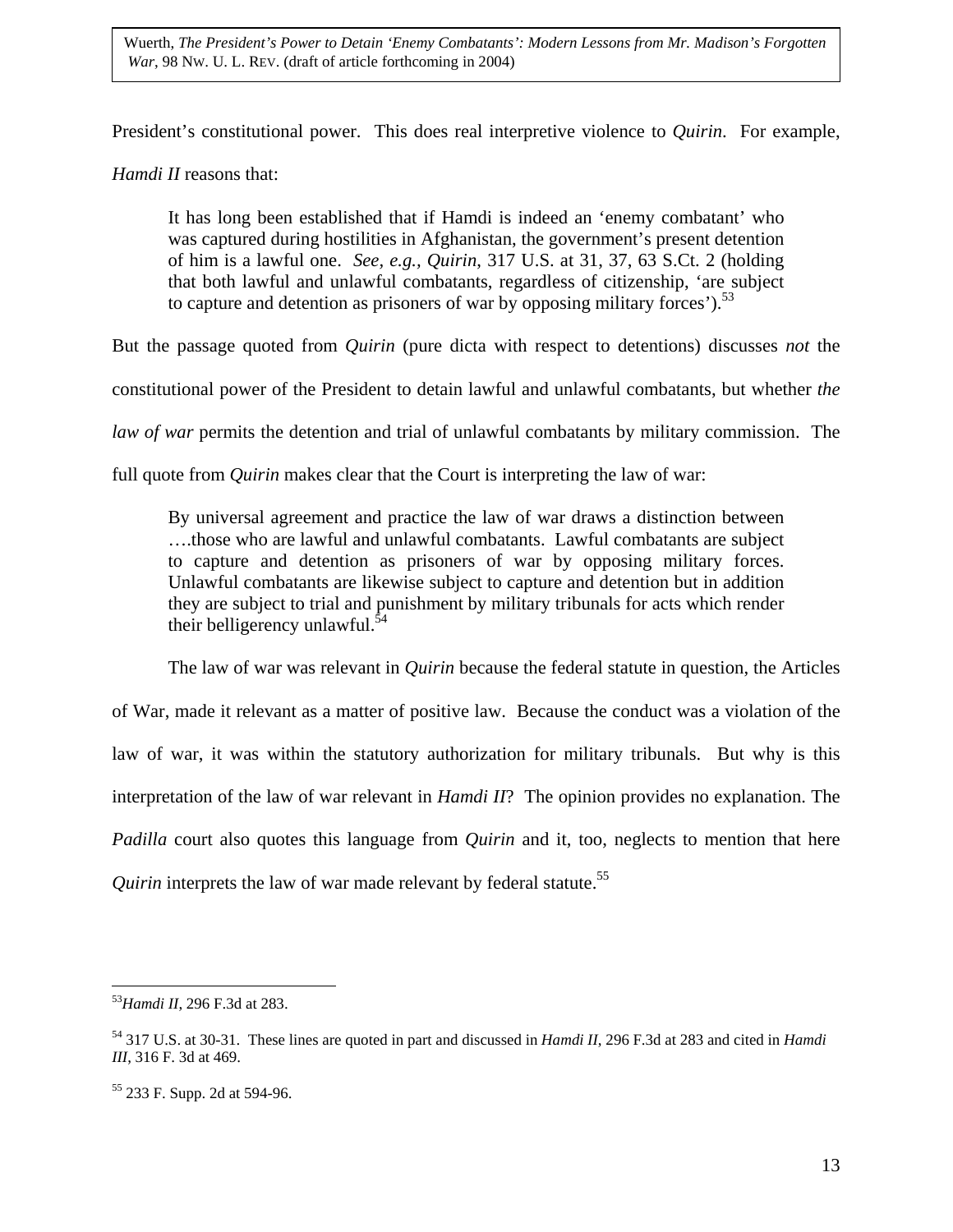The Fourth Circuit made the same mistake in *Hamdi III*.<sup>56</sup> The opinion quotes the following from *Quirin* but fails to include the last clause:

Citizenship in the United States of any enemy belligerent does not relieve him from the consequences of a belligerency which is unlawful *because in violation of the law of war.*[57](#page-14-1)

In this passage the *Quirin* opinion interprets the law of war as made applicable through a federal statute[.58](#page-14-2) In *Hamdi III*, Hamdi argued that because he is a U.S. citizen the President cannot constitutionally detain him. In response, the Fourth Circuit reasoned that Hamdi's citizenship does not affect his detention because "he is being held as an enemy combatant pursuant to the well-established laws and customs of war" and cites *Quirin* as raising "the same issue."<sup>59</sup> But this reasoning fails to make clear why *Quirin*'s interpretation of the law of war applies in the absence of a federal statute that incorporates it.<sup>60</sup> The Constitution, the Fourth Circuit appears to reason, does not distinguish between citizens and non-citizens because the law of war does not make that distinction. This is an interesting and perhaps very powerful proposition - one that even finds some support in other parts of the *Quirin* opinion<sup>61</sup> - but *Quirin* was careful to

<span id="page-14-0"></span><sup>56 316</sup> F.3d at 461.

<span id="page-14-1"></span><sup>57 316</sup> F.3d at 475.

<span id="page-14-2"></span><sup>&</sup>lt;sup>58</sup> The *Quirin* opinion repeatedly makes clear that it is applying the law of war because Congress incorporated it by federal statute. The same discussion, for example, refers to the "nature of the offense which the Government charges and which the Act of Congress, by incorporating the law of war, punishes." 317 U.S. at 38.

<span id="page-14-3"></span><sup>59 316</sup> F.3d at 475.

<span id="page-14-4"></span><sup>60</sup> Two paragraphs down the *Hamdi III* opinion confuses matters further by reasoning that the "*Quirin* principle applies here" so that "[o]ne who takes up arms against the United States in a foreign theater of war, regardless of his citizenship, may properly be designated an enemy combatant and treated as such." Here the international law piece has dropped out entirely, making the reference all but unintelligible. *Quirin* held that a federal statute permitting trial by military against those who violated the law of war authorized such trials against U.S. citizens who had violated the law of war. *Hamdi III* appears to attempt to apply this reasoning to detentions where no statute applies and regardless of whether the law of war was violated.

<span id="page-14-5"></span><sup>61</sup> *See infra* text at notes 201-207.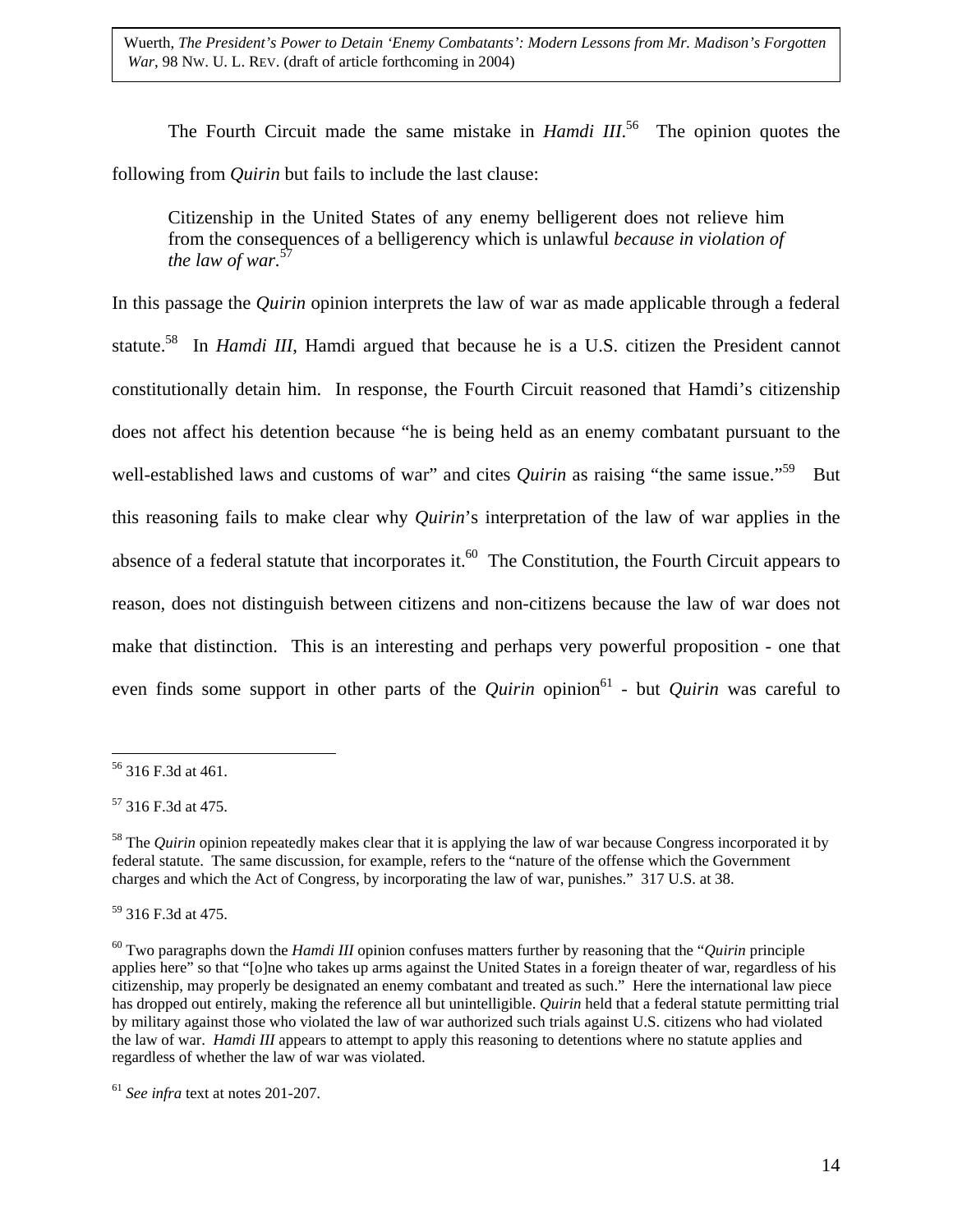distinguish between its use of international law as incorporated by statute and its discussion of whether the statute was constitutional; the modern enemy combatant opinions use distinctions drawn from international law without explaining why or how they are relevant.

Although *Quirin* is said to provide the key bulwark in the defense of the detentions, several other cases are pressed into service as well.<sup>62</sup> Two of the *Hamdi* opinions, for example, quite remarkably cite dicta in *Duncan v. Kahanamoku*<sup>63</sup> referring to military jurisdiction over "enemy combatants.["64](#page-15-2) But in *Duncan* the Court *granted* habeas relief to civilians tried by military commission in 1942 and 1944 in Hawaii.<sup>65</sup> The Court concluded that although Congress had authorized "martial law" in Hawaii, that term did not include military trials of civilians not charged with war crimes.<sup>66</sup> The dissent argued in vivid detail that Hawaii was under attack and

<span id="page-15-1"></span>63 327 U.S. 304 (1946).

 $\overline{a}$ 

<span id="page-15-4"></span><sup>66</sup> *Id*. at 319-24.

<span id="page-15-0"></span><sup>62</sup> The cases also rely on *Johnson v. Eistentrager*, 339 U.S. 763 (1950), to support the President's power to detain Hamdi and Padilla. *See, e.g, Hamdi III,* 316 F.3d at 465-6; *Hamdi IV*, No. 02-7338, 2003 WL 21540768, at \*3 (Wilkinson, C.J., concurring in denial of rehearing *en banc*). This is remarkable because *Johnson* considered only the right of enemy aliens captured abroad to petition the courts; it states at the outset that it is "little concerned" with "the citizen" except "to set his case apart as untouched by this decision and to take measure of the difference between his status and that of aliens." 339 U.S. at 769; *See Hamdi IV*, No. 02-7338, 2003 WL 21540768, at \*29 (Motz, C.J., dissenting from denial of rehearing *en banc*) (distinguishing *Johnson* on this basis). The cases also use *Ludecke v. Watkins*, 335 U.S. 160 (1948) which involved the scope of the Alien Enemy Act. It is weak precedent here because it involved the power to deport enemy aliens pursuant to a statute dating back to 1798, but the current detentions involve mostly U.S. citizens, are unrelated to deportation, and do not involve the crucial issue in *Ludecke*—the power of the political branches to determine the dates that hostilities are over for the purposes of statutory interpretation.

<span id="page-15-2"></span><sup>64</sup> *Hamdi II*, 296 F.3d at 283; *Hamdi III*, 316 F.3d at 465. The dicta in *Duncan* states "[o]ur question does not involve the well-established power of the military to exercise authority over members of the armed forces, those directly connected with such forces, or enemy belligerents, prisoners of war, or others charged with violating the laws of war." 327 U.S. at 313-14. The cases and article cited in support of this proposition have nothing to do with the detention of enemy combatants; all deal with trials by military commission. *See* Ex parte Quirin, 317 U.S. 1 (1942);in re Yamashita, 327 U.S. 1 (1946); L.K. Underhill, *Jurisdiction of Military Tribunals in the United States Over Civilians*, 12 CAL. L. REV. 75 (1924).

<span id="page-15-3"></span><sup>65 327</sup> U.S. at 307-12.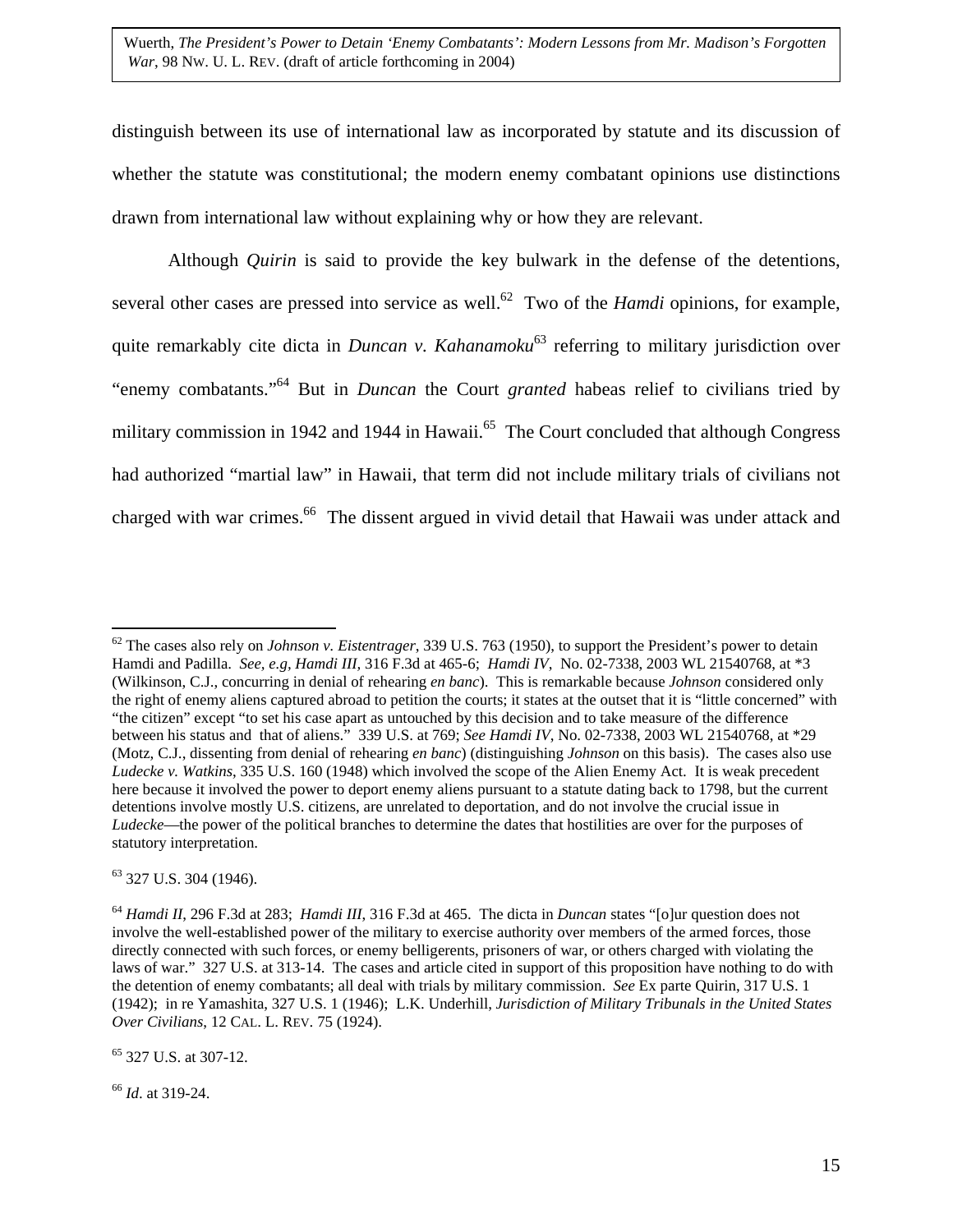part of the theater of actual military operation, putting military trials of civilians within the authority of the executive. $67$  The Court rejected this view.

At first blush the government's position seems better supported by the Ninth Circuit's opinion *in re Territo*. [68](#page-16-1) Gaetano Territo, a prisoner of war captured in a 1943 battle fighting for the Italian army, petitioned the federal courts for a writ of habeas corpus. Territo argued that as an American citizen he could not be held as a prisoner of war. The district court and the Ninth Circuit rejected this claim (and his others), reasoning that Territo's citizenship did not affect his status as "one captured on the field of battle."<sup>69</sup> The opinion upheld Territo's detention although it lacked specific statutory authorization, lending at least some support to the President's authority to detain enemy combatants absent statutory authorization. But the United States and Italy were both parties to the Geneva Convention and, as the Ninth Circuit noted, Territo's capture and detention as a prisoner of war by American military authorities was "valid and legal" under that Convention.<sup>70</sup> Congress, in other words, had authorized the capture and detention of "prisoners of war" by ratifying that Convention.

The *Territo* opinion goes on to discuss international law without explaining exactly why it is relevant. "Those who have written texts upon the subject of prisoners of war agree," the opinion concludes, that people actively opposing an army in war "may be captured" and, except for spies and other "non-uniformed plotters" may be held as prisoners of war[.71](#page-16-4) Citing *Quirin*,

 $\overline{a}$ 

<span id="page-16-2"></span><sup>69</sup> *Id*. at 145.

<span id="page-16-3"></span><sup>70</sup> *Id*. at 144.

<span id="page-16-4"></span><sup>71</sup> *Id*. at 145.

<span id="page-16-0"></span><sup>67</sup> *Id*. at 342-44.

<span id="page-16-1"></span><sup>68 156</sup> F.2d 142 (9th Cir. 1946); *see also Hamdi III*, 316 F.3d at 465 (citing *Territo*); *Hamdi II*, 296 F.3d at 283 (same); Padilla v. Bush, 233 F.Supp.2d 564, 595 (S.D.N.Y. 2002) (same).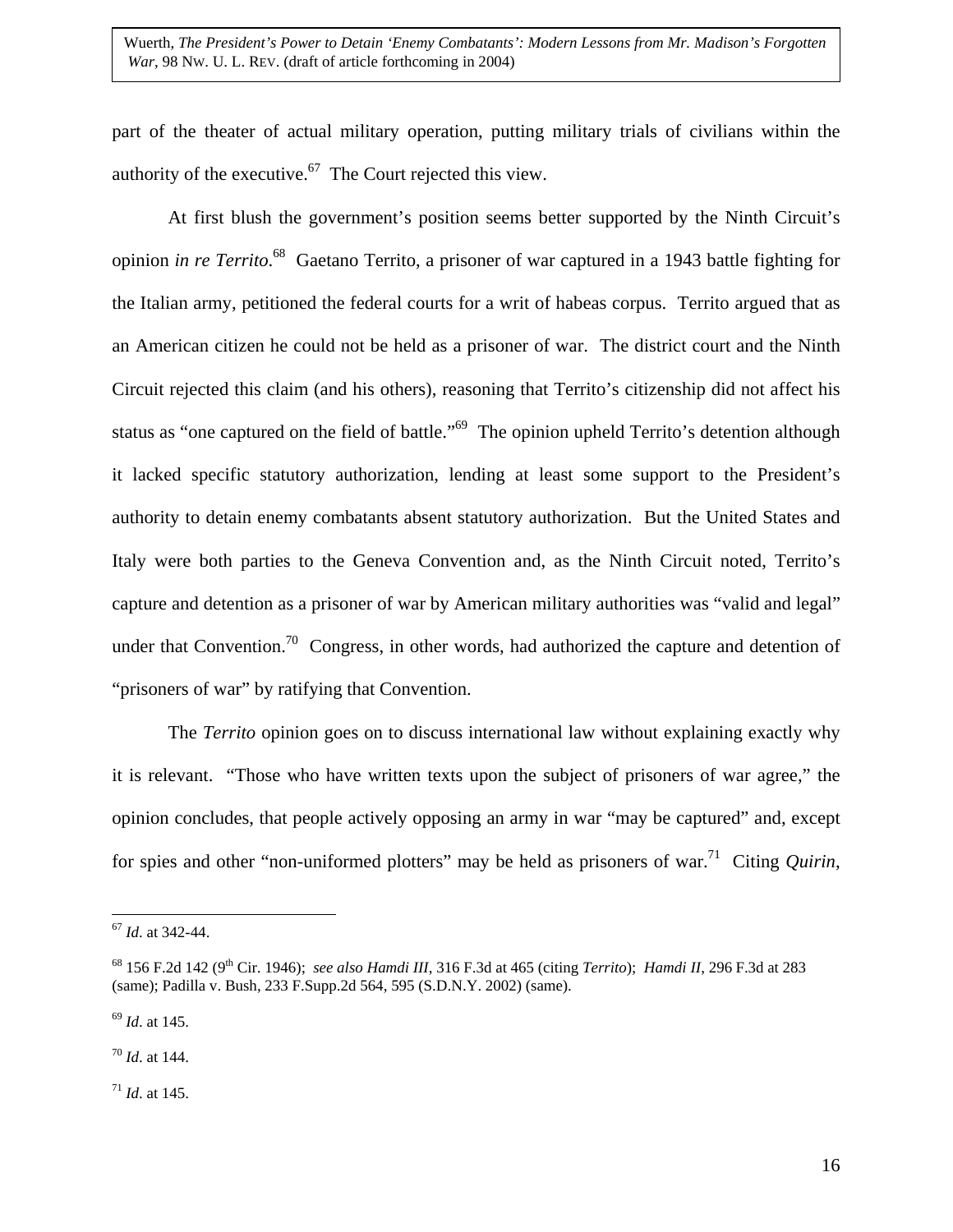the opinion also reasons that under the law of war citizenship in the United States does not "relieve" a prisoner of the "consequences" of an unlawful belligerency.<sup>72</sup> The Ninth Circuit appears to reason that international law is directly relevant in interpreting the scope of the President's power to detain U.S. citizens, but does not make this connection explicitly.<sup>73</sup>

In short, neither *Quirin*, nor *Territo*, nor *Duncan*, supports the long-term detention of "enemy combatants" in the United States absent *both* specific congressional authorization *and* compliance with international law. The following two Parts take up these issues in turn, while the final Part considers deference-based arguments.

# **II. Military Detention of U.S. Citizens During the War of 1812**

## *A. Samuel Stacy*

On the  $21<sup>st</sup>$  of July, 1813, a commissioner of the Supreme Court of New York issued a writ of habeas corpus to Commodore Issac Chauncey and Major General Morgan Lewis at Sackets Harbor on Lake Ontario, directing them to produce the body of Samuel Stacy.<sup>74</sup> Britain and the United States each viewed the Great Lakes as critical to the success of the war[.75](#page-17-3) On the American side, although Sackets Harbor was inconveniently located far from Oswego and the

<span id="page-17-0"></span><sup>1</sup> <sup>72</sup> *Id*.

<span id="page-17-1"></span> $<sup>73</sup>$  The opinion could also have intended to use international law to interpret the Geneva Convention (and, perhaps,</sup> the scope of Congress' intent), but this seems less plausible. The opinion also discusses international law in the context of seizures of alien property by the United States, and these discussions are not obviously linked to the opinion's conclusions about the Geneva Conventions. *Id.* at 145.

<span id="page-17-2"></span> $^{74}$  In re. Samuel Stacy, Jun., 10 Johns. 328 (N.Y. Sup. Ct. 1813).

<span id="page-17-3"></span><sup>&</sup>lt;sup>75</sup> As John Armstrong, a Revolutionary War hero who would become Secretary of War explained, "[r]esting, as the line of Canadian defence does, in its whole extent on navigable lakes and rivers, no time should be lost in getting a naval ascendancy on both for….the belligerent who is first to obtain this advantage will (miracles excepted) win the game." ROBERT MALCOMSON, LORDS OF THE LAKES: THE NAVAL WAR ON LAKE ONTARIO, 1812-1814 at 16 (1998); *see also* THEODORE ROOSEVELT, THE NAVAL WAR OF 1812 at 146-47 (1987 ed.). The Madison Administration also had political reasons for pushing hard for a victory in western New York during the winter and spring of 1813, because they hoped for a Republican victory in the April election of a governor in New York. J.C.A. STAGG, MR. MADISON'S WAR: POLITICS, DIPLOMACY, AND WARFARE IN THE EARLY AMERICAN REPUBLIC, 1783-1830 at 285-88 (1983).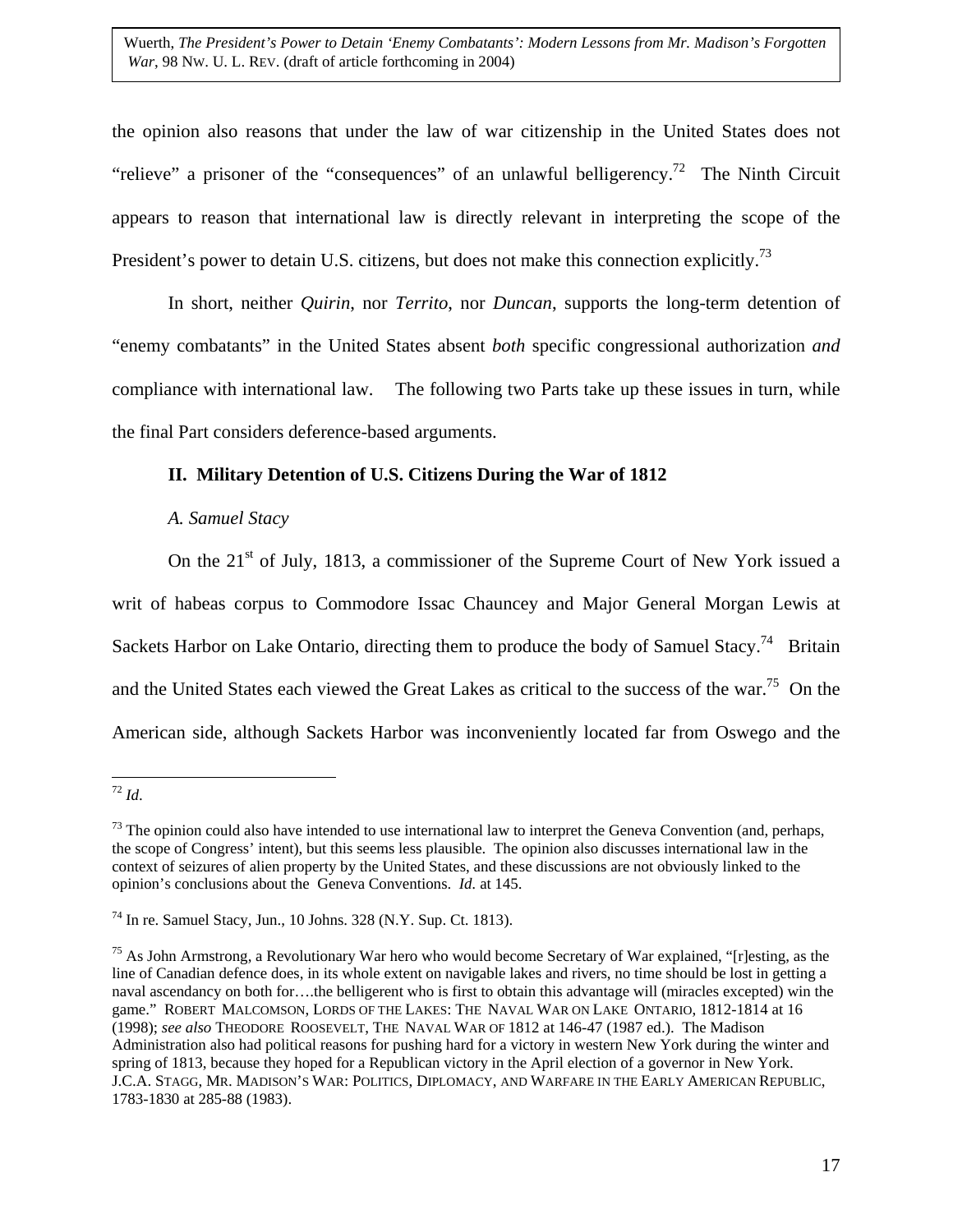interior river systems, it had a deep harbor and excellent topography for a shipyard.<sup>76</sup> Beginning in the fall of 1812, Sackets Harbor became a center of shipbuilding for the Great Lakes and from here Commodore Chauncey oversaw naval operations for Lakes Ontario and  $Erie^{77}$  and Lewis commanded the American troops on the Niagara front.<sup>78</sup>

The capture of Samuel Stacy on July 1, 1813 as a spy and traitor came just over a month after the British landed troops, attacked, and nearly captured Sackets Harbor on May 29.<sup>79</sup> The British attack found the base vulnerable because both Chauncey and Lewis were engaged in an assault on Fort George.<sup>80</sup> Commodore Chauncey lay the blame for the attack on Sackets Harbor at the feet of Samuel Stacy. As Chauncey wrote to Secretary of the Navy William Jones:

I have the most positive information that [Stacy] has been in the habit of conveying information to the Enemy for many Months. He visited this place a few days before the British made the attack on the  $29<sup>th</sup>$  of May, and I have no doubt but that he is the person that gave them information that most of the Troops had been sent to Niagara.<sup>[81](#page-18-5)</sup>

Commodore Chauncey outlined other evidence against Stacy in his letter to Secretary Jones before concluding that the arrest of Stacy would "at any rate" deprive "the Enemy of the

<span id="page-18-0"></span><sup>76</sup> JOHN K. MAHON, THE WAR OF 1812 at 86-87 (1972).

<span id="page-18-1"></span><sup>77 2</sup> THE NAVAL WAR OF 1812: A DOCUMENTARY HISTORY 403-06 (William S. Dudley, ed. 1992) [*hereinafter* THE NAVAL WAR OF 1812: A DOCUMENTARY HISTORY].

<span id="page-18-2"></span><sup>78</sup> *Id*. at 452.

<span id="page-18-3"></span><sup>79</sup> MALCOMSON, *supra* note 75, at 127-29 (recounting the battle).

<span id="page-18-4"></span><sup>&</sup>lt;sup>80</sup> *Id.* According to one estimate the British attack cost the Americans 22 lives during combat, with 85 wounded, 150 taken prisoner, and many naval supplies lost. *Id*. at 138-39.

<span id="page-18-5"></span><sup>81</sup> Letter from Commodore Issac Chauncey to Secretary of the Navy Jones, July 4, 1813, *reprinted in* 2 THE NAVAL WAR OF 1812: A DOCUMENTARY HISTORY *supra* note 77, at 521; *see also* Letter from Commodore Issac Chauncey to Secretary of the Navy Jones, July 3, 1813, *reprinted i*n 2 THE NAVAL WAR OF 1812: A DOCUMENTARY HISTORY, *supra* note 77, at 499.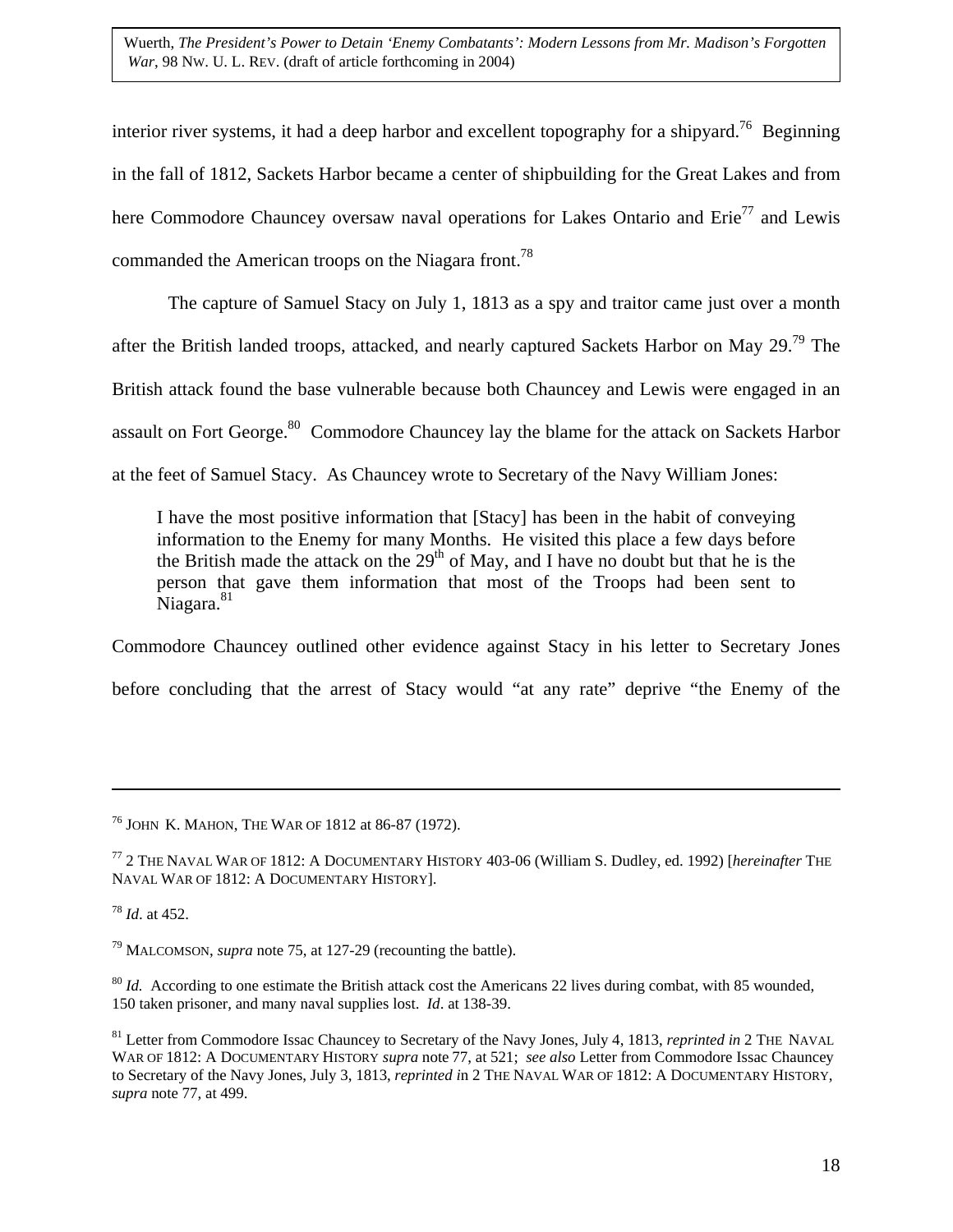information which [Stacy] would have conveyed to him which is all important at this time." $82$ The Commodore closed the letter by hoping to see Stacy hung as a traitor to his country in part as an example to other "base" and "degenerate" Americans who might become spies and informers.<sup>[83](#page-19-1)</sup>

Secretary Jones wrote back immediately, emphasizing the danger to Sackets Harbor ("the moment is critical") and the "vast importance" of Chauncey gaining control of Lake Erie.<sup>84</sup> As to Stacy, Secretary Jones wrote:

You were perfectly correct in arresting Mr. Saml. Stacy, as a spy; and you will hold him, until the President shall direct the course to be pursued with him, which I will ascertain tomorrow. It is indeed time that traitors were brought to punishment.<sup>[85](#page-19-3)</sup>

Stacy, however, petitioned the Supreme Court of New York for the writ of habeas corpus that issued on July 21. Stacy submitted affidavits attesting that he was a "natural born citizen of the United States," and on this basis the commissioner issued the writ.<sup>86</sup> When served, Lewis refused to produce Stacy, stating instead that Stacy was not in his custody, that he believed

<span id="page-19-3"></span><sup>85</sup> *Id*.

<span id="page-19-4"></span>86 10 Johns. at 329.

<span id="page-19-0"></span> $\overline{a}$ <sup>82</sup> *Id*.

<span id="page-19-1"></span><sup>&</sup>lt;sup>83</sup> *Id.* Indeed, as Chauncey suggested, espionage on the northern frontier may have been both relatively widespread and difficult to detect. 2 THE NAVAL WAR OF 1812: A DOCUMENTARY HISTORY, *supra* note 77, at 520-21; *see also* ISAAC MALTBY, A TREATISE ON COURTS MARTIAL AND MILITARY LAW 37-9 (1815) (describing a Jan. 5, 1813 order from the Colonel commanding west Lake Champlain condemning "members of the community" who were "found so void of all sense of honour or love of country" as to "give intelligence to our enemies"); Letter from Peter Hogeboom to Major General Francis de Rottenburg, British Army, Niagara Falls, July 23, 1813*, reprinted* in 2 THE NAVAL WAR OF 1812: A DOCUMENTARY HISTORY, *supra* note 77, at 522-533 (offering to sell intelligence information to the British through a person near Sackets Harbor).

<span id="page-19-2"></span><sup>84</sup> Letter from Secretary of the Navy Jones to Commodore Issac Chauncey, July 14, 1813, *reprinted in* 2 THE NAVAL WAR OF 1812: A DOCUMENTARY HISTORY, *supra* note 77, at 499-501.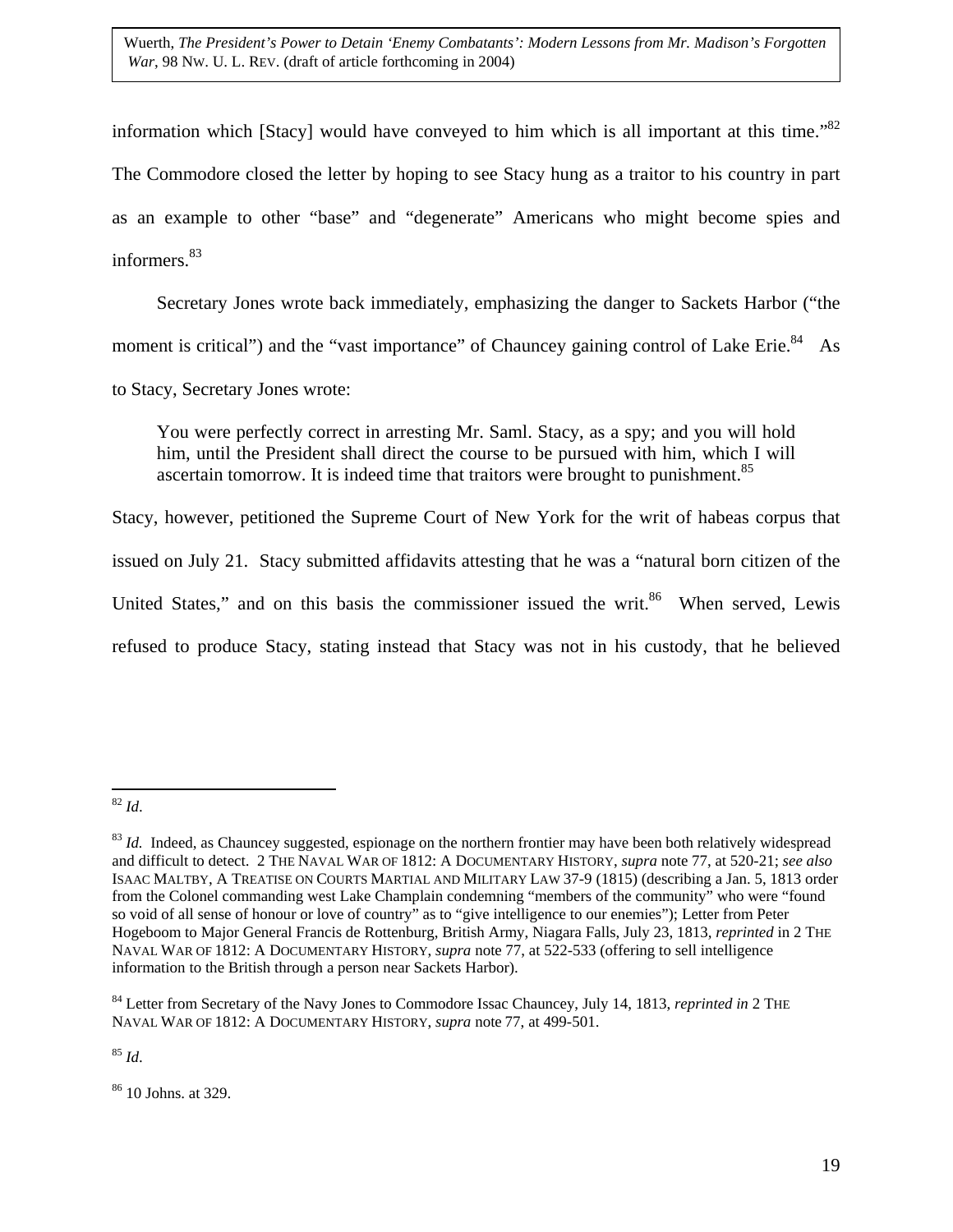Stacey to be guilty of "carrying information to the enemy," and that Stacy should be tried by a court-martial.[87](#page-20-0)

The Supreme Court of New York did not take kindly to this response from Major Lewis. Concluding that Lewis had intentionally disregarded the writ and committed a contempt of process[,88](#page-20-1) Chief Judge Kent reasoned that if any case called for "the most prompt interposition of the court to enforce obedience to its process, this is one."[89](#page-20-2) Stacy, the opinion continued, is held in "closest confinement": by "a military commander" who is "assuming criminal jurisdiction over a private citizen."<sup>90</sup> Any delay would render "the remedy alarmingly impotent."<sup>91</sup>

Major Lewis's allegation that Stacy was a traitor for giving information to the enemy, Kent reasoned, was "only aggravation of the oppression of the confinement" because the military lacked "any color of authority" to try a citizen for that crime.<sup>92</sup> Although not mentioned in the opinion, the military also lacked the authority to try U.S. citizens by court-martial for

<span id="page-20-3"></span><sup>90</sup> *Id.* at 334.

<span id="page-20-4"></span> $^{91}$  *Id.* 

<span id="page-20-0"></span><sup>&</sup>lt;sup>87</sup> *Id.* at 330. Court-martialing authority is regulated by federal statute and extends to people who actually serve in or alongside the armed forces, although its jurisdiction does include some civilians. S*ee generally* WILLIAM WINTHROP, MILITARY LAW AND PRECEDENTS 86 (2<sup>nd</sup> ed. 1920); 10 U.S.C § 802 (defining persons subject to this Chapter of the U.S. Code); 10 U.S.C. § 817 (defining jurisdiction of the court-martial in general); 10 U.S.C. § 104 (extending court-martial jurisdiction to include some charges against people not in the armed forces). Military commissions originally developed to try civilians in occupied territory and certain offenses against the laws of war that could not be tried by court-martial, although now there is some overlapping jurisdiction. WINTHROP, *supra* note 87 at 831-32; *see also* Michael J. Nardotti, Jr., *Military Commissions*, 2002-MAR ARMY LAW. 1 (2002). This article uses "military commission" and "military tribunal" interchangeably.

<span id="page-20-1"></span><sup>88 10</sup> Johns. at 340.

<span id="page-20-2"></span><sup>&</sup>lt;sup>89</sup> *Id.* at 334. The Court considered whether to issue a rule to show cause against Lewis, or a writ of attachment to force Lewis into court. Although an attachment would normally issue only after a rule to show cause, the Court issued an attachment due to these concerns about abuse of military authority and potential delay.

<span id="page-20-5"></span><sup>&</sup>lt;sup>92</sup> See Smith v. Shaw, 12 Johns. 257 (Sup. Ct. N.Y. 1815) (concluding that U.S. citizens accused of spying and treason were not triable by court martial); *see also* WINTHROP, *supra* note 87, 629-30 (2nd ed. 1920).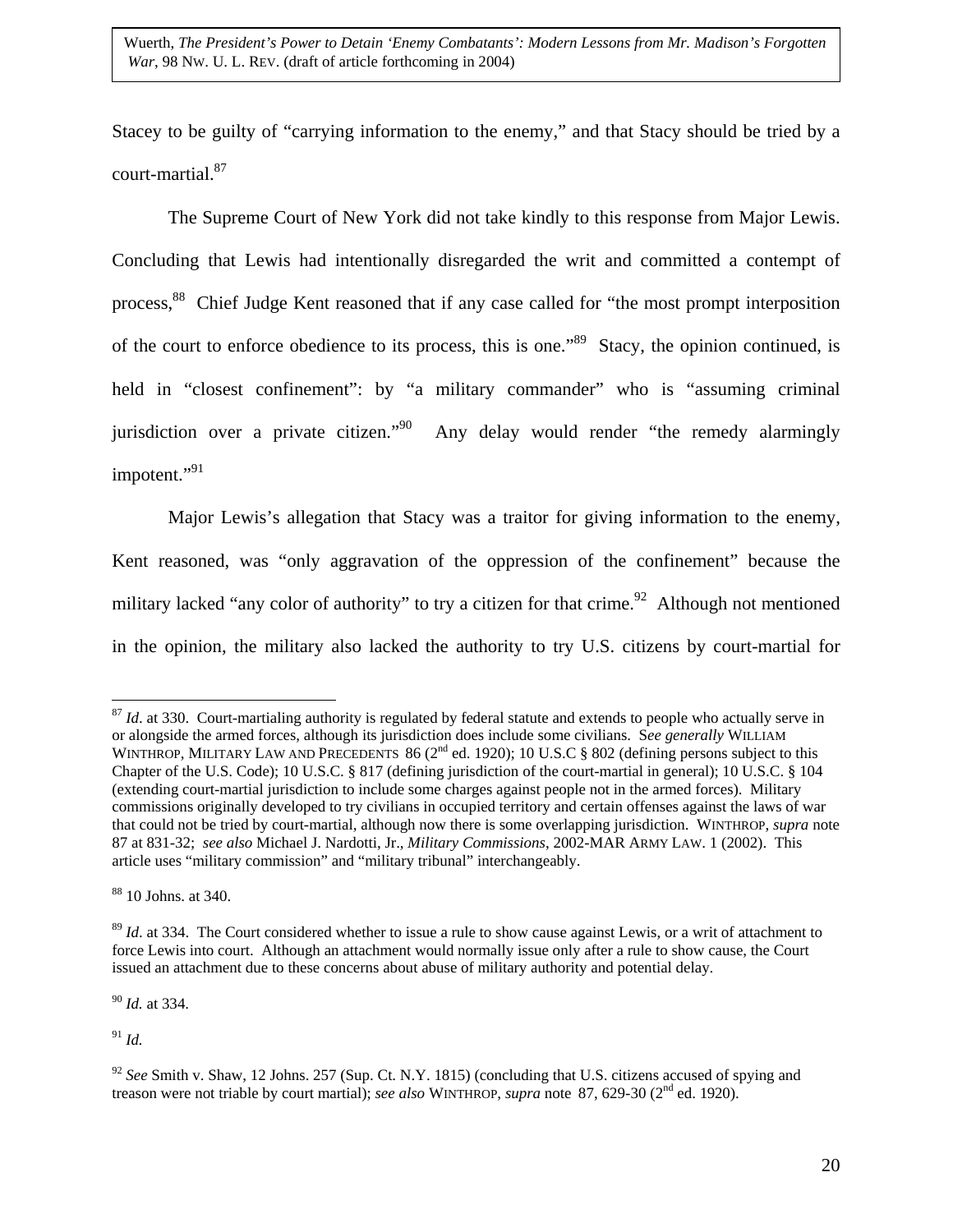spying.<sup>93</sup> The opinion concludes by ordering the attachment of General Lewis unless Stacy was released or brought before the court's commissioner. Apparently the President reached the same conclusion: on July 26, 1813, Secretary of War Armstrong ordered Stacy released "on the ground that a citizen cannot be considered as a spy." $^{94}$  $^{94}$  $^{94}$ 

The case of Samuel Stacy bears importantly on today's military detentions. Commodore Chauncey and Major Lewis were situated at the critically important northern front of a declared war on the very doorstep of U.S. territory. They considered Stacy a spy and a traitor, they believed that his perfidy contributed to a deadly and destructive attack on American soil, and they wanted him detained in part to prevent him from providing more information to the British. Yet apparently both the court and the President reasoned that the military lacked the power to detain him.

## *B. Other Detention Cases 1812-1815*

 $\overline{a}$ 

Other cases confirm that during the War of 1812 the President and the courts agreed that the military lacked the power to detain U.S. citizens, no matter how compelling the military justification for the detentions, at least absent statutory authorization to try them by court martial. In the case of Elijah Clark, an American citizen living with his wife in Canada, a Court Martial

<span id="page-21-0"></span><sup>&</sup>lt;sup>93</sup> The American Articles of War (1806) provided that "in time of war, all persons not citizens of, or owing allegiance to, the United States of America, who shall be found lurking as spies in or about the fortifications or encampments of the armies of the United States, or any of them, shall suffer death, according to the law and usage of nations, by sentence of a general court-martial." American Articles of War of 1806, enacted April 10, 1806, *reprinted in* WINTHROP, *supra* note 87, at 976, 985. The statue thus excluded American citizens from those who might be tried by court-martial for spying. *Id.* at 766 (reading the 1806 enactment law as making citizens "unamenable for the crime of the spy"). An August 21, 1776 Resolution of the Continental Congress also excluded citizens from those triable by court-martial as spies. *Id*. at 765. This limitation was lifted by Congress during the Civil War so that confederate soldiers and sympathizers could be tried. The March 3, 1863 Act also made the crime triable by military commission. *Id*. at 766.

<span id="page-21-1"></span><sup>&</sup>lt;sup>94</sup> 2 THE NAVAL WAR OF 1812: A DOCUMENTARY HISTORY, *supra* note 77, at 521 n.1. Note that this resolution means that the government did not argue its side of the case before the court. We know from the historical evidence outlined above that the military had a strong interest in detaining Stacy, so the decision not to justify his detention in court appears to have been based on the consensus view that the government lacked such authority. The cases of Clark, Shaw, and others described below confirm that conclusion.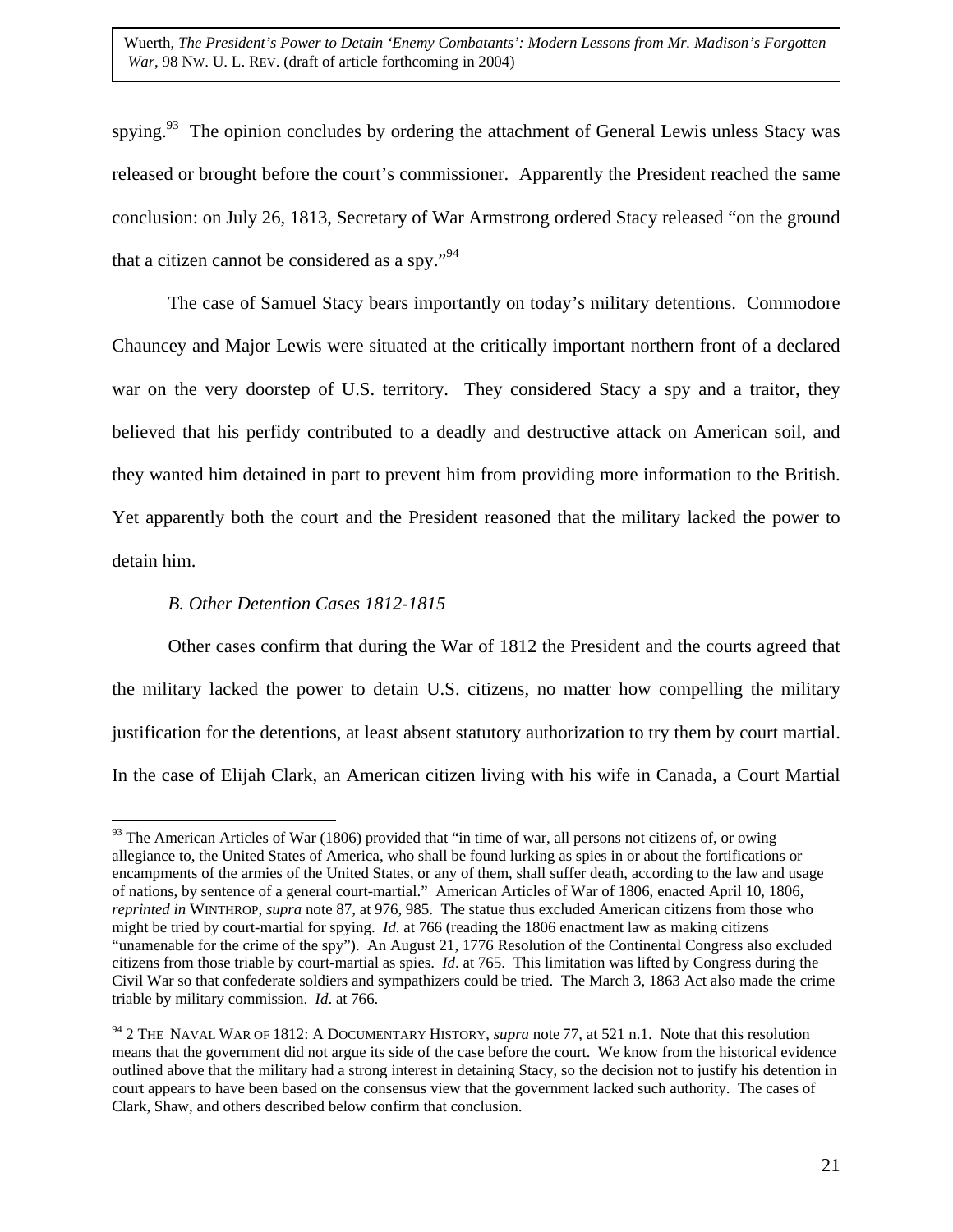in Buffalo found him guilty of spying in August of  $1812<sup>95</sup>$  They ordered Clark to be "hung by the neck until he be dead.["96](#page-22-1) But Major General Hall, at the direction of the President, ordered that as a citizen Clark was "not liable to be tried by a court martial as a spy."<sup>97</sup> Significantly, Hall's order also provided that unless Clark "should be arraigned by the civil courts for treason" or some other crime under the law of New York he "must be *discharged*."[98](#page-22-3)

Moreover, courts held military personnel personally liable for assault, battery, and false imprisonment if they *detained* U.S. citizens not triable by court-martial. Shaw, a naturalized citizen was held at Sackets Harbor in January 1814 on allegations of spying, inciting mutiny, and trading with the enemy.<sup>99</sup> After his release he sued Smith, the officer who kept him in detention. Smith argued that Shaw, a native of Scotland and only a naturalized citizen of the U.S., could be tried by court martial, or at least the question of his citizenship could be decided by military authority.<sup>100</sup> Or, the defendant submitted, at the very least he had the authority to detain Shaw, investigate the facts, and turn him over to the civil authorities on the charge of treason.<sup>101</sup> The defendant justified the measures as "essential to public safety."[102](#page-22-7)

<span id="page-22-1"></span><sup>96</sup> *Id.* at 122.

<span id="page-22-2"></span><sup>97</sup> *Id*.

 $\overline{a}$ 

<span id="page-22-5"></span><sup>100</sup> *Id.* at 260.

<span id="page-22-7"></span><sup>102</sup> *Id.*

<span id="page-22-0"></span><sup>&</sup>lt;sup>95</sup> "Case of Clark the Spy" 1 THE MILITARY MONITOR AND AMERICAN REGISTER 121-22 (Feb. 1, 1813).

<span id="page-22-3"></span><sup>&</sup>lt;sup>98</sup> *Id.* (emphasis supplied).

<span id="page-22-4"></span><sup>99</sup> Smith v. Shaw, 12 Johns. 257 (Sup. Ct. N.Y. 1815).

<span id="page-22-6"></span> $101$  Counsel for Smith argued, for example, that "it was necessary to detain, until the fact of his being a spy, or not, could be ascertained. It is impossible for the commanding officer to know whether the person arrested is a spy without investigation" and "had not the defendant a right to detain the plaintiff, or order to deliver him over to the civil power, there being a charge of treason against him?" *Id*. at 261.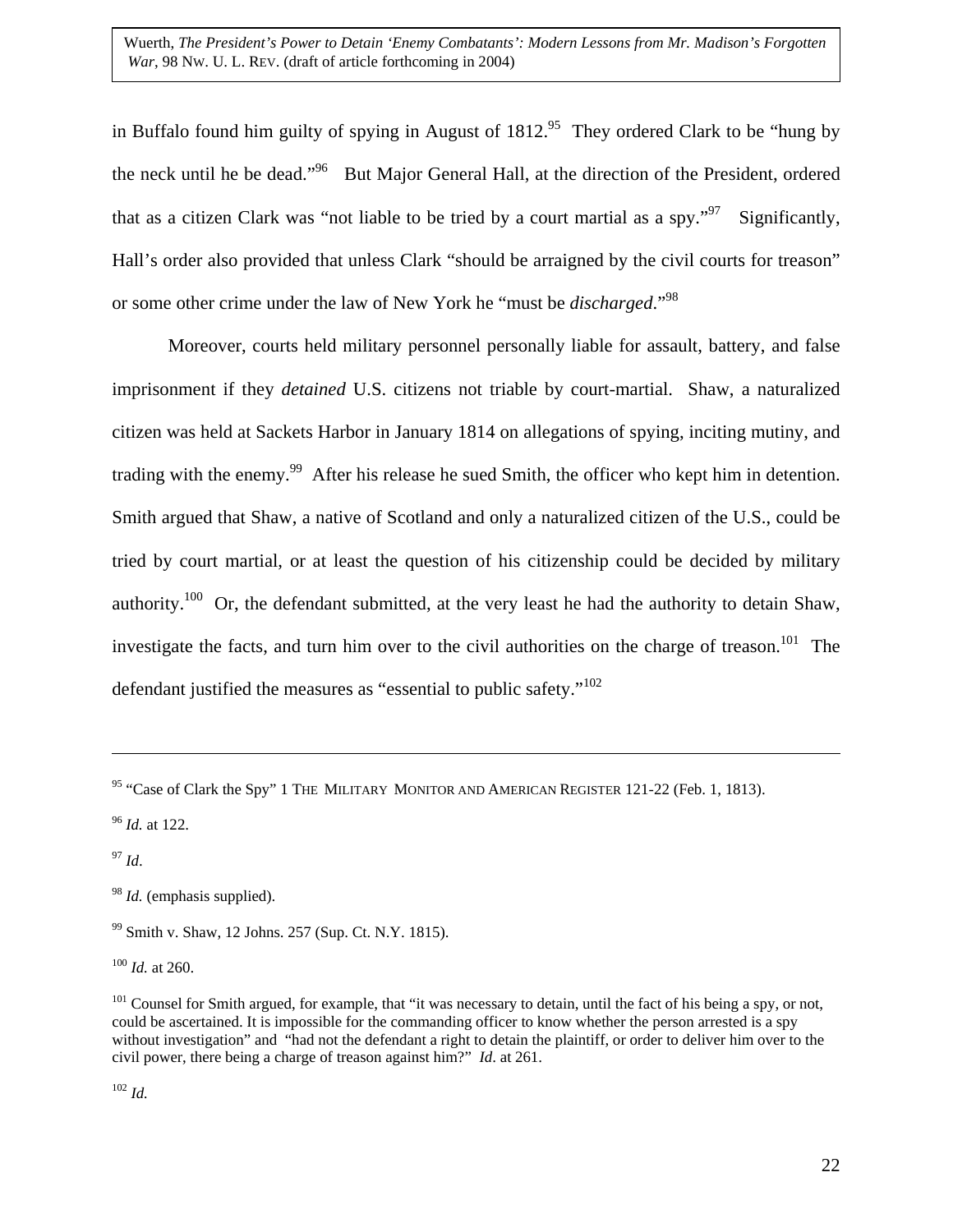The court rejected all these arguments. None of these offences, the court reasoned, were triable by court-martial except for spying, and as a U.S. citizen Shaw could not be charged with that offense. He might, the court reasoned, "be amenable to the civil authority" but not to military authority, $103$  because the military lacked the power to try him by court-martial for his offenses. Although the defendant was not "harsh and oppressive," the "principle involved" made the case important because "if the defendant was justified in doing what he did, every citizen of the *United States* would, in time of war, be equally exposed to a like exercise of military power and authority."<sup>104</sup> The jury awarded Shaw \$779.25 for a military detention that seems to have lasted about two weeks.<sup>105</sup> In a similar case against Commander Hampton, a plaintiff won \$9,000 for six days of confinement followed by a trial by court martial.<sup>106</sup>

The importance of these cases might be discounted on the grounds that state courts no longer have the authority to issue writs of habeas corpus to federal officials, $107$  and Congress eradicated the authority to sue federal officials personally for damages in cases like these during the Civil War.<sup>108</sup> Cases could not arise today in the same procedural posture. In addition, some

<span id="page-23-2"></span><sup>105</sup> *Id.*

<span id="page-23-4"></span><sup>107</sup> In re. Tarble, 80 U.S. 397 (1871).

<span id="page-23-0"></span><sup>1</sup> <sup>103</sup> *Id*. at 265.

<span id="page-23-1"></span> $104$  *Id.* at 265 (emphasis in original).

<span id="page-23-3"></span><sup>&</sup>lt;sup>106</sup> McConnell v. Hampton, 12 Johns. 234 (Sup. Ct. N.Y. 1815). The Supreme Court of New York granted a new trial on the issue of damages, emphasizing the "critical and delicate" situation of the "commander-in-chief of a division of the army," close to enemy forces, guarding himself from attack. This situation, the court reasoned, provided *no justification* for the detention but did make the damages "enormously disproportioned to the case proved." *Id.* (emphasis supplied).

<span id="page-23-5"></span><sup>108</sup> *See* Henry P. Monaghan, *The Protective Power of the Presidency*, 93 COLUM. L. REV. 1, 27 (1993) ("[t]he Indemnity Act of 1863, as amended in 1866 and 1867, provided retrospective defenses in damage actions brought against federal officials for alleged misconduct based upon presidential directives").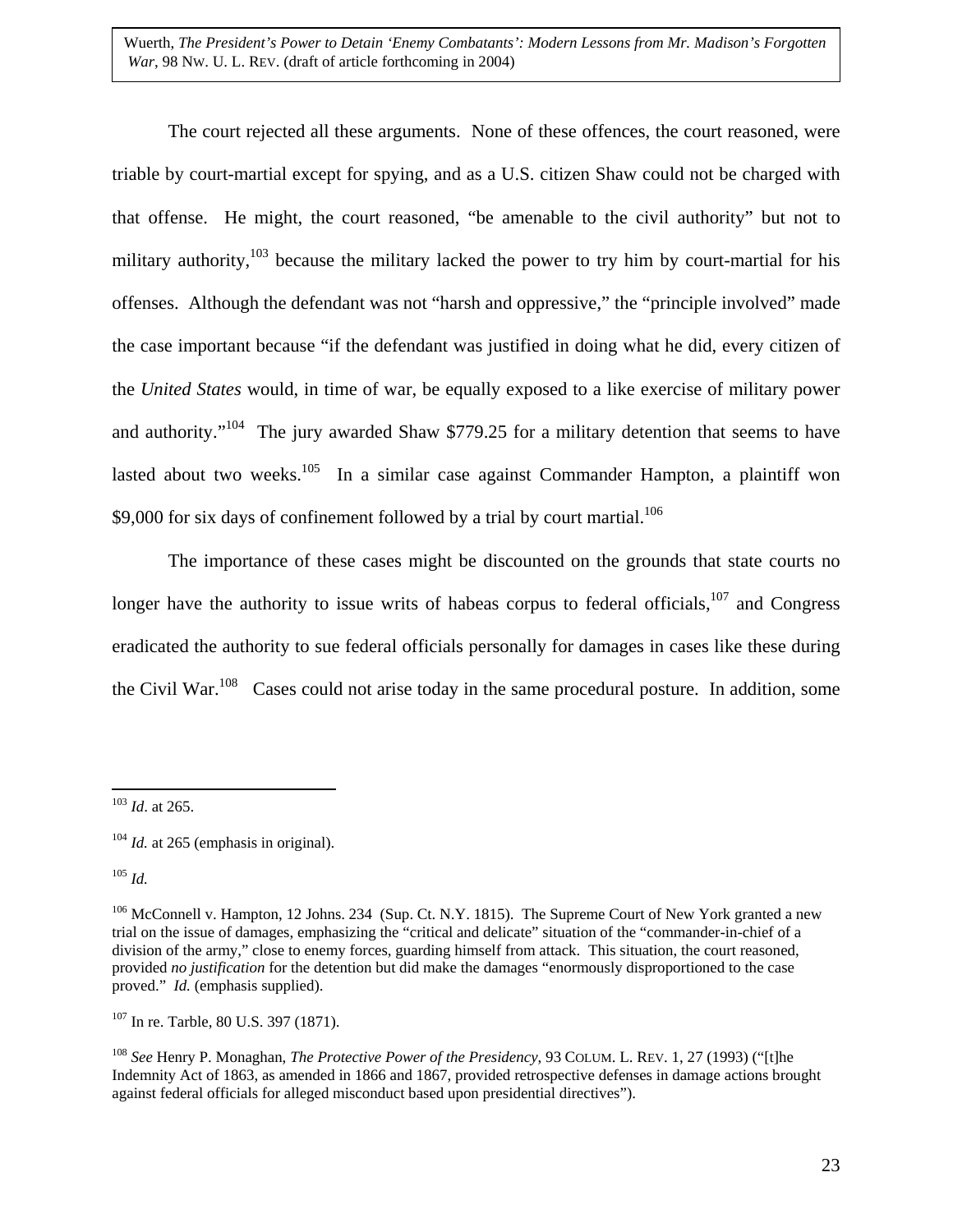states were notably hostile to the war,<sup>109</sup> and western New York lacked enthusiasm for a conflict with British forces in Canada.<sup>110</sup> But although Connecticut, Rhode Island and Delaware refused to send their citizen soldiers to fight under federal officers,<sup>111</sup> New York, on the other hand, provided more militiamen than any other state in  $1812 - 14,866$ .<sup>112</sup> Indeed, some of these very men fought alongside federal troops when the British attacked Sackets Harbor.<sup>113</sup> New York courts and juries would, it seems, have had every incentive to favor the detention of alleged spies and traitors who threatened the lives of troops that included large numbers of New York residents. No less a legal heavyweight than Chancellor Kent wrote the *Stacy* opinion, undermining any argument that inferior jurists issued these decisions.<sup>114</sup> Thus despite the procedural and other differences, the cases from the War of 1812 demonstrate a remarkably consistent view that the military lacked any power to detain U.S. citizens except in anticipation of a trial by a congressionally authorized court-martial.

### *C. Modern Relevance*

These examples from the War of 1812 show the extraordinary caution with which the courts and President Madison viewed the detention of U.S. citizens, even in a declared war, and even on evidence that the detainee traveled abroad, met with the enemy, and might divulge

<span id="page-24-0"></span> $\overline{a}$ 109 MAHON, *supra* note 76, at 31-42.

<span id="page-24-1"></span><sup>110</sup> *See* STAGG, *supra* note 75, at 232-43, 251-52 (detailing western New York's very significant opposition to the war, in part because it would disrupt trade with the Canadian provinces).

<span id="page-24-2"></span><sup>111</sup> MAHON, *supra* note 76, at 31-33, 100-101.

<span id="page-24-3"></span><sup>112</sup> *Id*. at 101, n.1. Many of these militia groups were poorly trained, poorly disciplined and under-equipped. *See* STAGG, *supra* note 75, at 242-3, 247. Their participation in the war may have engendered even more anti-war sentiment in western New York. *Id*.

<span id="page-24-4"></span><sup>113</sup> MALCOMSON, *supra* note 75, at 133-36.

<span id="page-24-5"></span><sup>114</sup> *See* G. Edward White, *The Chancellor's Ghost*, 74 CHI.-KENT L. REV. 229 (1998) (describing Kent's intellect and influence).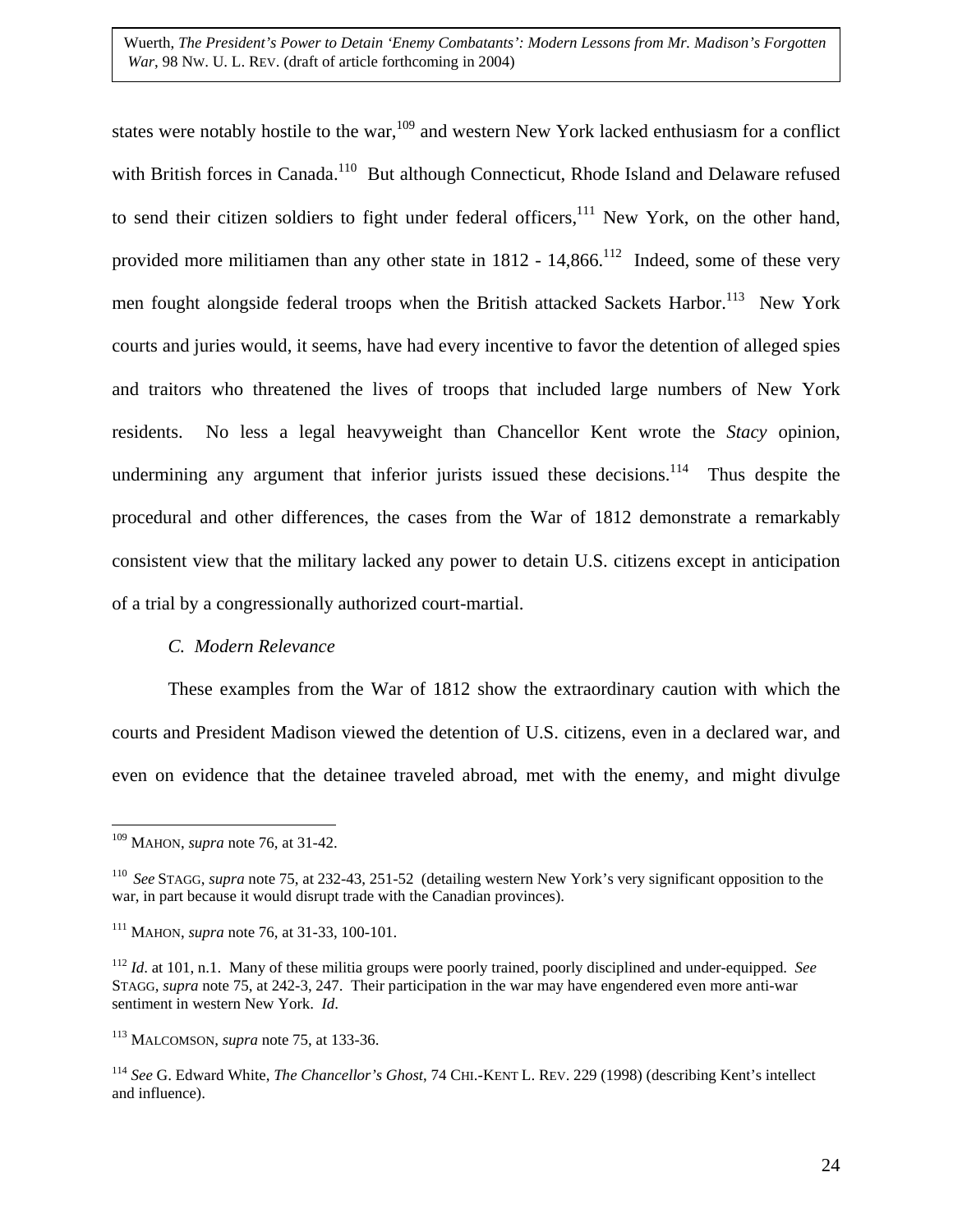future intelligence information. Their modern relevance is two-fold. First, they should force us to reconsider the extremely deferential review that the modern courts use to evaluate the detentions, an issue considered at greater length in Part IV of this Article.<sup>115</sup> They also suggest that the President lacks the authority to detain U.S. citizens as enemy combatants at all.

The *Padilla* case is factually comparable to the War of 1812 cases. Padilla is a U.S. citizen who was arrested in Chicago and is detained based on his alleged ties to the enemy and the danger he poses to the nation. Although Hamdi was captured abroad,<sup>116</sup> and his case might be distinguished on those grounds, the reasoning in the early cases depended on citizenship and statutory authorization, not on place of capture.<sup>117</sup> The older cases do not formally apply to non-

1

<span id="page-25-0"></span><sup>115</sup> *See infra* Part IV.

<span id="page-25-1"></span><sup>&</sup>lt;sup>116</sup> It is unclear exactly what significance the modern cases assign to Hamdi's place of capture. They refer at times to "foreign theater of war" or "zone of active combat operations," *Hamdi III*, 316 F.3d at 475, or as one Judge on the Fourth Circuit subsequently described it, a "hostile country," or, finally, just "Afghanistan." *Hamdi IV*, No. 02- 7338, 2003 WL 21540768, at \*9 (4th Cir. July 9, 2003) (Traxler C.J., concurring in denial of rehearing *en banc*). The *Hamdi* opinions appear to use place of capture largely to support the factual claim that Hamdi *is* an enemy combatant. *Hamdi III*, 316 F.3d at 475-76. Judge Traxler later justifies the distinction based on "the time-honored rule of law in wartime - that all persons residing in an enemy country during hostilities are deemed to be enemies regardless of nationality," *Hamdi IV*, No. 02-7338, 2003 WL 21540768, at \*9 (4th Cir. July 9, 2003) (Traxler, C.J., concurring in denial of rehearing *en banc*), citing to *Juragua Iron Co. v. United States*, 212 U.S. 297 (1909), but he goes on to say that not all persons in enemy country are "*in fact* enemies." *Id.* (emphasis in original). Here, the reasoning seems proffered to justify the factual classification of Hamdi's as an enemy combatant, not in support of the President's power to detain such combatants. *Cf. id.* at \*16-18 (Luttig, C.J. dissenting from denial of rehearing *en banc*) (criticizing this reasoning). The citation to *Juragua* also suggests that the location of capture was relevant largely to the factual question of whether Hamdi is an enemy combatant. In that case the Court reasoned that property located in Cuba but owned by U.S. citizens was "enemy property" and Judge Traxler cites the case for this proposition. But the Court did not reason that the military could do whatever it wanted with such property, reasoning instead that the military could seize property consistent with the law of nations and military necessity. 212 U.S. at 306, 309-10. Where the panel does offer the overseas capture to justify the constitutional power to detain Hamdi, it cites functional reasoning in support. *Hamdi III*, 316 F.3d at 463 ("the executive and legislative branches are organized to supervise the conduct of overseas conflict in a way that the judiciary simply is not"). *See infra* Part IV.

<span id="page-25-2"></span><sup>&</sup>lt;sup>117</sup> Stacy's assistance to the British forces apparently occurred "within the territory of the King of Great Britain." In re Stacy, 10 Johns. 328, 329 (1813). *See also* Mitchell v. Harmony, 54 U.S. 115, 134 (1851) (upholding a jury verdict against a U.S. army officer in the Mexican American war for trespass against American property located in Mexico and reasoning that army officer's "distance from home, and the duties in which he is engaged, cannot enlarge his power over the property of a citizen, nor give to him, in that respect, any authority which he would not, under similar circumstances, posses at home").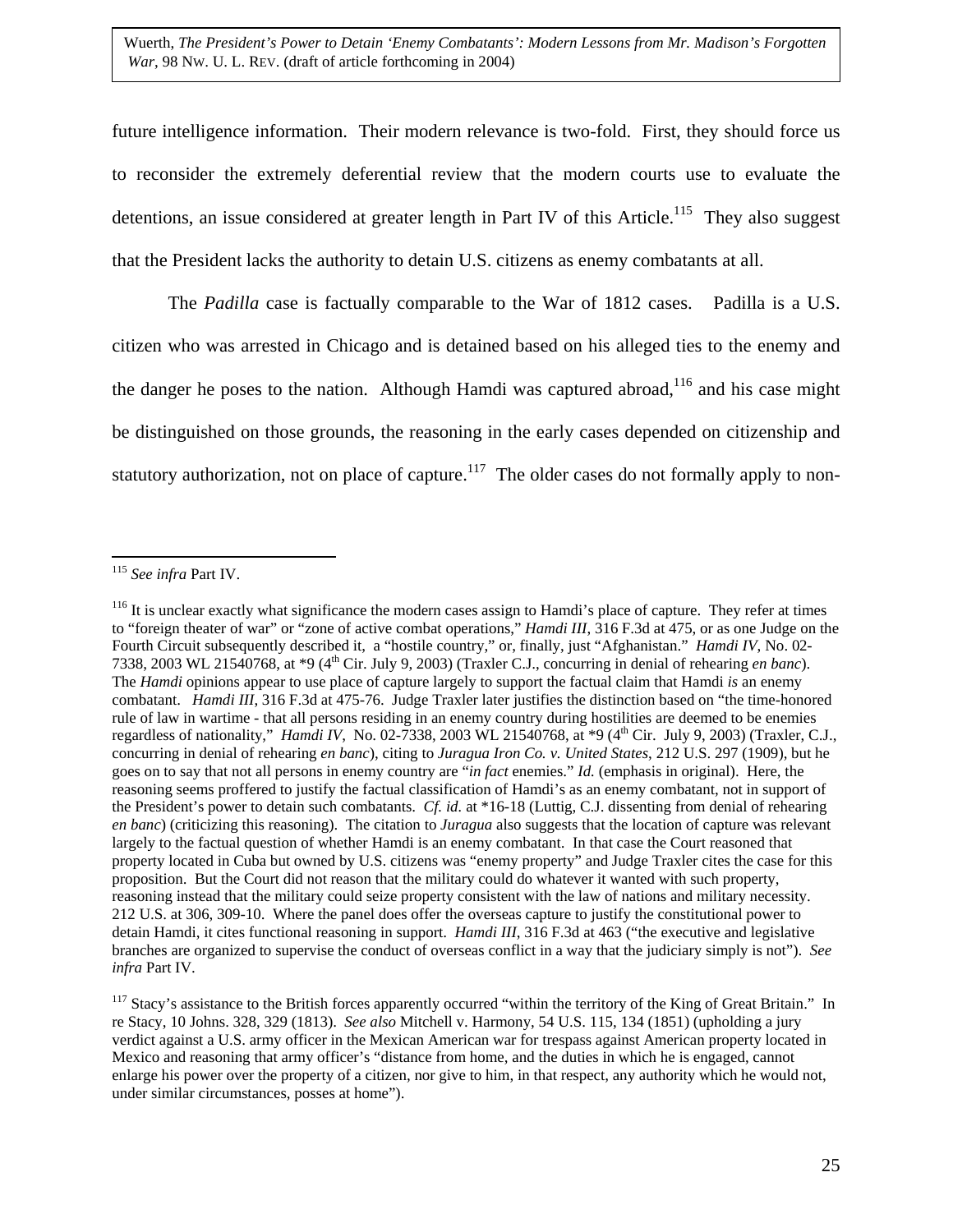<span id="page-26-3"></span>citizens in the United States<sup>118</sup> such as Al Marri, but modern equal protection and due process analysis might prevent the President from making some distinctions based on citizenship.<sup>119</sup> Like the War of 1812 cases, none of the modern detainees are held in anticipation of a military trial. The modern cases conclude that during war<sup>120</sup> the President nonetheless has the power to detain as enemy combatants those U.S. citizens who aid or assist the enemy. The War of 1812 cases reasoned to the contrary.

The modern cases might seem distinguishable in several respects, but the distinctions do not withstand careful scrutiny. First, the military today does enjoy more extensive statutory authorization to court-martial and try people by military commission than it did during the War of 1812.<sup>121</sup> But it is not clear that modern enemy combatants detained in the United States come

<span id="page-26-2"></span>120 This Article accepts that the modern conflict is the constitutional equivalent of a declared war. *See infra* note 13.

<span id="page-26-0"></span> $\overline{a}$ <sup>118</sup> Courts have held that non-citizens captured and detained outside the United States do not have the right to sue for their release. Al Odah v. United States, 321 F.3d 1134 (D.C. Cir. 2003).

<span id="page-26-1"></span><sup>119</sup> Katyal & Tribe, *supra* note 12, at 1298; David Cole, *Enemy Aliens*, 54 STAN. L. REV. 953 (2002). Full treatment of this issue is beyond the scope of this Article, but it bears noting that the distinction is very much alive and well in cases that deny rights to non-citizens. S*ee, e.g.,* Johnson v. Eisentrager, 339 U.S. 763 (1950); Al Odah v. U.S., 321 F.3d 1134 (D.C.Cir. 2003). It would seem wrong, therefore, to deny protections to citizens on the grounds that citizens and non-citizens must be treated equally.

<sup>&</sup>lt;sup>121</sup> Examples include 10 U.S.C. §§ 821, 904 and 906. First, 10 U.S.C. § 821 is the current codification of Article 15 of the Articles of War, which provided part of the statutory support for the trials by military commission in *Ex parte Quirin*, *see supra* note 42. Second, 10 US.C. § 904 provides that "[a]ny person who - (1) aids, or attempts to aid, the enemy with arms, ammunition, supplies, money, or other things; or (2) without proper authority, knowingly harbors or protects or gives intelligence to, or communicates or corresponds with or holds any intercourse with the enemy, either directly or indirectly; shall suffer death or such other punishment as a court-martial or military commission may direct." This section has obvious antecedents in the 1806 Articles of war which provided that "[w]hosoever shall be convicted of holding correspondence with, or giving intelligence to the enemy" shall "suffer death" or other punishment ordered by the court-martial. American Articles of War of 1806, *reprinted in* WINTHROP, *supra* note 87, at 981 (articles 55 and 56). These sections appear to apply to anyone, including U.S. civilians. *Id.* (reading the sections this way). Some contemporary commentators argued that they could not apply to American civilians because that would make civil authority subject to military power, signaling "a complete military despotism." MALTBY, *supra* note 83, at 37-40. The defendants in the War of 1812 cases did not rely on these sections of the Articles of War, apparently because they apply only in a very narrowly defined theater of war and the detentions took place outside that theater. WINTHROP, *supra* note 87, at 104 n.30; *see also* Edmund Morgan, *Court-Martial Jurisdiction over Non-Military Persons Under the Articles of War*, 4 MINN. L. REV. 79, 97-107 (1920) (reading the statute to include the same limitation). Finally, *See* 10 U.S.C. § 906 (providing that "[a]ny person who in time of war is found lurking as a spy or acting as a spy in or about any place, vessel, or aircraft, within the control or jurisdiction of any of the armed forces, or in or about any shipyard, any manufacturing or industrial plant, or any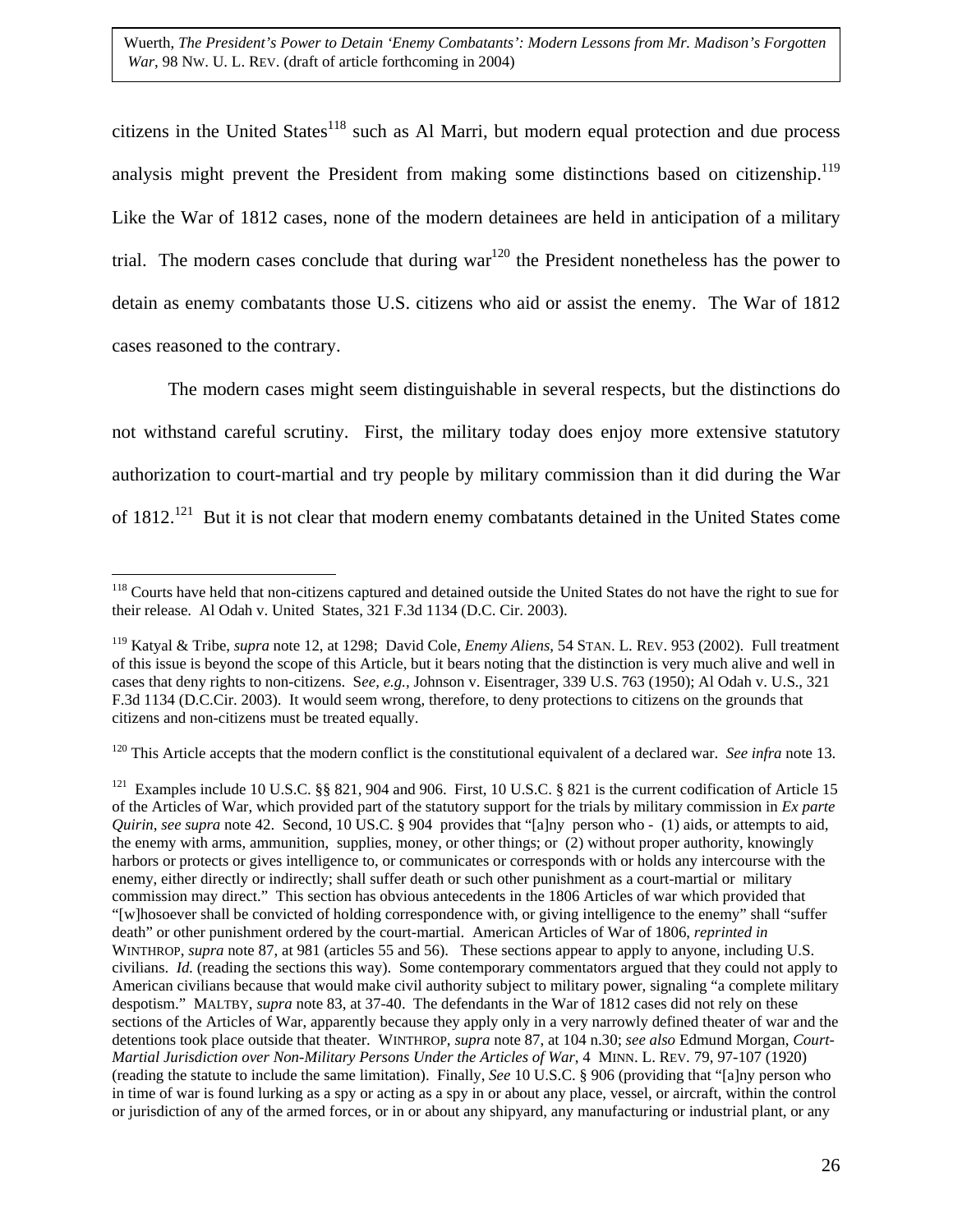<span id="page-27-1"></span>Wuerth, *The President's Power to Detain 'Enemy Combatants': Modern Lessons from Mr. Madison's Forgotten War*, 98 NW. U. L. REV. (draft of article forthcoming in 2004)

within such authorization,<sup>122</sup> and even if the military *does* have the statutory authorization to try the enemy combatants, here they are not detained in anticipation of such trials. Second, although the military's practice of trying people by military commission even absent statutory authorization has grown since the War of 1812, this practice apparently extends only to occupied territory.<sup>123</sup> As a third possible distinction, the current detainees are not formally suspected of

 other place or institution engaged in work in aid of the prosecution of the war by the United States, or elsewhere, shall be tried by a general court-martial or by a military commission and on conviction shall be punished by death").

<span id="page-27-0"></span><sup>122</sup> The argument that 10 U.S.C. § 821 (Article 15) authorizes trials by military commission for the modern enemy combatants detained in the U.S. is difficult for several reasons. First, the President himself has *excluded* U.S. citizens such as Padilla and Hamdi from his authorization for the use military tribunals. Detention, Treatment, and Trial of Certain Non-Citizens in the War Against Terrorism, 66 Fed. Reg. 57,833 (Nov. 13, 2001). Second, particularly with respect to Padilla and Al Marri, it is unclear whether the laws of war apply at all to their alleged conduct. *See* Bradley & Goldsmith, *supra* note 43, at n.37 (putting aside the "complicated legal arguments that might support or deny military commission jurisdiction" over those, like Padilla, who were "not responsible for the September 11 attacks"); *see generally* Derek Jinks, *September 11 and the Laws of War*, 28 YALE J. INT'L L. 1 (2003) (arguing that the laws of war reach those responsible for the September 11 but also noting the difficulties with this argument, and not explicitly analyzing the arguments for such treatment outside the specific context of September 11). Third, it is unclear whether the statute is intended to apply in conflicts short of declared wars. *See* Katyal & Tribe, *supra* note 12, at 1287-88 (arguing that Article 15 does not apply). The arguments that 10 U.S.C. §§ 904 or 906 would provide the authority to try the modern enemy combatants by court-martial have similar difficulties. Section 906 is limited, for example, to the "time of war," and it is unclear whether Congress intended to include undeclared wars in that language. Section 906 also applies only to a limited set of places, such as those found "within the control or jurisdiction of any of the armed forces," it is unclear the when arrested at O'Hara airport, for example, that Padilla was "found" in a place that comes within the language of Section 906. *But cf.* United States v. Wessels McDonald, 265 F. 754 (E.D.N.Y. 1920 ) (reasoning that the "theater of war" during World War I included the city of New York). Section 904, too, may only apply in declared wars and/or to a limited "theater of war." *See infra* note 122; *but cf.* 1871, 13 Op. Atty. Gen. 470 (reasoning that an earlier version of this statute applied when Indians attacked settlers and the U.S. military responded, but Congress had not declared war). Although the petitioners in *Quirin* were charged with violating both § 906 and § 904, *see* 317 U.S at 23, the Court explicitly refused to decide whether their alleged conduct came within those provisions and if so whether the statute so applied was constitutional. *Id.* at 20; *see also supra* note 123 (discussing § 904 and noting that the early commentators apparently interpreted it very narrowly).

123 The World War II cases upheld military trials that were explicitly authorized by federal statute. *See* in re Yamashita, 327 U.S. 1 (1946) (upholding trials by military commissions authorized by federal statute); Ex parte Milligan, 71 U.S. (4 Wall.) 2 (1866) (invalidating military trials that lacked congressional authorization); Duncan v. Kahanamoku, 327 U.S. 304 (1946) (same); *cf*. Madsen v. Kinsella, 343 U.S. 341, 348, 354 (1952) (reasoning that in the absence of limits imposed by Congress, the President can create military commissions in territory "occupied by the Armed Forces of the United States," but also suggesting that the statutory authorization for military commissions extended to the commissions formed in occupied territory); Katyal & Tribe, *supra* note 12, at 1266-1293 (arguing that military commissions for citizens and non-citizens alike depend on congressional authorization with the possible exception of trials in occupied territory); *but cf.* Bradley & Goldsmith, *supra* note 43, at 251-254 (maintaining that a "strong argument can be made" that the President has the authority "to establish military commissions to try war crimes violations, even in the absence of affirmative congressional authorization," based in part on dicta from *Quirin* and on language from cases involving occupied territory). This is consistent with the use military tribunals throughout the nation's history, including the Mexican American and Civil Wars: those that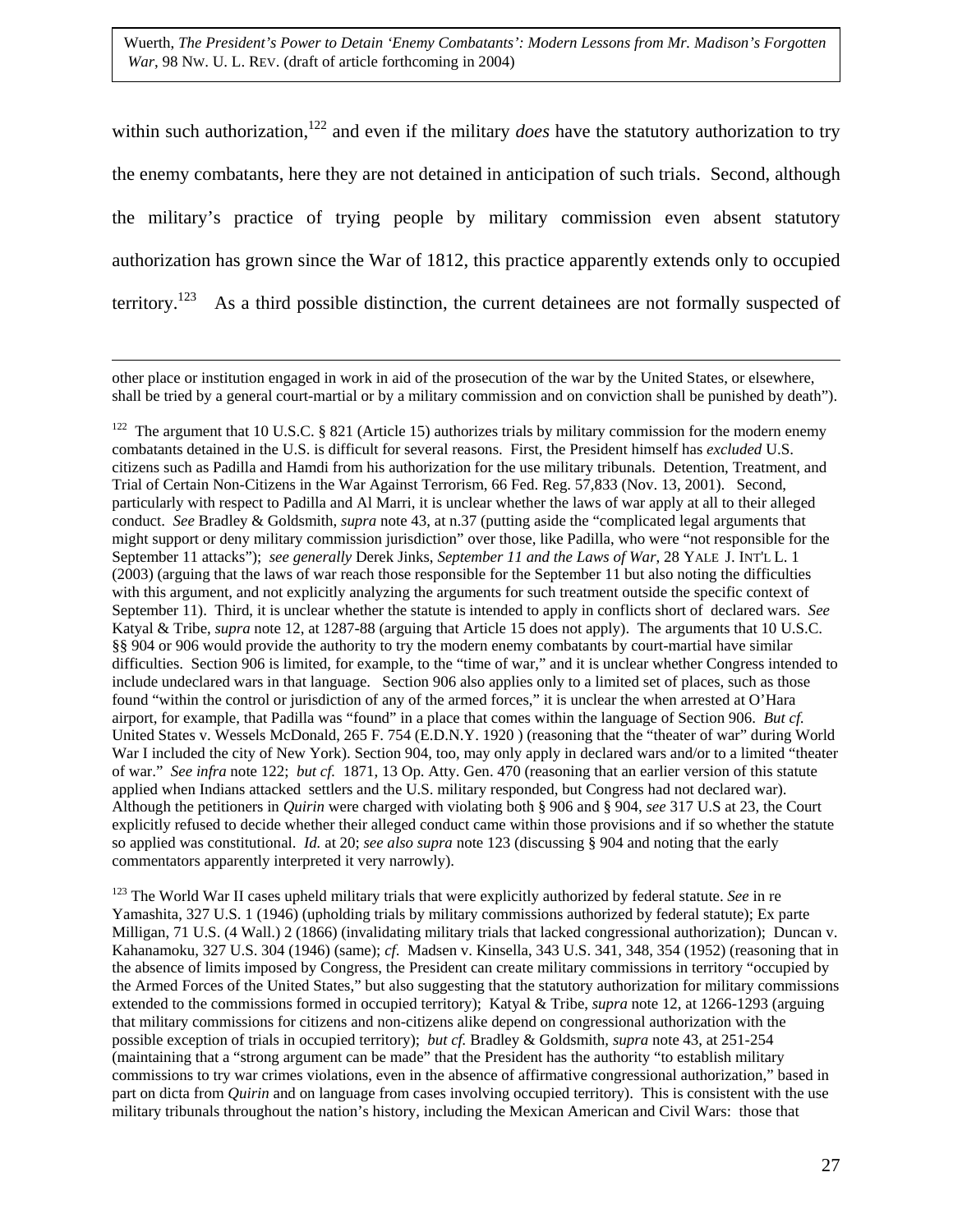"spying." The reasoning from the War of 1812 cases was not limited to spying, however. It depended instead on the military's lack of authority to try the detainees for any of their conduct, including trading with the enemy and other activity detrimental to the war effort.<sup>124</sup> Finally, perhaps the modern detainees qualify as "combatants" in some sense that the War of 1812 detainees did not. The modern cases suggest, for example, that the "laws of war" enhance the President's authority - an issue discussed in greater detail below.<sup>125</sup> But spies *are* the paradigmatic example of "unlawful combatants," along with guerillas and saboteurs.<sup>126</sup> Thus whether detention is based on status as "unlawful combatants"<sup>127</sup> or just as "enemy" combatants,"<sup>128</sup> the War of 1812 detainees appear to qualify as either.<sup>[129](#page-28-5)</sup>

The intervening 190 years have created striking differences in the courts' approach to military detentions of U.S. citizens. The War of 1812 cases reasoned that military necessity did not and could not give the military authority over U.S. citizens where none existed. In the recent cases, on the other hand, the courts have cobbled together deference and function-based

<span id="page-28-0"></span> $124$  Shaw, for example, was detained for exciting mutiny, engaging in illicit trade, furnishing the enemy with necessities, and "being an enemy's spy in time of war." Smith v. Shaw, 12 Johns. 257, 265 (Sup. Ct. N.Y. 1815).

<span id="page-28-1"></span><sup>125</sup> *Id.*

<span id="page-28-2"></span><sup>126</sup> *Quirin*, 317 U.S. at 30-39.

<span id="page-28-3"></span>127 Padilla v. Bush, 233 F. Supp. 2d 564, 593-96 (S.D.N.Y 2002), *appeal certified by* Padilla v. Rumsfeld, 256 F. Supp. 2d 218 (S.D.N.Y. 2003) (justifying Padilla's detention on the grounds that he is an "unlawful combatant.")

<span id="page-28-4"></span><sup>128</sup> *Hamdi III*, 316 F.3d at 469 (justifying Hamdi's detention on the grounds that he is an "enemy combatant," and rejecting the distinction between lawful and unlawful combatants for the purposes of detention).

lacked statutory authorization occurred only in occupied territory. *See* David J. Bederman, *Article II Courts*, 44 MERCER L. REV. 825, 837-849 (1993).

<span id="page-28-5"></span><sup>129</sup> *See Quirin* at 30-39 (reasoning that spies violate the laws of war and are unlawful combatants); *see generally*, Richard R. Baxter, *So-Called 'Unprivileged Belligerency': Spies, Guerrillas, and Saboteurs*, THE BRITISH Y.B. OF INT'L L. 323 (H. Lauterpacht, Ed. 1951) (disagreeing with Quirin that spies, guerrillas and saboteurs violate international law, but reasoning that international law provides no protection for such combatants).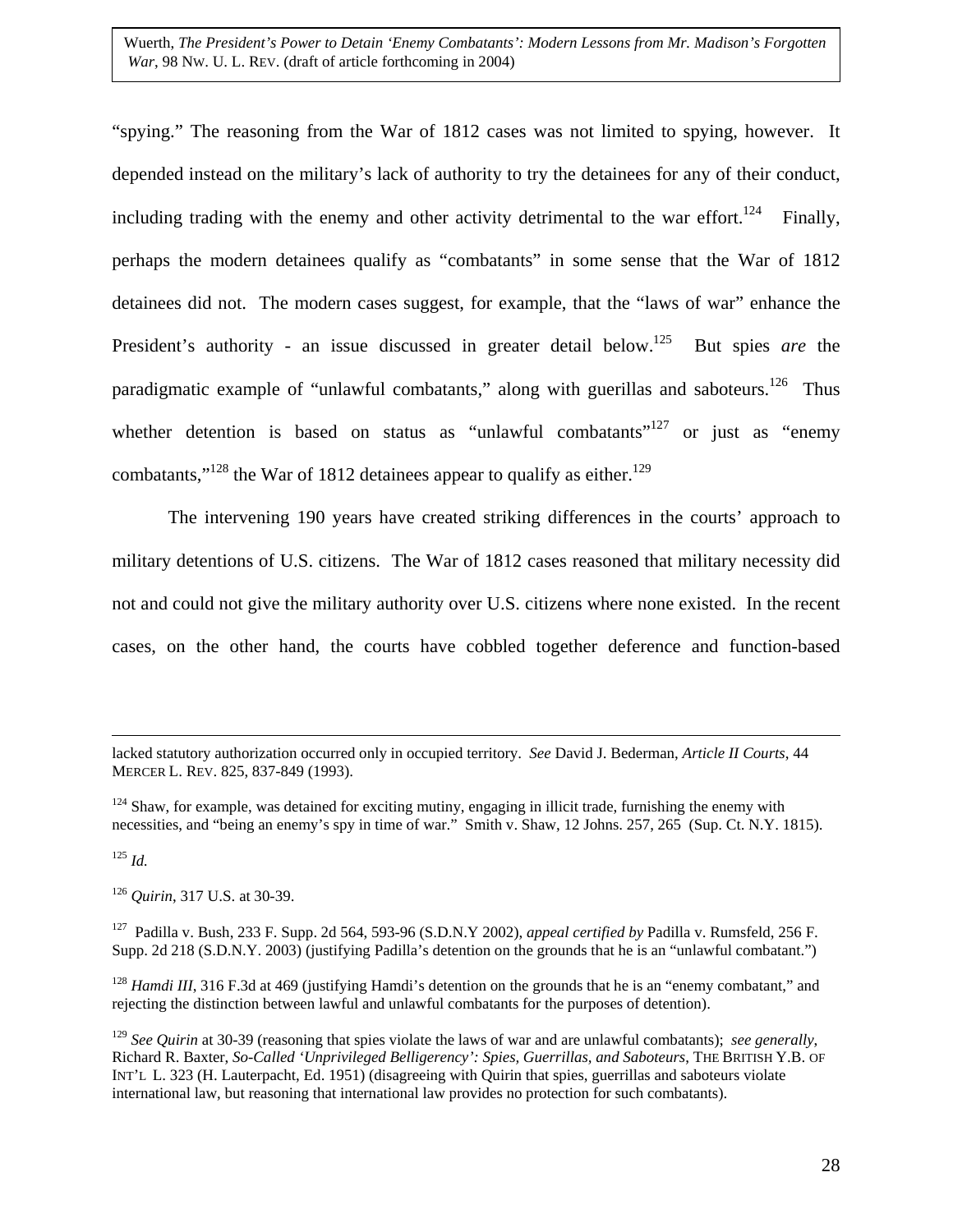<span id="page-29-3"></span>arguments resting on military necessity,<sup>130</sup> along with vague references to international law,<sup>131</sup> to justify the modern detentions. Such reasoning has led the modern courts to uphold detentions that expand the power of the President in war-time well beyond that approved by the courts in World War II.<sup>[132](#page-29-2)</sup>

The War of 1812 cases show that the President lacks the power to use military detentions of U.S. citizens on his own authority, and that a general authorization for the use of force does not confer such power on the President.<sup>133</sup> The early cases focused in part on the limits of the

1

<sup>133</sup> One might argue that as a matter of legislative intent, courts today should read a general use of force resolution as authorizing the detention of U.S. citizens as "enemy combatants," even if courts did not do so during the war of 1812. But the cases that the courts appear to cite in support of this reading of the September 13 resolution, do not support this conclusion. As discussed above, *see infra* text at notes \_\_\_, *Territo* and *Quirin* involved specific, not general, grants of power by Congress, and *Duncan* struck down the President's actions as lacking specific congressional authorization. Moreover, Congress has continued to display particular concern with respect to the detention of U.S. citizens by passing a statute in 1971 that reads: "No citizen shall be imprisoned or otherwise detained by the United States except pursuant to an Act of Congress." 18 U.S.C. § 4001. The purpose of the legislation was (1) to "restrict imprisonment or other detention of citizens of the United States to situations in which statutory authority for their incarceration exists" and (2) to "repeal the Emergency Detention Act of 1950 which both authorized the establishment of detention camps and imposes certain conditions on their use." House Rep. No. 92-116, April 6, 1971. The *Hamdi* and *Padilla* opinions concluded that the 2001 Joint Resolution was an "Act of Congress" within the meaning of § 4001. The legislative history of § 4001 seriously undermines this conclusion. An early version of the bill would have provided that "no citizen of the United State may be detained in any facility except in conformity with the procedures and provisions of title 18."<sup>133</sup> The Committee replaced the phrase "in conformity with the procedures of title 18" with the phrase "pursuant to an Act of Congress" because the former phrasing failed to take into account the provisions of title 21 (narcotics crimes), title 26 (IRS violations), title 50 (Secret Service violations), title 49 (aircraft hijacking, carrying explosives aboard aircraft and related crimes) and "other title involving confinement of persons convicted of Federal crimes." Thus, although the Committee was specifically concerned with national security and wartime security (proponents of § 4001 cited to the interment of the Japanese during World War II ), the purpose of the phrase "Act of Congress" was to permit detention pursuant to *criminal statutes other than those included in title 18* or other similar *specific* authorization. It had nothing to do with general declarations of war or authorization for the use of force. Notice, too, that the word "in any facility" which apparently modified the word "detained" in the early version, did not make it into the final bill. Section 4001 was meant, therefore, to apply broadly to *any detention* by the United States, not just any criminal detention or any detention in a "facility." The *Hamdi* court reasoned, however, that with § 4001, Congress could not have intended to overrule "the longstanding rule that an armed and hostile American citizen capture on the battlefield during wartime may be treated like the enemy combatant that he is." The opinion provides no authority for this "longstanding rule" save an earlier citation to *Quirin*. As we have seen, however, *Quirin* held only that where Congress has authorized a military tribunal to try those who violate the "law of war" and a U.S. citizen has violated the "law of war," the citizen may be tried by a military tribunal. *Quirin* made no holding with respect to presidential

<span id="page-29-0"></span><sup>130</sup> *See infra* Part IV.A.

<span id="page-29-1"></span><sup>131</sup> *See infra* Part III.A.

<span id="page-29-2"></span><sup>&</sup>lt;sup>132</sup> See *supra* Part I.B. and note .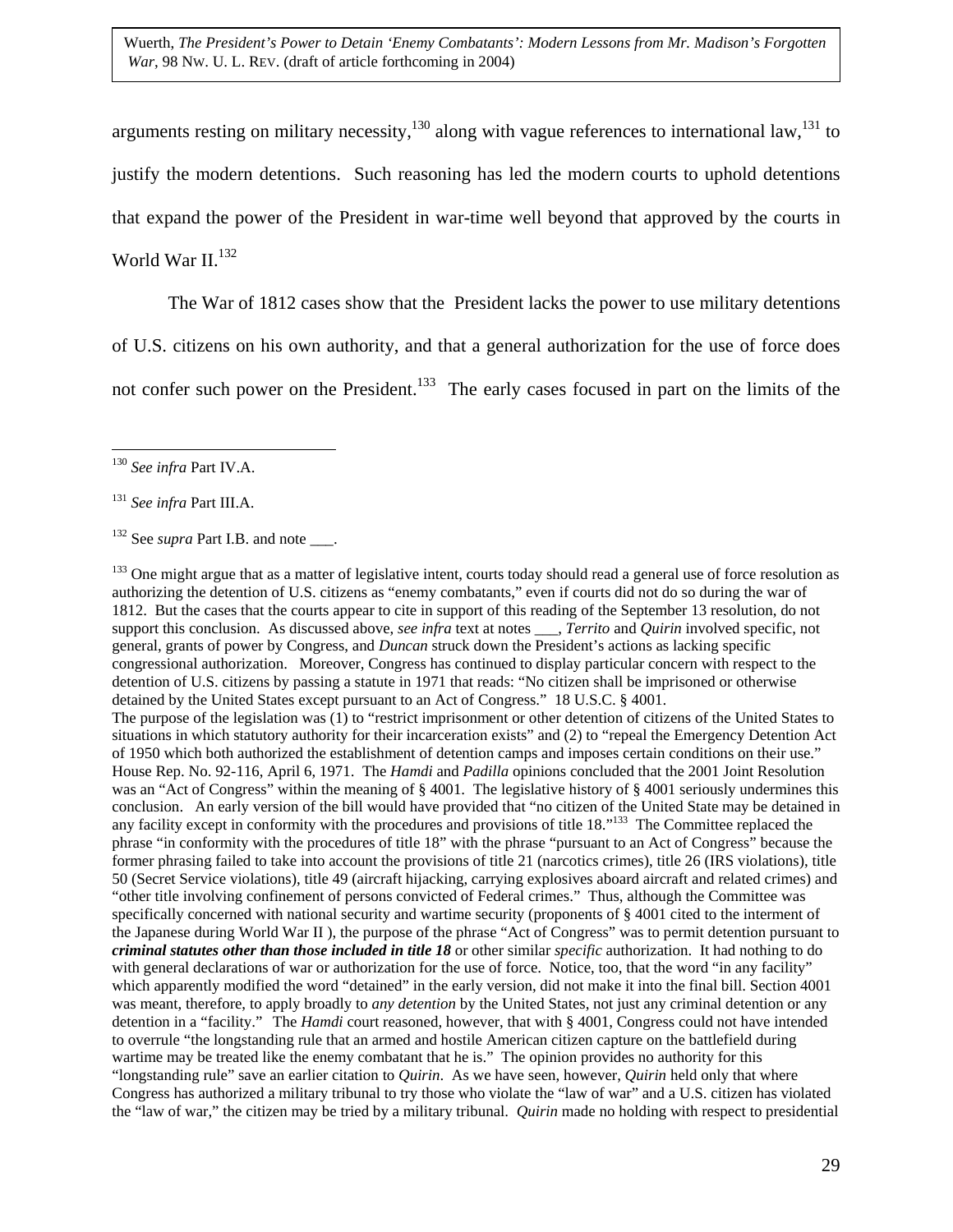military's power to court-martial as limiting its power to detain U.S. citizens.<sup>134</sup> Because the power to court martial was regulated by federal statute, this reasoning at least suggests that *specific* congressional authorization might have legitimated the detentions, although the declaration of war itself did not. Requiring, as a constitutional minimum<sup>135</sup>, specific authorization by Congress for the detention of enemy combatants would be consistent not only with Justice Jackson's famous concurring opinion in *Youngstown*<sup>[136](#page-30-2)</sup> over a century later, which emphasized the importance of congressional authorization in determining the scope of the President's powers, but also with the other major Supreme Court cases from both before and after the War of  $1812$ <sup> $137$ </sup> For all these reasons, modern courts should refuse to permit the long-

<span id="page-30-1"></span><sup>135</sup> There may be other constitutional problems with military detentions, even if they were authorized by federal statute. The point here is not that all such detentions are constitutional, but instead that these detentions are unconstitutional in part because they lack congressional authorization, and they violate and/or lack sanction from international law.

<span id="page-30-2"></span>136 Youngstown Sheet & Tube Co. v. Sawyer, 343 U.S. 579 (1952) (Jackson, J. concurring).

<span id="page-30-3"></span><sup>137</sup> *See, e.g.*, Little v. Barreme, 6 U.S. (2 Cranch) 170, 178-9 (1804) (holding that the President exceeded his statutory authority to make maritime captures); Brown v. The United States, 12 U.S. 110, 121 (1814) (holding that the President lacked the power to confiscate certain property absent specific congressional authorization); The Prize Cases, 67 U.S. 635, 671 (1862) (reasoning that because Congress had retroactively blessed the forfeitures the Court did not have to decide whether such act was "necessary under the circumstances"); Ex parte Milligan, 71 U.S. 2 (1866) (granting habeas relief to petitioner whose trial by military commission during the Civil War violated an Act of Congress); The Paquete Habana, 175 U.S. 677 (1900) (invalidating President's seizure of property where seizure lacked explicit statutory authorization and violated the law of nations); Ex parte Quirin, 317 U.S. 1 (1942) (denying habeas relief where trial by military commission was specifically authorized by federal statute); Hirabayashi v. U.S., 320 U.S. 81 (1943) (upholding conviction of American citizen of Japanese ancestry of violating an Act of Congress that made it a misdemeanor knowingly to disregard restrictions authorized by an Executive Order of the President); Korematsu v. U.S., 323 U.S. 214, 217-218 (1944) (reasoning that "we are unable to conclude that it was beyond the war power of Congress and the Executive to exclude those of Japanese ancestry from the West Coast war area at the time they did"); Duncan v. Kahanamoku, 327 U.S. 304 (1946) (granting habeas relief to civilians tried by military commissions that exceeded congressional authorization); In re Yamashita, 327 U.S. 1 (1946) (denying habeas relief where trial by military commission was specifically authorized by federal statute); Madsen v. Kinsella, 343 U.S. 341 (1952) (denying habeas relief where statute arguably failed to specifically authorize trial by military commission but President's authority was supported by legislative history and law of nations); Youngstown Sheet & Tube Co. v. Sawyer, 343 U.S. 579 (1952) (needing no explanatory note).

actions not authorized by Congress, and no holding with respect to detention outside the context of military tribunals.

<span id="page-30-0"></span><sup>134</sup> *See, e.g.*, Smith v. Shaw, 12 Johns. 257, 266-67 (1815) (reasoning that the military officials were trespassers because Shaw was not triable by court-martial); *id*. at 268-69 (Spencer, J. dissenting) (arguing in part that the Articles of War required Smith to detain Shaw and that Smith lacked the power under those Articles to dismiss Shaw).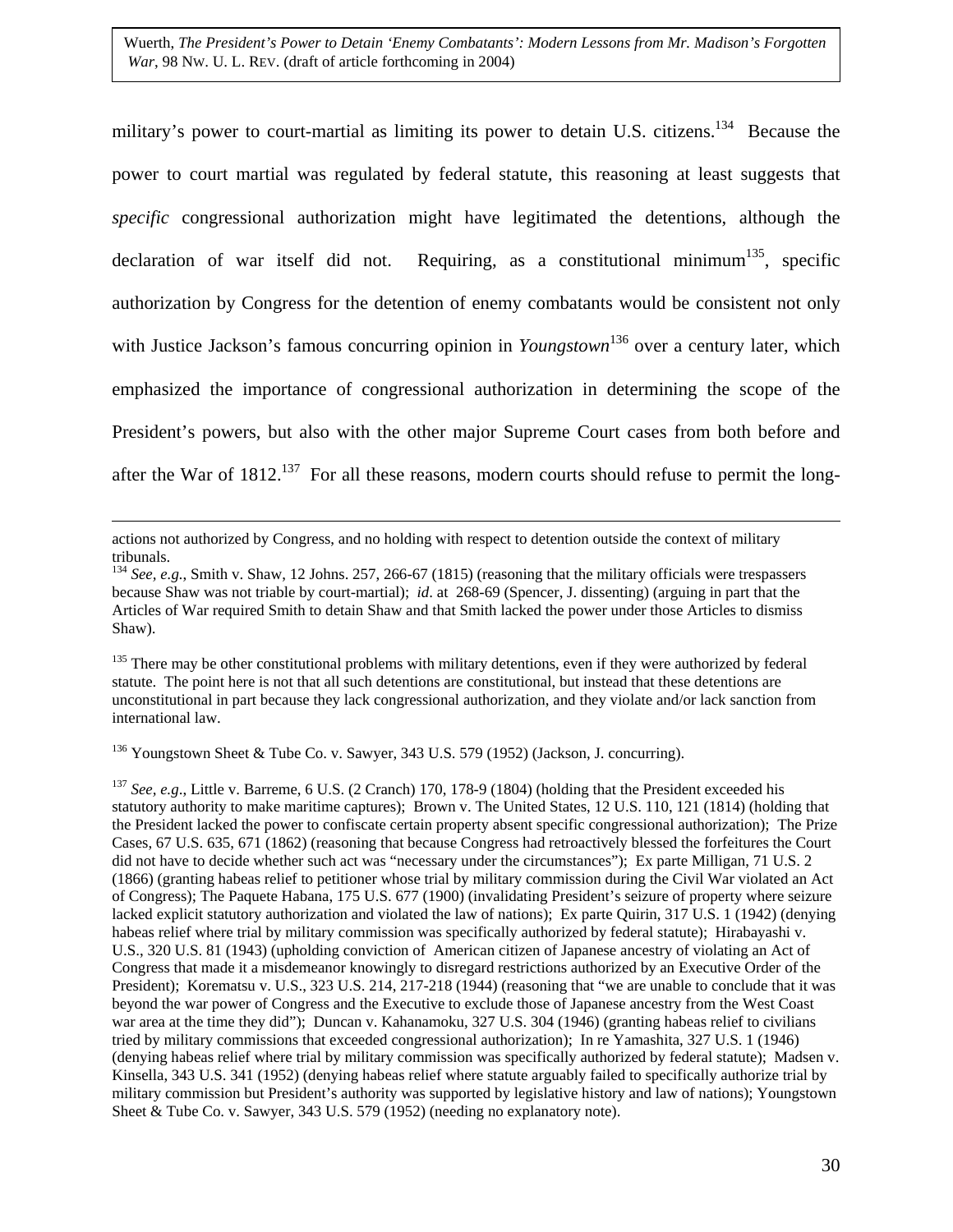<span id="page-31-3"></span>term detention of U.S. citizens, except perhaps with explicit authorization from Congress, and, as the next section details, when such detentions comport with international law.

## **III. Enemy Combatants, International Law, and** *The Emulous*

The War of 1812 jurisprudence also sheds light on the role that international law can play in constitutional interpretation. The modern enemy combatant cases all rely on international law in evaluating the constitutionality of the detentions, but only as an argument to justify the President's exercise of power. As discussed above, for example, the courts have relied on *Quirin's* analysis of international law to conclude both that enemy combatants may be detained and that citizenship is irrelevant to such detentions.<sup>138</sup> Thus when Padilla and Hamdi claimed that as U.S. citizens they could not be detained, the courts rejected this distinction by relying on international law.[139](#page-31-1) Two of the opinions use international law to verify the purposes of the detention as military rather than criminal, $140$  although the Fourth Circuit sometimes appears hesitant to acknowledge its reliance on international law[.141](#page-31-3) In *Hamdi III*, this analysis helped

<span id="page-31-0"></span><sup>138</sup> *See supra* Part I.B. The district court in *Padilla* relied in part on international law to conclude that the no formal declaration of war was necessary to trigger the President's Commander in Chief powers. 233 F. Supp. 2d at 594. The *Padilla* opinion also includes a long discussion of the distinction between lawful and unlawful combatants. *Id.* at 590-93. Although not entirely clear, the opinion appears to reason that because Padilla is an unlawful combatant the protections of the Geneva Conventions do not apply to him. *Id.* at 592-3, 596. This analysis therefore appears to construe a Treaty, not the Constitution itself.

<span id="page-31-1"></span><sup>139</sup> *See supra* Part I.B.

<span id="page-31-2"></span><sup>&</sup>lt;sup>140</sup> *Hamdi III*, 316 F.3d at 465; Padilla v. Bush, 233 F. Supp. 2d at 592 (using this reasoning to interpret the scope of the Geneva Convention); *see also* In re Territo, 156 F.2d 142, 145 (9<sup>th</sup> Cir. 1946).

<sup>&</sup>lt;sup>141</sup> *Hamdi III* cites two sources for proposition that detaining enemy combatants serves "vital purposes." 316 F.3d at 465. First, it cites a statement from *In re Territo*, 156 F.2d 142, 145 (9th Cir. 1946) for which the *Territo* opinion gives no direct authority, although the same paragraph cites to *Quirin's* interpretation of international law and to several works of international law. Second, *Hamdi III* quotes from Winthrop, s*upra* note 87. In the quoted passage, Winthrop discusses the modern law of war. *Hamdi III* fails to note the language it *quotes* from Winthrop is itself a direct quote from the writing of Francis Lieber, one of the most important figures in the development of the modern law of war. S*ee* Theodor Meron, *Francis Lieber's Code And Principles Of Humanity*, 36 COLUM. J. TRANSNAT'L L.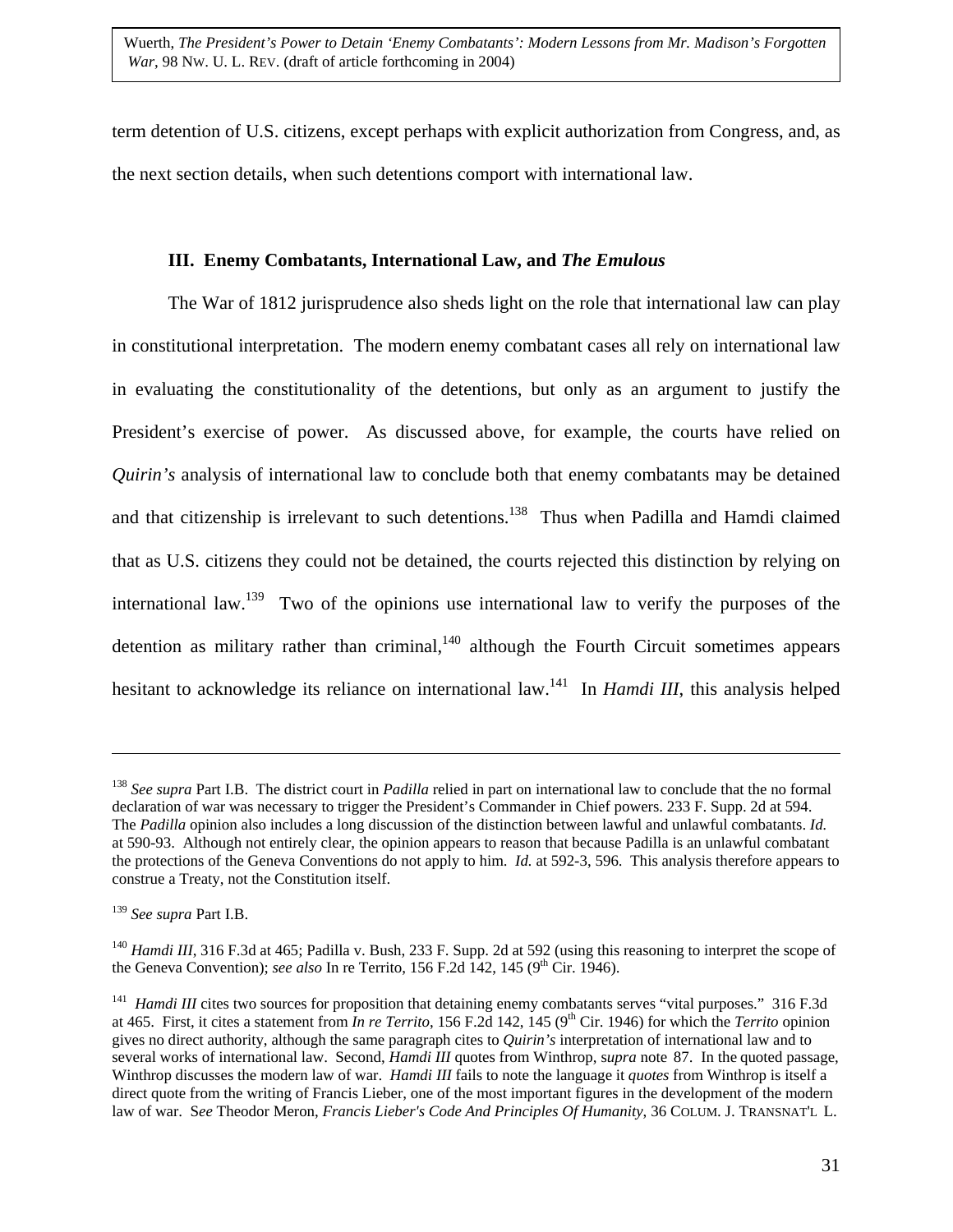<span id="page-32-5"></span>the Fourth Circuit reach its conclusion that Hamdi's detention "bears the closest imaginable connection to the President's constitutional responsibilities during the actual conduct of hostilities. $142$  Judge Traxler relied on international law to justify the distinction between American citizens captured at home and those captured in the territory of a hostile country.<sup>143</sup> Judge Wilkinson even offered international law as the lead argument in his most recent defense of the detentions in *Hamdi IV*: "Hamdi is being held according to the time-honored laws and customs of war."<sup>[144](#page-32-2)</sup>

But Hamdi's detention actually violates international law. The Fourth Circuit acknowledged this point in *Hamdi III*, but then dismissed it as irrelevant.<sup>145</sup> Hamdi was, according to the government, captured while fighting for the Taliban<sup>146</sup> and might qualify as a Prisoner of War ("POW").<sup>147</sup> The U.S. government has acknowledged that the Geneva

<span id="page-32-0"></span> $142$  316 F.3d at 466.

<span id="page-32-1"></span><sup>143</sup> *Hamdi IV*, No. 02-7338, 2003 WL 21540768, at  $*9$  (4<sup>th</sup> Cir. July 9, 2003) (Traxler, C.J., concurring in denial of rehearing *en banc*).

<span id="page-32-2"></span><sup>144</sup> *Hamdi IV*, No. 02-7338, 2003 WL 21540768, at  $*1$  (4<sup>th</sup> Cir. July 9, 2003) (Wilkinson C.J., concurring in denial of rehearing *en banc*); *see also Hamdi III*, 316 F.3d at 474 ("He is being held as an enemy combatant pursuant to the well-established laws and customs of war.") The district court opinion in *Hamdi* discussed international law, but the purpose of that discussion is not clear. Hamdi v. Rumsfeld, 243 F. Supp. 2d 527, 530-531, 532 (E.D.Va. 2002), *rev'd by* Hamdi v. Rumsfeld, 316 F.3d 450 (4th Cir. 2003).

<span id="page-32-3"></span><sup>145</sup> 316 F.3d at 468-69.

<span id="page-32-4"></span><sup>146</sup> *Hamdi III*, 316 F.3d at 461 ("While serving with the Taliban in the wake of September 11, he was captured when his Taliban unit surrendered to Northern Alliance forces with which it had been engaged in battle.") The opinions of the Judges who dissented from the denial of rehearing *en banc* challenged the panel's characterization of the evidence. *Hamdi IV*, No. 02-7338, 2003 WL 21540768, \*15-20 (July 9, 2003, 4<sup>th</sup> Cir.) (Luttig, J., dissenting from denial of rehearing *en banc*); *id* at \*30-33 (Motz, C.J., dissenting from denial of rehearing *en banc*).

 <sup>269, 279-80 (1997).</sup> Immediately following this sentence, Winthrop includes a long quotation in French to make the same point.

<sup>&</sup>lt;sup>147</sup> *Hamdi III*, 316 F.3d at 468-9. The Third Geneva Convention provides extensive protections to prisoners of war, but limits that status to those who meet certain well-known criteria, such as "members of the armed forces of a Party to the conflict," or those who carry arms openly, wear a "fixed distinctive sign recognizable at a distance," and meet other requirements. *See* Ruth Wedgwood, *Agora: Military Commissions: Al Qaeda, Terrorism, and Military Commissions*, 96 AM. J. INT'L L. 328 (2002) (discussing whether Taliban and al-Qaeda detainees are prisoners of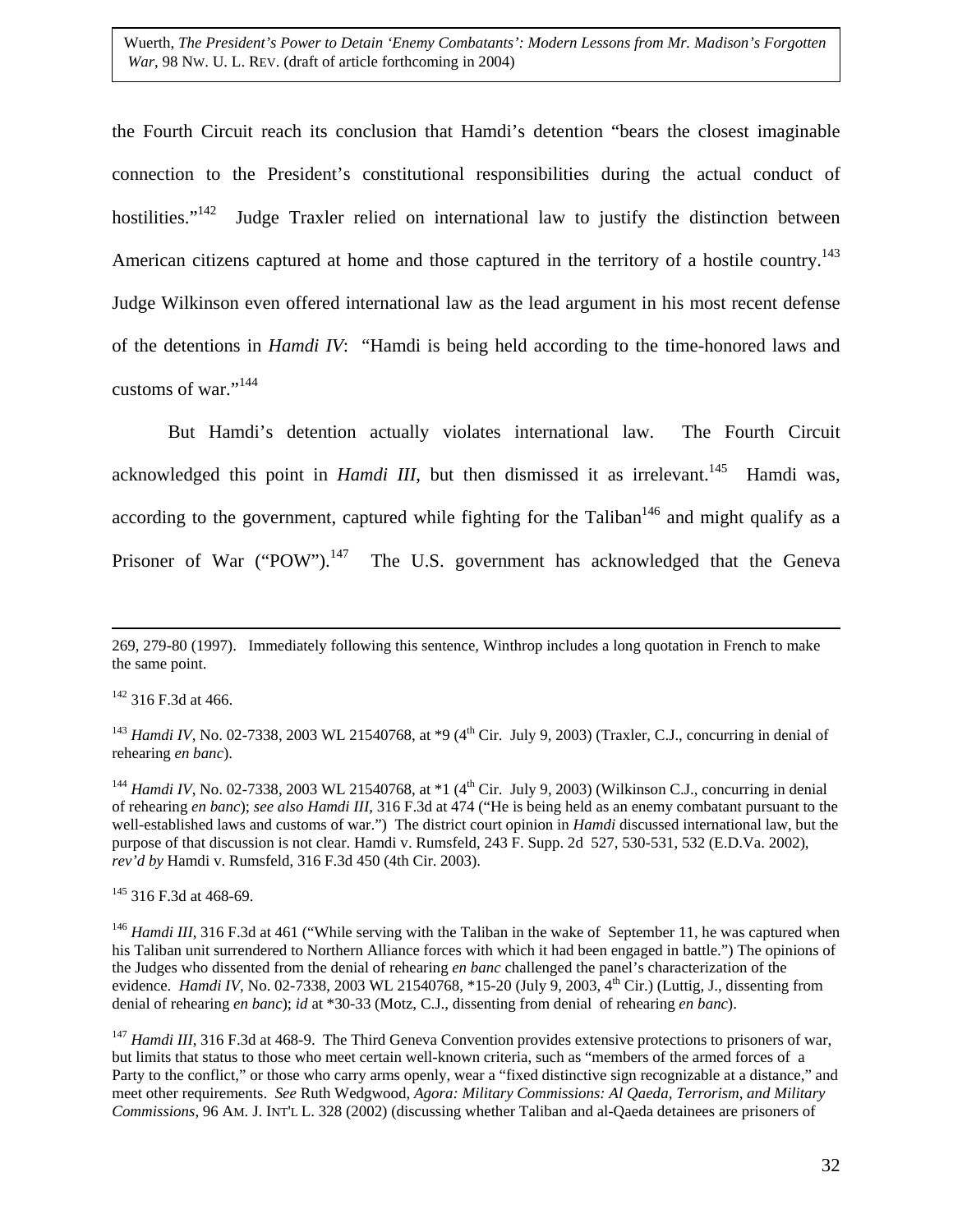<span id="page-33-3"></span>Conventions apply to the conflict against Afghanistan in which Hamdi was allegedly engaged.<sup>148</sup> As Hamdi pointed out to the Fourth Circuit, the Third Geneva Convention<sup>149</sup> provides for a status determination "by a competent tribunal" when "any doubt arises" as to whether a prisoner qualifies for protected status, and further provides that prisoner of war protections apply until such status determination takes place.<sup>150</sup> Although it is true that as a POW (if he so qualified) Hamdi could still be detained, the terms of that detention would be regulated by the detailed prescriptions of the Conventions; indeed, to provide such protections to POWs is the point of the

Convention.

The Fourth Circuit did not even suggest that the "competent tribunal" requirement of the

Third Geneva Convention had been satisfied.<sup>151</sup> Instead it reasoned that this aspect of the

 war); Sean D. Murphy, *Decision not to Regard Persons Detained in Afghanistan as POWS*, 96 AM. J. INT'L L. 475 (2002) (same).

<span id="page-33-0"></span><sup>148</sup> The Bush Administration maintains that the Geneva Conventions apply to the conflict against Afghanistan and the Taliban, but not to "armed conflict in Afghanistan and elsewhere between al Qaeda and the United States." *See* George H. Aldrich, *Editorial Comment: The Taliban, al Qaeda, and the Determination of Illegal Combatants*, 96 AM. J. INT'L L. 891, 891-92 (2002) (quoting Ari Fleischer, Special White House Announcement, Feb. 7, 2002). Both Afghanistan and the United States are High Contracting Parties to the Geneva Conventions, so the conflict against Afghanistan and the Taliban appears to come within Common Article 2 of the Geneva Conventions. *Id*.

<span id="page-33-1"></span><sup>149</sup> Geneva Convention Relative to the Treatment of Prisoners of War of 12 August 1949, 6 U.S.T. 3316, T.I.A.S. No. 3364, 75 U.N.T.S. 135.

<span id="page-33-2"></span>150 Geneva Convention III, *supra* note 148, art. 5; *Hamdi III*, 316 F.3d at 468-69.

<sup>151</sup> The Fourth Circuit could have reasoned that the U.S. complied with Article 5 of the Third Geneva Convention because there is no doubt as to Hamdi's status - but it did not even suggest such compliance. Moreover, this conclusion seems implausible. The U.S. armed forces have traditionally construed Article 5 broadly. *See* Murphy, *supra* note 146, at 476-7 (2002). The Inter-American Human Rights Commission ("Commission") and the International Committee of the Red Cross ("ICRC") have both concluded that all those detained whether affiliated with the Taliban or al-Qaida must be considered prisoners of war until a competent tribunal decides otherwise. *See* Letter from Juan E. Mendez, President, Inter-American Human Rights Commission, Re "Detainees In Guantanamo Bay, Cuba, Request For Precautionary Measures" (March 13, 2002), *available at* <http://

www.humanrightsnow.org>; Murphy, *supra* note 146, at 479 (quoting ICRC spokesperson and press release); *see also* Richard J. Wilson, *United States Detainees at Guantanamo Bay: the Inter-American Commission on Human Rights Responds to a "Legal Black Hol*e," 10-Spg. HUM. RTS. 2 (2003) (characterizing as the "core" of the Commission's ruling the conclusion that the U.S. executive branch is "not entitled to unilateral and unreviewable designation" of detainees as "unlawful combatants under international humanitarian law," and arguing that detainees such as Hamdi and Padilla "must be designated as civilians, combatants, or criminals rather than lumped into a single composite group of unlawful combatants by presidential fiat"); *see* Aldrich, *supra* note 148, at 891-92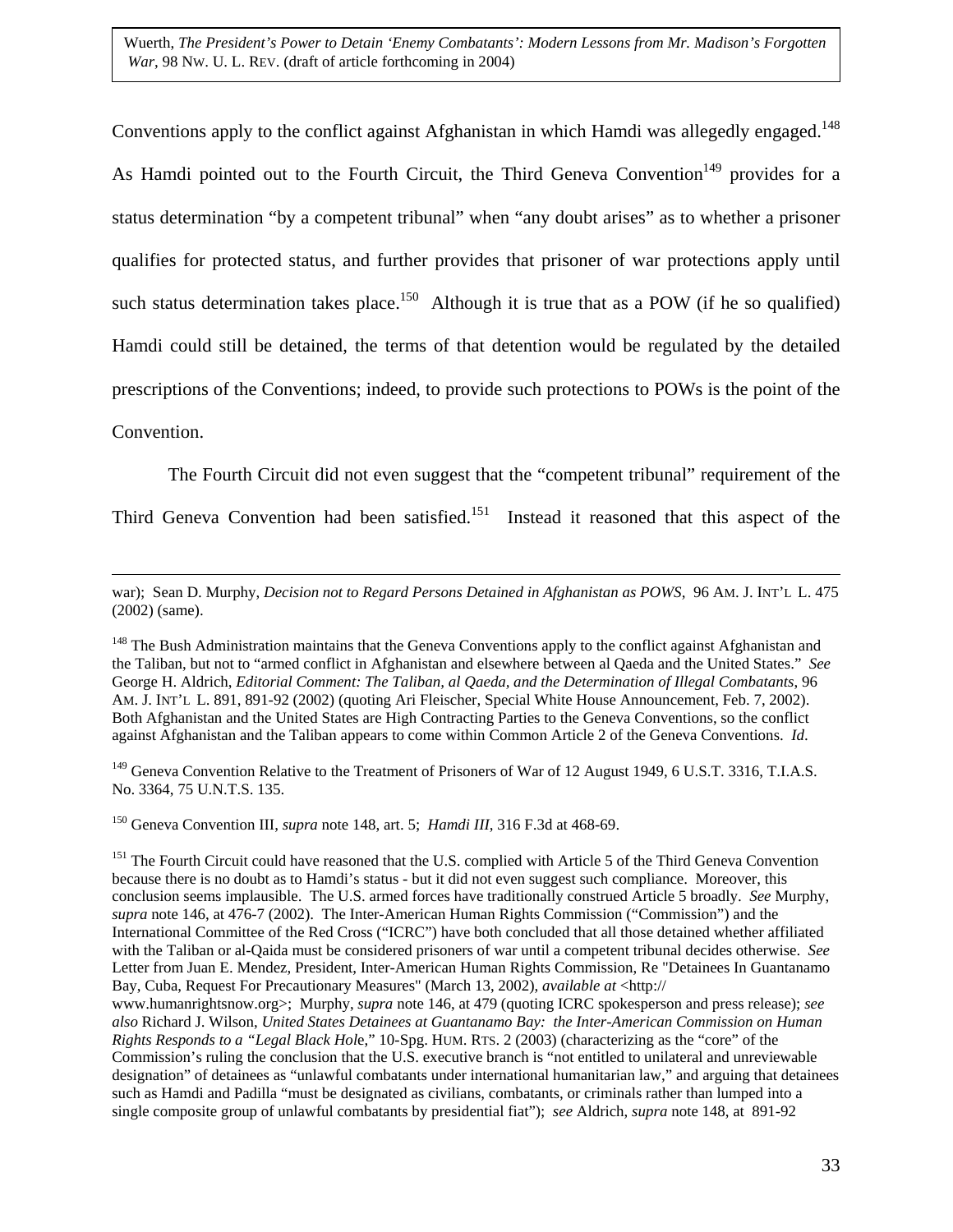Convention is not self-executing[.152](#page-34-0) Non self-executing treaties are not domestic law until Congress passes legislation implementing them; self-executing treaties, on the other hand, are the "law of the United States" and thus preempt state law and give rise to the jurisdiction of the federal courts, even absent implementing legislation.<sup>[153](#page-34-1)</sup>

 The interesting question from *Hamdi III*, however, is not whether this section of the Third Geneva Convention is directly incorporated into U.S domestic law, but whether the terms of that Convention are potentially relevant to a court's interpretation of the Constitution and the power it grants to the President.<sup>154</sup> The *Hamdi* opinions used international law as a source of constitutional interpretation without regard to its formal status as federal law when such reliance

 (explaining why the Taliban do not categorically lack entitlement to POW status); Manooher Mofidi & Amy E. Eckert, *"Unlawful Combatants" or "Prisoners of War: The Law and Politics of Labels*, 36 CORNELL INT'L L. J. 59, 67-8, 87-88 (2003) (reasoning that both al Qaeda and Taliban detainees are entitled to such a tribunal); *cf.* United States v. Lindh, 212 F. Supp. 2d 541, 552-58 (2002) (rejecting the argument that combatant status was a political question but affording the President deference in the interpretation of the Geneva Conventions and concluding that the Taliban did not meet the criteria for lawful combatant immunity).

<span id="page-34-0"></span>152 316 F.3d at 467; *contra* Jordan Paust, *Judicial Power to Determine the Status and Rights of Persons Detained Without Trial*, 44 HARV. INT'L L.J. 503, 514-16 (2003) (arguing that *Hamdi III* erred in concluding that the Third Geneva Convention was not self-executing). One might argue that the Geneva Conventions do not regulate the government's conduct with respect to its own citizens, s*ee generally* Christopher Greenwood, *Historical Development and Legal Basis, in* THE HANDBOOK OF HUMANITARIAN LAW IN ARMED CONFLICT § 103, 11 (Dieter Fleck, ed. 1995) ("For the most part, humanitarian law does not attempt to regulate a state's treatment of its own citizens"), but our courts have held Geneva Conventions relevant to the government's treatment of our own citizens- --this was, after all, the core holding of *in re Territo*, a case much ballyhooed by the government in support of the detentions. *In re Territo* 156 F.2d at 145 (reasoning that an American citizen caught fighting for Italy could be detained as a prisoner of war under the Geneva Conventions); *see also* Ex parte Quirin, 317 U.S. 1, 34-5 (1942) (holding citizenship irrelevant to determining whether the petitioner's conduct violated the laws of war); United States v. Lindh, 212 F. Supp. 2d 541, 552-58 (2002).

<span id="page-34-1"></span><sup>153</sup> REST. 3<sup>RD</sup>, RESTATEMENT OF THE FOREIGN RELATIONS LAW OF THE UNITED STATES, § 111(3) ("a non-selfexecuting agreement will not be given effect as law in the absence of necessary implementation.")

<span id="page-34-2"></span>154 In other words, this section explores the use of international law as a tool of constitutional interpretation. *See* Ralph G. Steinhardt, *The Role Of International Law as a Canon Of Domestic Statutory Construction*, 43 VAND. L. REV. 1103, 1130-33 (1990) (distinguishing between international law as a rule of decision and as an interpretive device); Curtis A. Bradley, *The Charming Betsy Canon And Separation Of Powers: Rethinking the Interpretive Role of International Law*, 86 GEO. L. J. 479, 482 (1998) (same)[hereinafter Bradley, *The Charming Betsy Canon*] (same). Although many authors have explored whether the President is bound by international law, particularly customary international law, *see, e.g*., David Golove, *Military Tribunals, International Law, and the Constitution: A Franckian-Madisonian Approach*, 35 N.Y.U.J. INT'L L. & POL. 363, 366-67. 378-94 (2003), the question here is whether the courts should use international law to decide whether the Constitution gives the President the power in question.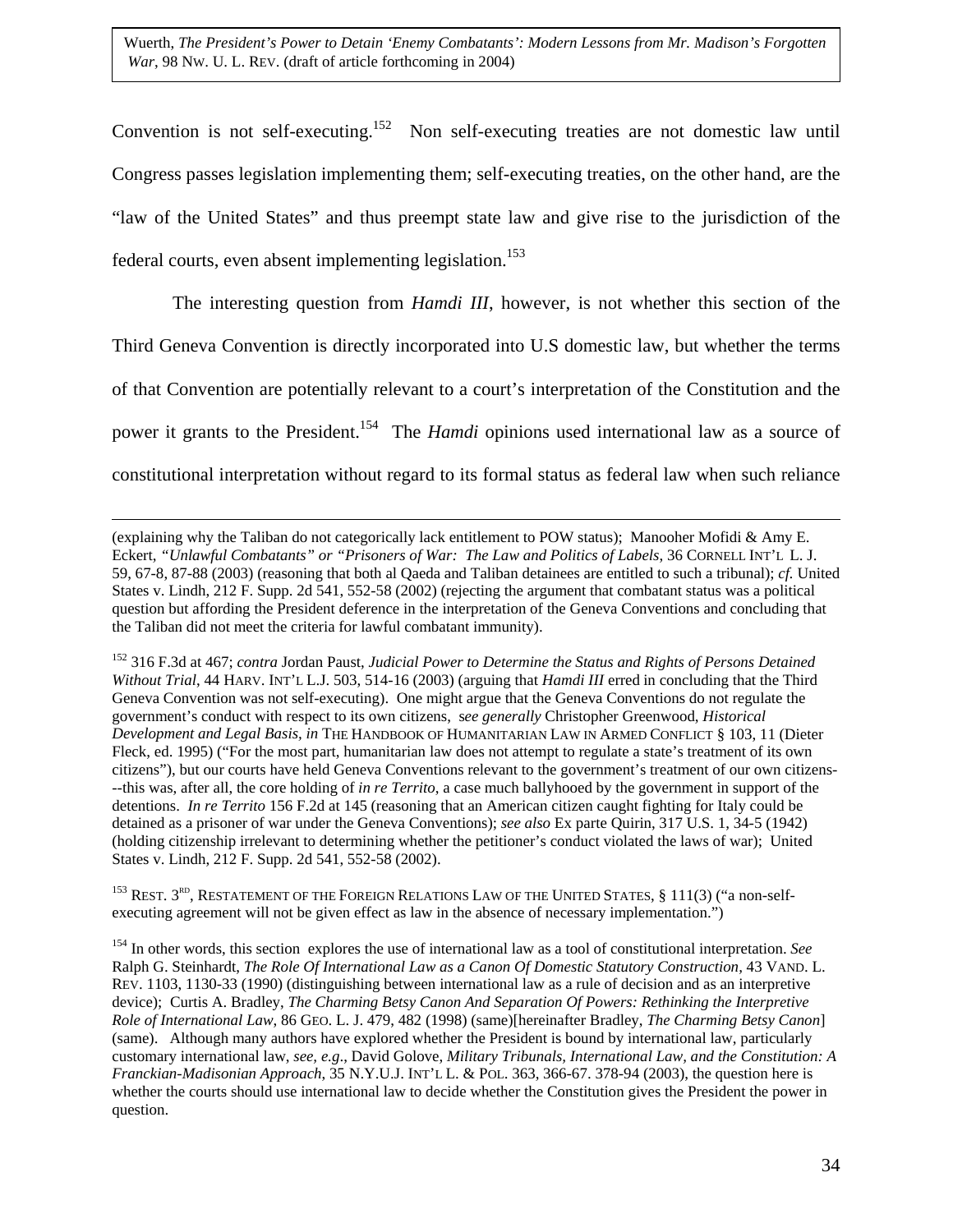supported the government's exercise of power. So, for example, when *Hamdi III* reasoned that Hamdi is held "as an enemy combatant pursuant to the well-established laws and customs of wars," it cited nothing but *Quirin*,<sup>155</sup> which relied on a diverse set of international sources, including Great Britain's Manual of Military Law issued by its War Office, a German military manual from 1902, French scholars, Italian military manuals, the 1907 Hague Conventions, and the Rules of Land Warfare issued by the United States Army and others.<sup>156</sup> But these sources are not domestic law in the United States. Why do they serve to strengthen the President's constitutional authority, while violations of international law, even of treaties signed and ratified by the United States, do not weaken that authority?

The *Padilla* litigation raises a similar issue.

## *A. International law and Constitutional Interpretation: Brown v. United States*

The Supreme Court's analysis in a property case from the War of 1812 suggests that international law should not have this heads-I-win-tails-you-lose quality with respect to the President's power under the Constitution.<sup>157</sup> During the spring of 1812, a British company charted *The Emulous*, an American vessel, to transport cargo out of Savannah, Georgia[.158](#page-35-3) *The Emulous* landed in New Bedford where the cargo of pine timber was unloaded and secured in a salt water creek and where the ends of the timber may or may not have "rested on the mud" at

1

<span id="page-35-0"></span> $155$  316 F.3d 450, 475 (4<sup>th</sup> Cir. 2003).

<span id="page-35-1"></span><sup>156</sup> *Ex parte Quirin*, 317 U.S. 1, 30-34 (1942).

<span id="page-35-2"></span><sup>157</sup> *Cf.* Sarah H. Cleveland, *Powers Inherent in Sovereignty: Indians, Aliens, Territories, and the Nineteenth Century Origins of Plenary Power over Foreign Affairs*, 81 TEX. L. REV. 1 (asking, in the context of immigration, occupied territory and Indian law, whether "if the government's constitutional *authority* derives from customary international law, should not the authority likewise be limited by customary international law *constraints*?").

<span id="page-35-3"></span><sup>158</sup> Brown v. United States, 12 U.S. 110, 121 (1814).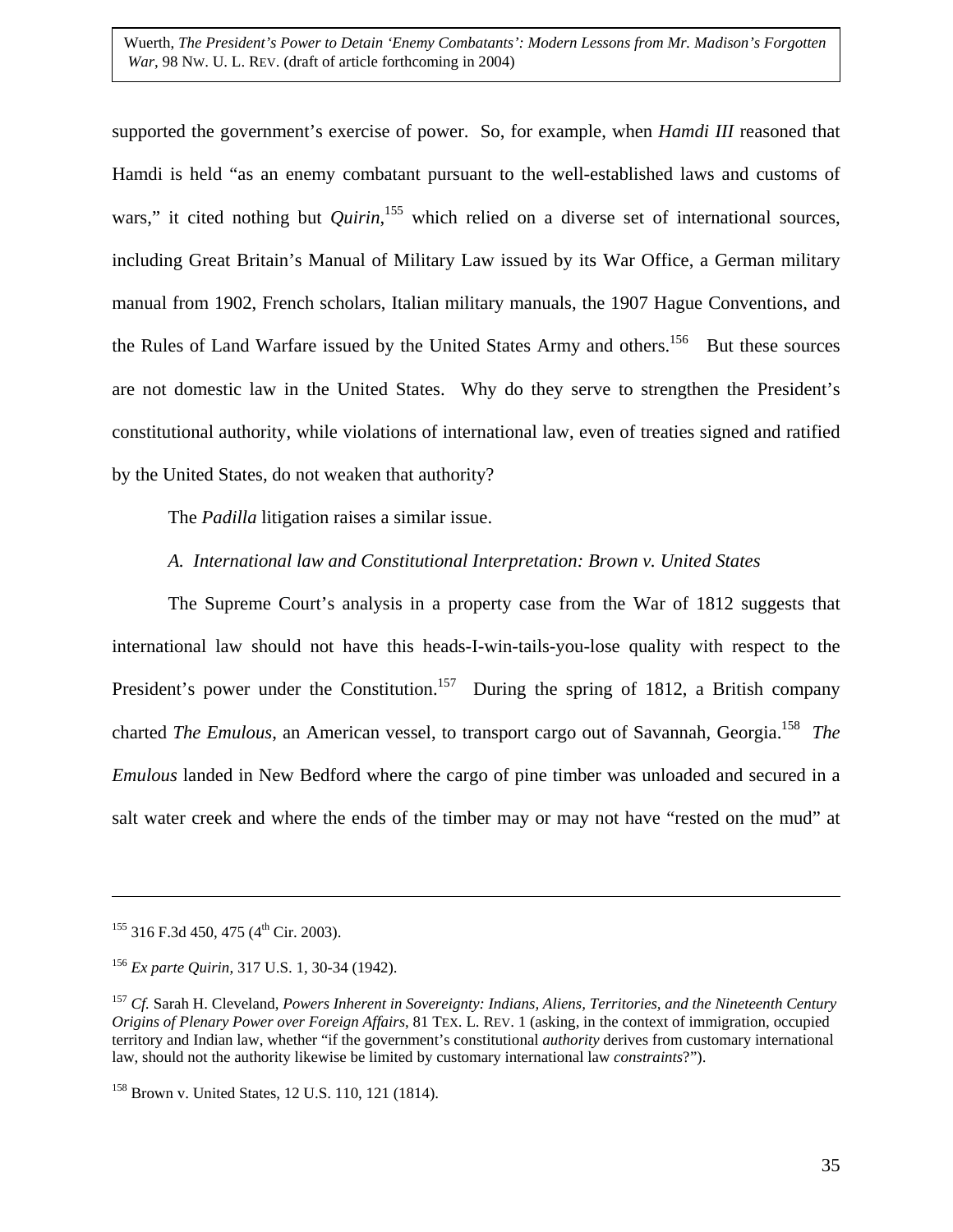low tide.<sup>159</sup> After the war began, the cargo was seized by a local U.S. attorney who libeled the property as a prize of war. $160$  The owners contested the libel.

The key question for the Court was whether the declaration of war alone gave the Executive Branch the constitutional power to seize this property, or whether Congress had to specifically authorize such seizures.<sup>161</sup> To answer this question, Justice Marshall looked at several factors beginning with a lengthy consideration of international law, apparently including treaties not formally binding on the United States.<sup>162</sup> War, the Court finally concluded based on these sources, "gives the right to confiscate" under international law but does not "of itself vest the property in the belligerent government."<sup>163</sup> The Constitution, Justice Marshall went on, "ought not lightly" be construed "to [give] a declaration of war an effect in this country that it does not possess elsewhere."<sup>164</sup> Justice Marshall also reasoned that the Constitution's grant of

<span id="page-36-1"></span><sup>160</sup> 12 U.S. at 121.

<span id="page-36-2"></span><sup>161</sup> *Id*. at 122.

<span id="page-36-4"></span><sup>163</sup> *Id.* at 125.

<span id="page-36-0"></span> $\overline{a}$ <sup>159</sup> Chief Justice Marshall described the timber as resting on mud at low tide and views it like "other British property found on land." *Id.* at 121-2. Justice Story, however, viewed the property as "afloat" in a U.S. port. The case is unusual in part because Justice Story decided the case when he sat on the Circuit Court and then heard the case again at the Supreme Court. *Id*. at 147 (Story, J. dissenting). The evidence before the Circuit Court agreed that the timber "had always been afloat on tide waters;" the affidavit to the contrary was submitted only after the Circuit Court proceedings. *Id*. at 154. (Story, J. dissenting). The law of nations appears to have permitted immediate confiscation of property at sea as a prize, but not property on land. *Id*. at 119-21; *see also* The Paquete Habana, 175 U.S. 677, 712 (1899).

<span id="page-36-3"></span><sup>&</sup>lt;sup>162</sup> Justice Marshall reasoned: "The modern rule then would seem to be, that tangible property belonging to an enemy and found in the country at the commencement of war, ought not be immediately confiscated, and in almost every commercial treaty an article is inserted stipulating for the right to withdraw such property." *Id.* at 125. Although this passage is without citation, Justice Marshall seems to be referring to a set of treaties cited by the claimant for the same proposition. The first part of the published opinion reproduces arguments for the claimant, including the following: "Articles for the protection and removal of the property of enemies found in this country at the breaking out of a war, are found in our treaties with France, Spain, Holland, Sweden, Prussia, Morocco, England and Algiers. It will not be contended, that the provisions of these treaties, especially that with England, can be binding when the treaties themselves are not in force." *Id.* at 115 (argument of claimant).

<span id="page-36-5"></span><sup>164</sup> *Id.*; *see also* Jules Lobel, *The Limits of Constitutional Power: Conflicts Between Foreign Policy and International Law*, 71 VA. L. REV. 1071, 1118 (1985) (discussing *Brown* as holding that "the scope of the President's constitutional war powers should be construed consistently with the law of nations.")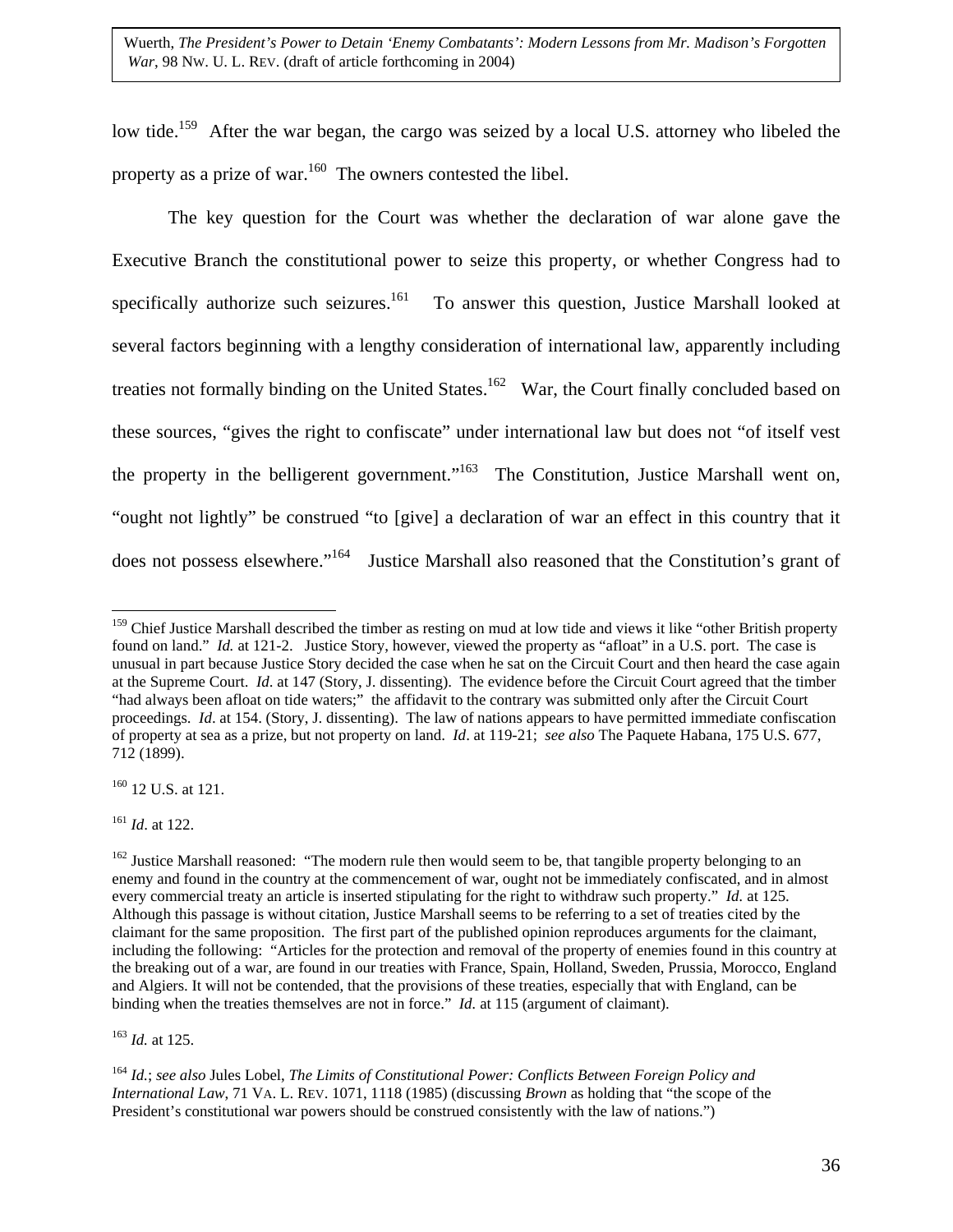some specific war powers to Congress,<sup>165</sup> in addition to the general power to declare war, shows that the declaration of war itself vests only certain rights in the executive branch, while others depend on congressional authorization. Acts of Congress authorizing proceedings against people and property confirmed this reasoning, the opinion continued.<sup>166</sup> Indeed, Justice Marshall even relied on acts of Congress dealing with prisoners of war to show that the confiscation of property required specific authorization.<sup>167</sup>

This role of international law in the *Brown* opinion effectively flips the logic of *Hamdi III*: in *Brown* the declaration of war gave the executive no power to seize the property unless international law itself acted to transfer ownership; in *Hamdi III*, however, the use of force authorization gave the executive the power to detain unless international law itself formally acted as domestic law to *restrain* the government. In general, *Brown* seems to affirm the use of international law as one consideration in determining the scope of the President's war powers<sup>168</sup> but undermine the view that international law can only function to support the President's power if it is formally incorporated as domestic law.

The dissenting opinion by Justice Story agreed with the majority's analysis in a number of key respects. Most significantly, Story also used international law to construe the scope of the President's constitutional power to confiscate the property. The declaration of war did not itself

<span id="page-37-0"></span><sup>&</sup>lt;sup>165</sup> These include the power to grant letters of marque and reprisal and the power to make rules concerning captures on land and water. U.S. CONST. art. 1, § 8.

<span id="page-37-1"></span><sup>&</sup>lt;sup>166</sup> 12 U.S. at 126.

<span id="page-37-2"></span><sup>167</sup> *Id.*

<span id="page-37-3"></span><sup>168</sup> *Brown* could be read narrowly to justify international law in constitutional interpretation only to the extent that it helps explain what the framer's meant by the text. Part of the opinion supports this reading: "the constitution [sic] of the United States was framed at a time when this rule, introduced by commerce in favor of moderation and humanity, was received throughout the civilized world." *Id.* at 125.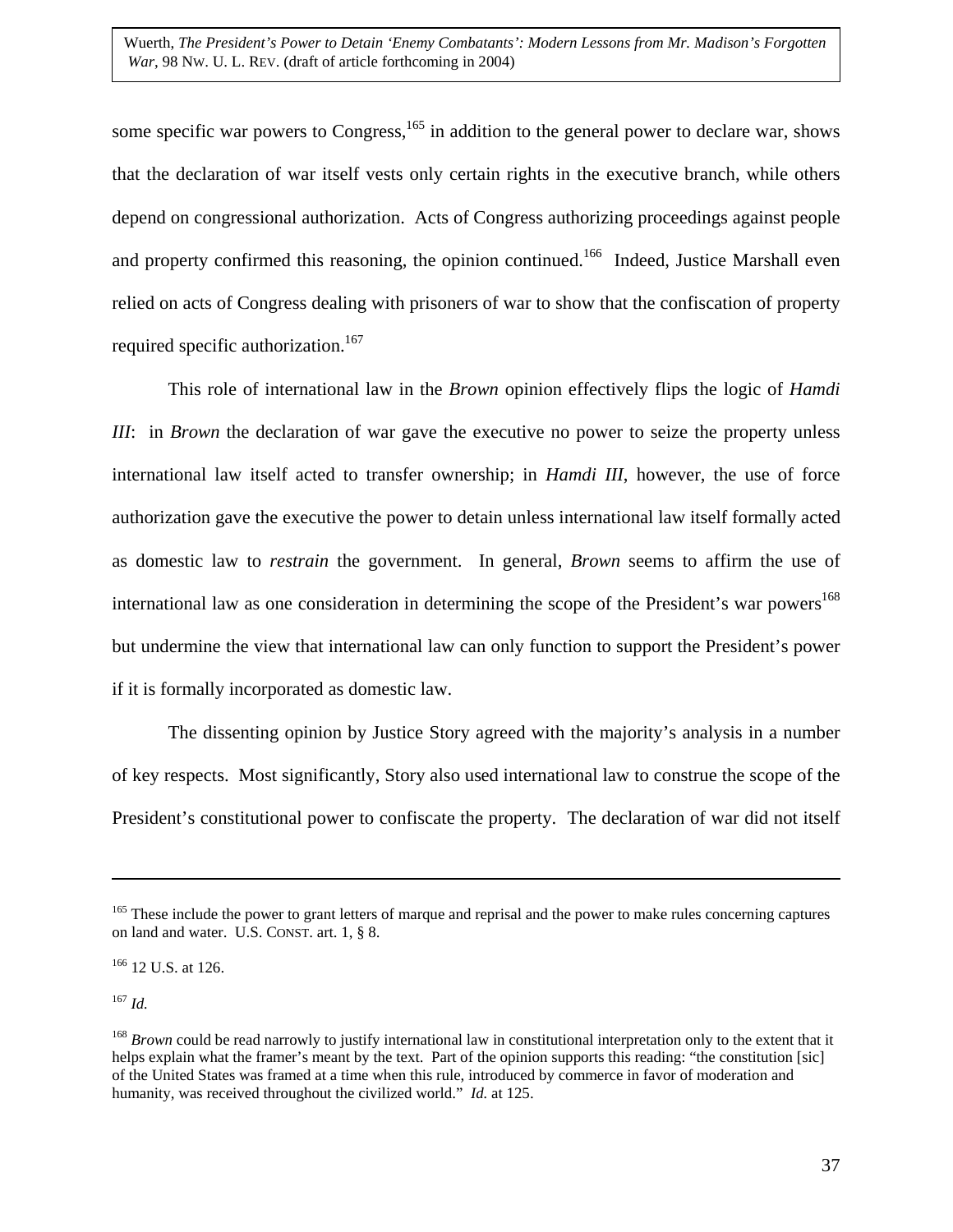operate to confiscate the property, Justice Story concurred.<sup>169</sup> But, he reasoned, the President has the power to seize the property after Congress declares war, even absent specific congressional authorization:

The act of  $18<sup>th</sup>$  June, 1812, ch 102, is in very general terms, declaring war against Great Britain, and authorizing the president to employ the public forces to carry it into effect. Independent of such express authority, I think that, as the executive of the nation, he must, as an incident of the office, have a right to employ all the usual and customary means acknowledged in war, to carry it into effect. And there being no limitation in the act, it seems to follow that the executive may authorize the capture of all enemies' property, wherever, by the law of nations, it may be lawfully seized. $170$ 

The majority disagreed that the President could execute the law of war in this way. International law, Justice Marshall repeated, does not act automatically to effect the confiscations, so the declaration of war does not have this effect.<sup>171</sup> Justice Story apparently based his argument on the "take Care"<sup>172</sup> Clause as well as the President's war powers.<sup>[173](#page-38-4)</sup>

Emphasizing the political importance of the confiscation of enemy property, the *Brown*

Court concluded that the question is "proper for the consideration of the legislature, not of the

<span id="page-38-2"></span><sup>171</sup> *Id.* at 128.

<span id="page-38-3"></span><sup>172</sup> U.S. Const. art II., § 3 (giving the President the duty to "take Care that the Laws be faithfully executed").

<span id="page-38-4"></span><sup>173</sup> *Id.* at 149 (Story, J., dissenting) ("[a]ll that I contend for is, that a declaration of war gives a right to confiscate enemies' property and enables the power to whom the execution of the laws and the prosecution of the war are confided, to enforce [the right to confiscate enemy property.") Prof. Glennon correctly notes that *Brown* is not largely about whether the President could violate international law, but he reads the case principally about the President's power under the 'take Care' clause. Michael J. Glennon, *Raising The Paquete Habana: Is Violation of Customary International Law by the Executive Unconstitutional*?, 80 NW. U. L. REV. 320-23 (1985). In fact, the opinion largely concerns the President's war powers, particularly the war powers that result from a congressional declaration of war. 12 U.S. at 123, 127; *id.* at 145-47 (Story, J., dissenting); *see also* HENKIN, *supra* note 170, at 104 (at "issue was the President's power as Commander in Chief during war").

<span id="page-38-0"></span> $\overline{a}$ <sup>169</sup> *Id.* at 149 (Story, J., dissenting).

<span id="page-38-1"></span><sup>&</sup>lt;sup>170</sup> *Id.* at 145 (Story, J., dissenting). As Professor Henkin notes, it is unclear whether Story uses international law as a direct limitation on executive authority or whether he construes the scope of congressional authorization as consistent with international law. LOUIS HENKIN, FOREIGN AFFAIRS AND THE UNITED STATES CONSTITUTION 387 n.51 (2d ed. 1996).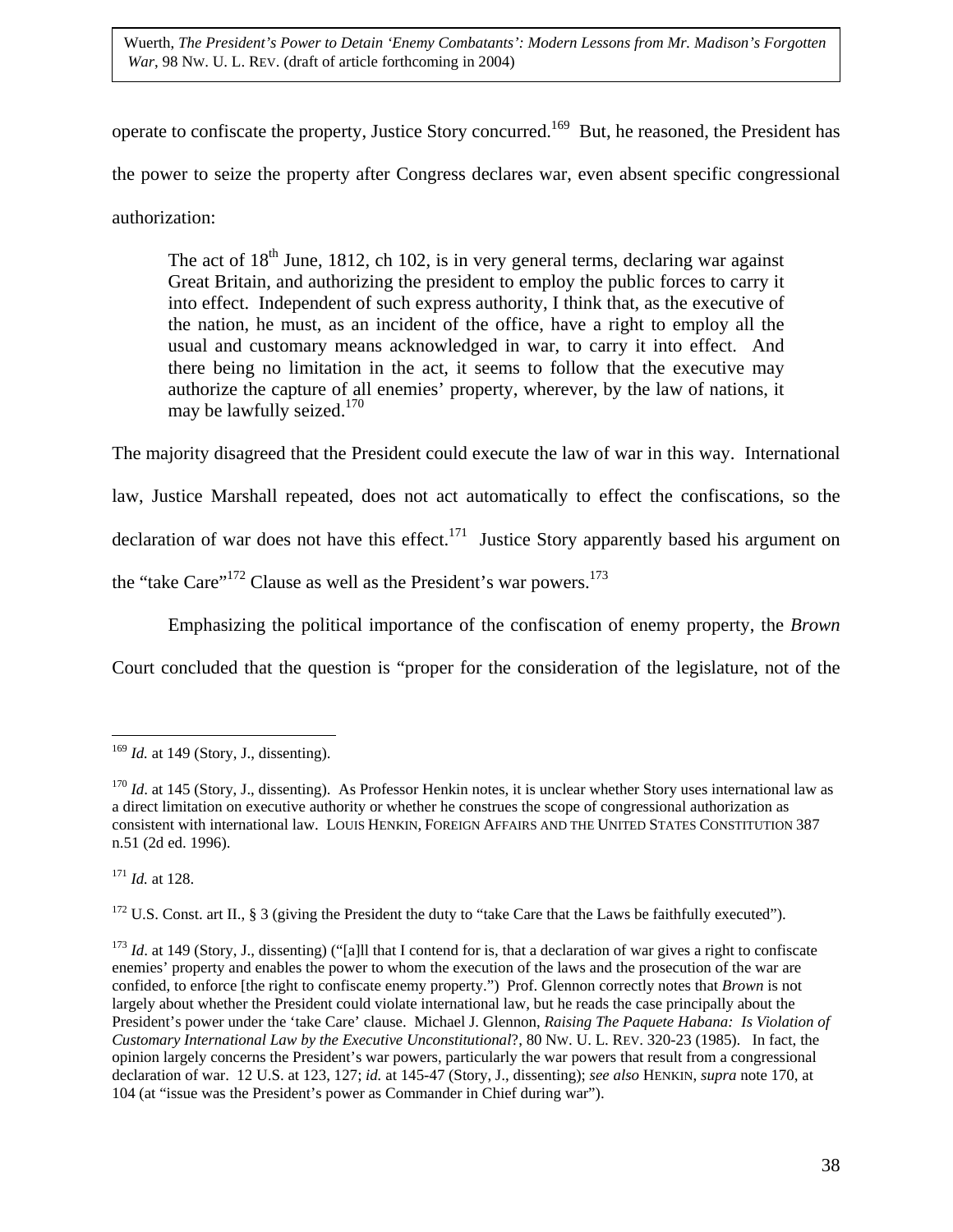executive or judiciary."<sup>174</sup> This stands modern functional reasoning on its head. In our day the need for flexibility and concern about international reprisals are advanced to support the power of the President, not Congress. In *Brown*, Justice Marshall's reasoning may have been related to the initiation of the proceedings by a local district attorney and the potential for abuse that this created,[175](#page-39-1) but the Attorney General litigated the case through the Supreme Court, and both the dissent and majority reason with respect to executive power as a whole.<sup>[176](#page-39-2)</sup>

*B.* Brown*: Still Relevant?*

Courts continue to cite *Brown*,<sup>177</sup> but some scholars have questioned the modern relevance of the case,<sup>178</sup> other scholars rely on it,<sup>179</sup> and still others try to relate the case to the

<span id="page-39-1"></span><sup>175</sup> *Id.* at 117.

<span id="page-39-2"></span><sup>176</sup> The opinion is confusing in several respects. Justice Story, *see infra* note 159, considered the property "afloat" while Justice Marshal views it as "on land." 12 U.S. at 122; *id.* at 150 (Story, J. dissenting). The law of nations apparently forbid seizure of enemy property found in the country at the beginning of the war, but permitted seizure of enemy property coming into the country, and at least according to some British precedent, permitted seizure of enemy vessels found in port at the outbreak of war. Because the dissent viewed the property as afloat, its seizure was therefore permissible under international law. The majority did not reason, however, that the seizure was unconstitutional because it violated international law. Instead, it began with the premise that the seizure must be authorized by law, and then asked if the declaration itself was such a law. Answering no, the court thus concluded that Congress had to make such a law to effect the seizures. Justice Story asks in response, however, why the executive has any power under Justice Marshall's approach to make any seizures absent congressional authorization. That is, the majority appears to concede the executive has the power to seize enemy property abroad or coming into the country after the outset of war, yet there is no statutory authorization for such seizures. *Id.* at 148, 154. Justice Story argues that such seizures are constitutional because they comport with the law of war, a conclusion that Justice Marshall appears to reject, *id.* at 128, but without offering a direct answer to Justice Story's question. Justice Marshall does insist that acts of Congress frequently authorize the President to take actions with respect to persons or property of the enemy found in the U.S., perhaps this reasoning means that with respect to other property not in the U.S., the declaration of war by itself acts to confiscate the property.

<span id="page-39-3"></span><sup>177</sup> *See, e.g*., Campbell v. Clinton, 203 F.3d 19, 30 (2000); Sea Hunt, Inc. v. Unidentified, Shipwrecked Vessel or Vessels, 47 F. Supp. 2d 678, (E.D.Va. 1999).

<span id="page-39-4"></span>178 HENKIN, *supra* note 170, at 141; Phillip R. Trimble, *A Revisionist View of Customary International Law*, 33 UCLA L. REV. 665, 724-25 (1986); David M. Golove, *Against Free-From Formalism*, 73 N.Y.U. L. Rev. 1791, 1942 n.210 (1998).

<span id="page-39-0"></span><sup>&</sup>lt;u>.</u> <sup>174</sup> *Id*. at 129.

<span id="page-39-5"></span><sup>179</sup> *See, e.g.,* Bradford R. Clark, *Separation of Powers as a Safeguard of Federalism*, 79 TEX. L. REV. 1321, 1395 (2001); Sean D. Murphy, *Ownership of Sunken Warships*, 94 AM J. INT'L L. 678, 681 (2000); Jordan J. Paust, *The President is Bound by International Law*, 81 AM. J. INT'L L. 377, 379 (1987); Michael J. Glennon, *May the President do no Wrong*?, 80 AM J. INT'L L. 923 (1986).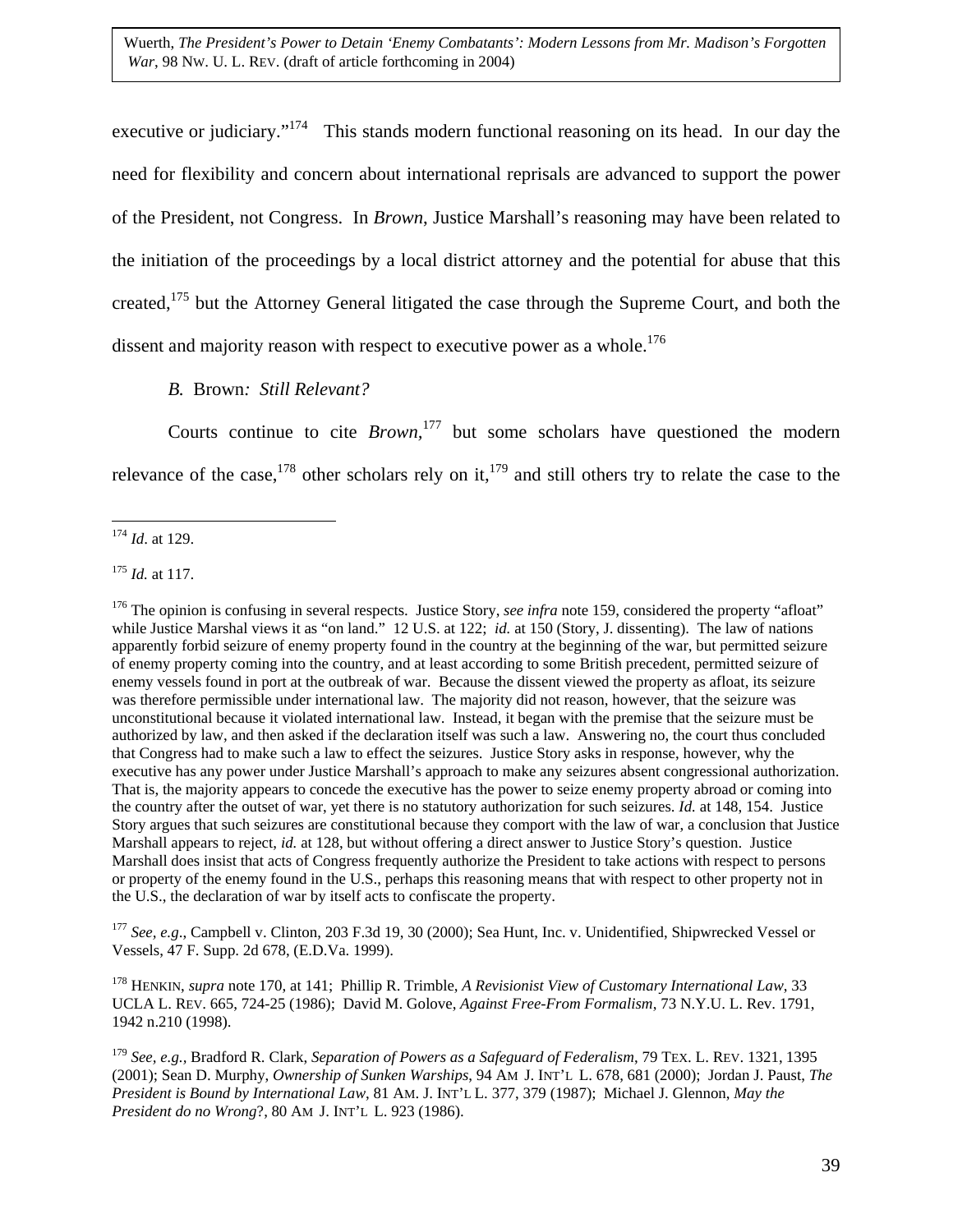question of whether the President is bound by international law.<sup>180</sup> Professor Henkin writes that during the Civil War the Supreme Court "in effect" rejected much of Justice Marshall's opinion in *Brown*. [181](#page-40-1) Moreover, Henkin notes, the law of war has changed. Far more property is subject to confiscation under modern international law, and several federal statutes now authorize extensive confiscations by the President during war.<sup>182</sup> Courts would probably not interfere today, Henkin argues, if the President seized alien enemy property even absent specific congressional authorization[.183](#page-40-3) But none of this undermines *Brown's* use of international law as tool of constitutional interpretation.

More important, perhaps, are possible claims that cases since *Brown* call into question the value of international law in modern constitutional interpretation. Scholars have argued that courts should not apply customary international law<sup>184</sup> as domestic law after *Erie Railroad v*.

<span id="page-40-2"></span><sup>182</sup> *Id.* (citing The Trading With the Enemy Act of 1917, ch. 106, 40 Stat. 411 and the International Emergency Economic Powers Act, 50 U.S.C. §§ 1701-06 (1988 & Supp. V. 1993)).

<span id="page-40-3"></span><sup>183</sup> *Id*.

<span id="page-40-0"></span><sup>&</sup>lt;sup>180</sup> *See, e.g,* REST. 3<sup>RD</sup>, RESTATEMENT OF THE FOREIGN RELATIONS LAW OF THE UNITED STATES § 115, n.3 (noting that *Brown* is sometimes erroneously cited in the debate about the President's power to supersede international law).

<span id="page-40-1"></span><sup>181</sup> HENKIN, *supra* note 170, at 104. Henkin points to *The Prize Cases*, 67 U.S. 635, 670 (1862) but these cases required the President to comply with international law. *See infra* note 196. He also maintains that a pre-Civil War case, *Mitchell v. Harmony*, 54 U.S. (13 How.) 115, 134 (1851) undermines *Brown* by recognizing the power of military authorities to seize property of U.S. citizens. But *Mitchell*, a fascinating case for functional reasons, involved the extraterritorial seizure of U.S. property in Chihauaha during the Mexican-American war. It does not undermine the holding of *Brown*, which related to enemy property in the United States, and like *Brown* supports a strong role for the *courts* in scrutinizing executive war powers when they impinge on individual rights. The seizure of property was justified in part on the grounds that it was taken out of military necessity in an emergency; this question went to the jury, which rejected the defense. 54 U.S. at 133. The officer argued that he needed to be "intrusted with some discretionary power as to the measures he should adopt," a position the Court rejected, at least with respect to civilian property. *Id*. at 134.

<span id="page-40-4"></span><sup>&</sup>lt;sup>184</sup> Customary international law results from "a general and consistent practice of states followed by them from a sense of legal obligation." REST. 3<sup>RD</sup>, RESTATEMENT OF THE FOREIGN RELATIONS LAW OF THE UNITED STATES § 102(2). International agreements such as treaties are the other principle source of international law.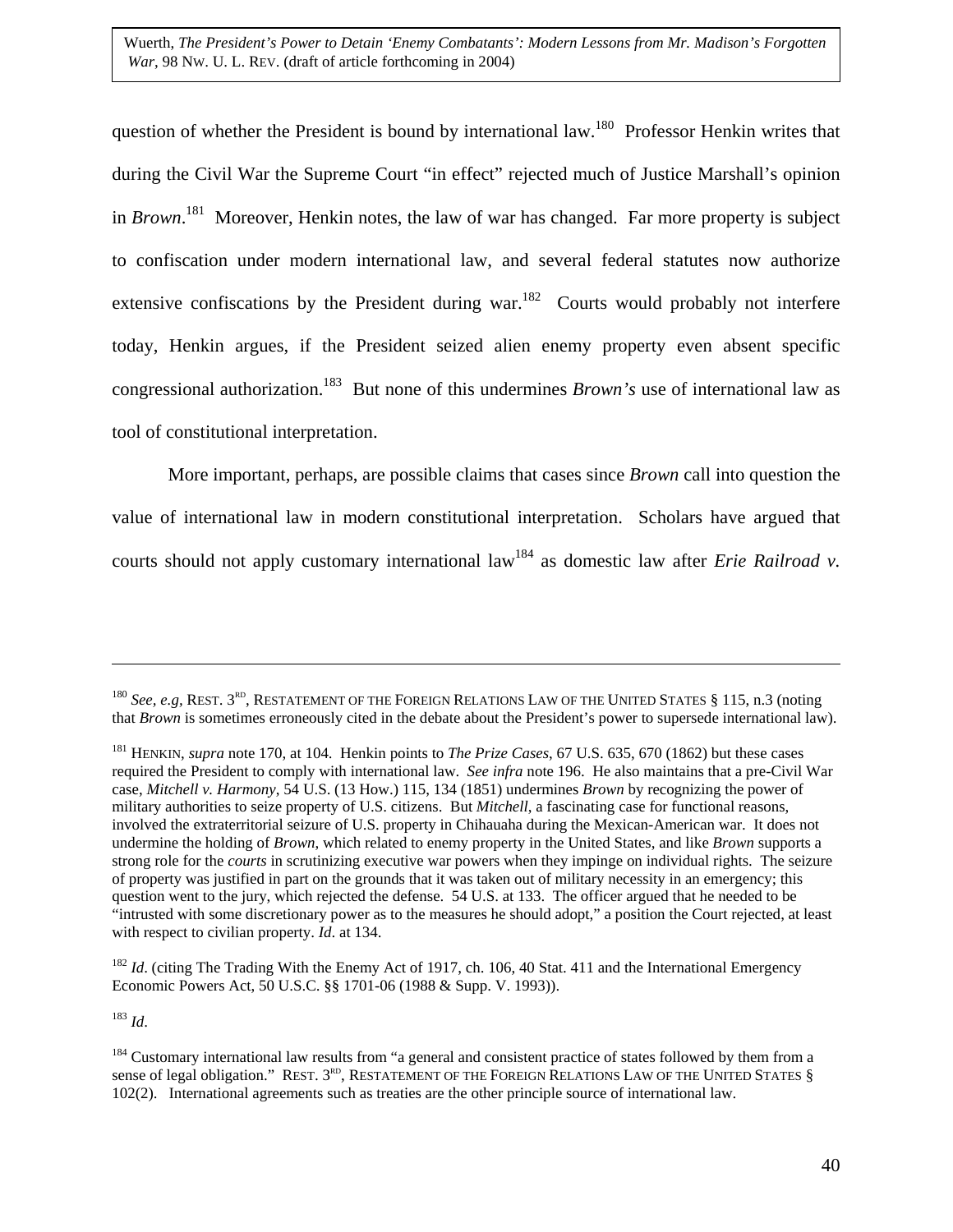*Tompkins*. [185](#page-41-0) By rejecting "general common law," some argue, *Erie* prevents courts from applying customary international law as domestic law.<sup>186</sup> Much of that debate is irrelevant here because, as an interpretive norm, international law does not stand alone as federal law, and neither has the power to preempt state or prior inconsistent federal law, nor the power to provide federal court jurisdiction.<sup>187</sup> And even if some criticisms of customary international law might apply to its use in interpretation, $188$  the detention of Hamdi violates the Third Geneva Convention, which is not customary international law but instead a treaty. Thus although application of customary international law by the courts is sometimes criticized as antidemocratic<sup>189</sup> or irrelevant to the U.S. Constitution,<sup>190</sup> the treaty at issue here was signed by the

<span id="page-41-2"></span><sup>187</sup> *See* Curtis A. Bradley & Jack L. Goldsmith, *Customary International Law as Federal Common Law: A Critique of the Modern Position*, 110 HARV. L. REV. 815 (1997) (arguing that customary international law is not federal common law and thus does not preempt state law under the Supremacy Clause, does not provide a basis for the jurisdiction of the federal courts, and cannot bind the President or Congress). Although critics object when federal courts engage in lawmaking by applying customary international law, *id.* 855-59, here it is the President that seeks to have domestic legal effect outside the constitutional procedures for making federal law (either by treaty or through legislation).

<span id="page-41-3"></span><sup>188</sup> *See* Bradley, *The Charming Betsy Canon supra* note 154, at 520-24 (arguing that changes in the nature of customary international law undermine its traditional usefulness as a tool of statutory interpretation).

<span id="page-41-4"></span><sup>189</sup> *See* Young, *supra* note 186, at 398-400 (describing this view, based in part on the argument that because customary international law is diffuse and its sources somewhat unclear, judges have a great deal of discretion in applying it, leading to claims that they use it to advance their own preferences); *see also* Bradley, *The Charming Betsy Canon*, *supra* note 154, at 524 (applying similar argument to certain uses of customary international law as an interpretive norm); *but see* Gerald L. Neuman, *Sense and Nonsense About Customary International Law: A Response to Professors Bradley and Goldsmith*, 66 FORDHAM L. REV. 371, 384 (1997) (countering in part that the federal government participates in the formation of customary international law).

<span id="page-41-5"></span><sup>190</sup> *See, e.g.*, Stanford v. Kennedy, 492 U.S. 361, 370 n.1 (1989) (reasoning with respect to the Eighth Amendment that it is "American conceptions of decency that are dispositive"); Foster v. Florida, 123 S.Ct. 470 (2002) (Thomas, J., concurring in denial of certiorari) ("This Court ... should not impose foreign moods, fads, or fashions on Americans"); *contra* Lawrence v. Texas, 2003 WL 21467086 (June 26, 2003) (overruling *Bowers v. Hardwick* and noting that "to the extent Bowers relied on values shared with a wider civilization, the case's reasoning and holding have been rejected by the European Court of Human Rights" and "that other nations have taken action consistent with an affirmation of the protected right of homosexual adults to engage in intimate, consensual conduct"); *see generally*, Young *supra* note 186, at 398-99.

<span id="page-41-0"></span><sup>&</sup>lt;u>.</u> <sup>185</sup> 304 U.S. 64 (1938).

<span id="page-41-1"></span><sup>&</sup>lt;sup>186</sup> The current debate centers on whether customary international can be applied by courts as some species of modern federal common law. *See* Ernest A. Young, *Sorting Out the Debate Over Customary International Law*, 42 VA. J. INT'L L. 365, 366-463 (2002) (describing and evaluating this debate).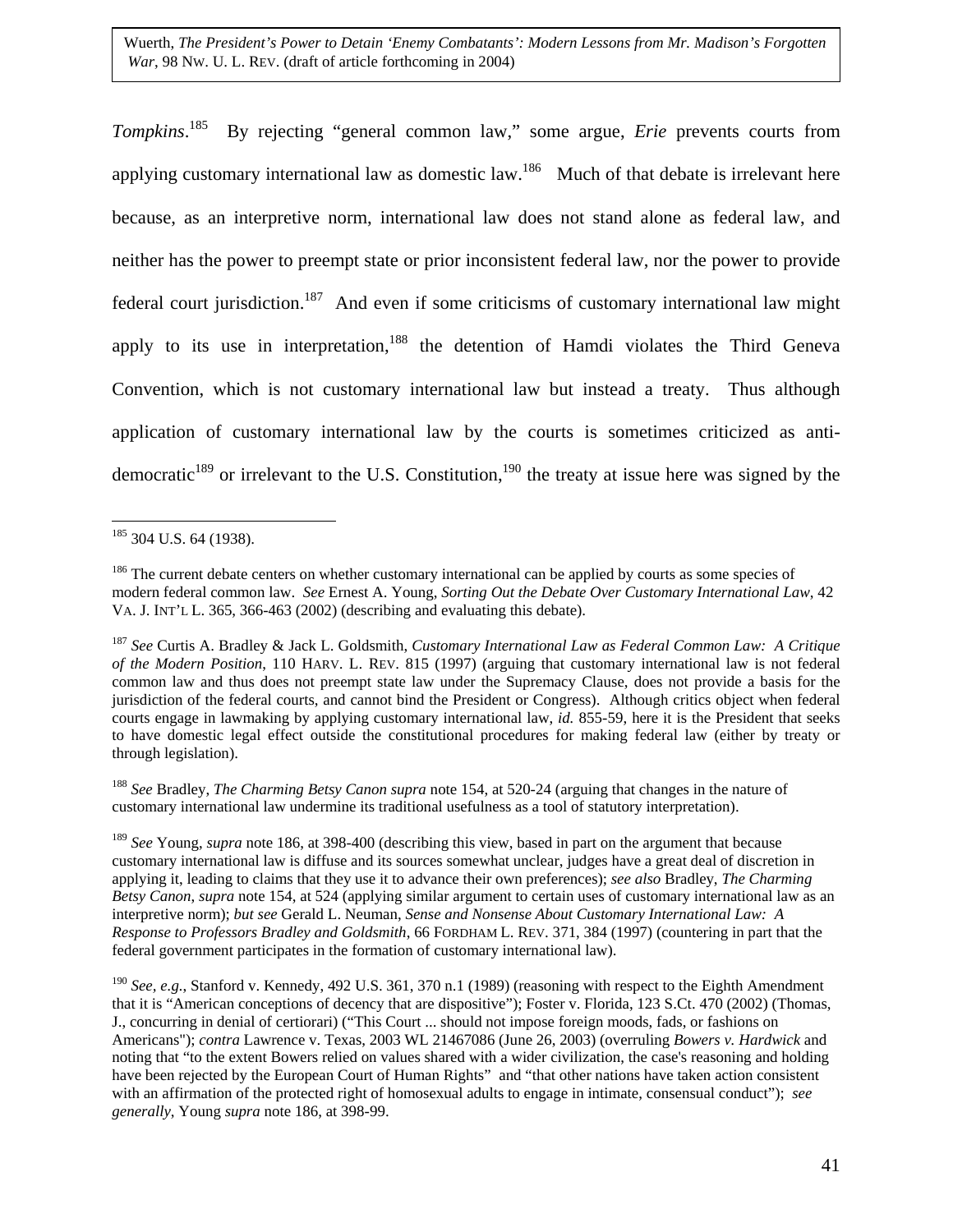President and ratified by the Senate.<sup>191</sup> The Executive Branch continues to affirm its commitment to international humanitarian law,  $192$  answering any potential claim that the Conventions as a general matter no longer reflect the views of the United States.<sup>193</sup> Finally, using the treaty provisions as interpretive norms does not make them into freestanding federal law; the fact that the political branches may not have intended the Treaties as self-executing thus does not prevent the courts from using them as an interpretive norm.<sup>194</sup>

The continuing vitality of at least some aspects of *Brown* is also confirmed by the courts' ongoing use of international law in determining the President's constitutional authority during

<u>.</u>

<span id="page-42-2"></span><sup>193</sup> *See* Bradley, *The Charming Betsy Canon, supra* note 154, at 520-23 (arguing that "the empirical claims that the political branches wish to comply with international law may be particularly suspect in this context of the new customary international law"). This point has the most importance when courts use international law as tool for gauging congressional intent, the traditional basis for applying *The Charming Betsy* canon to the interpretation of statutes. Congressional intent is of course also relevant to constitutional interpretation. *See infra* note 135.

<span id="page-42-3"></span><sup>194</sup> Issues of treaty interpretation may complicate this analysis. If the President has "unilateral freedom to interpret and reinterpret treaties," *see* John Yoo, *Politics as Law?: The Anti-Ballistic Missile Treaty, the Separation of Powers, and Treaty Interpretation*, 89 CAL. L. REV. 851, 868 (2001), then how could courts interpret treaties to counter the President's exercise of war powers? Even critics of Professor Yoo's position argue that it may have some force with respect to treaties that are not self-executing, Michael P. Van Alstine, *The Judicial Power and Treaty Delegation*, 90 CAL. L. REV. 1263, 1267, 1271 (2002), in part because "their essential nature involved sovereign actors defining their own obligations to entities external to their own legal systems." *Id*. at 1270; *see also* Michael P. Van Alstine, *Dynamic Treaty Interpretation*, 146 U. PA. L. REV. 687 (1998). Here, however it is important to distinguish between two issues 1) the substantive content of treaty terms; and 2) the extent to which courts can use that substantive content to construe the President's war powers. This article is primarily directed at the second issue, although if the President has the sole power to determine the first issue, that power limits the importance of the second issue. But even if, as Professor Yoo argues, the courts are limited by Article II in their interpretation of treaties, Article III nevertheless empowers courts to consider the constitutionality of President's detentions, and question here is what deference to afford the President's interpretation of the Treaty in this context.

<span id="page-42-0"></span> $191$  U.S. CONST. art. 2, § 2.

<span id="page-42-1"></span><sup>&</sup>lt;sup>192</sup> As W. Hays Parks, Special Assistant to the Army JAG, commented at a DOD briefing on April 7, 2003: "Let me talk a little bit about DOD policies and the conflict in Iraq. The United States and coalition forces conduct all operations in compliance with the law of war. No nation devotes more resources to training and compliance with the laws of war than the United States. U.S. and coalition forces have planned for the protection and proper treatment of Iraqi prisoners of war under each of the Geneva conventions I have identified. These plans are integrated into current operations." http://www.defenselink.mil/news/Apr2003/t04072003\_t407genv.html. The term "international humanitarian law" denotes the laws of war particularly geared toward limiting human suffering after war has already begun. *See* JANIS, *supra* note 14, at 180-182.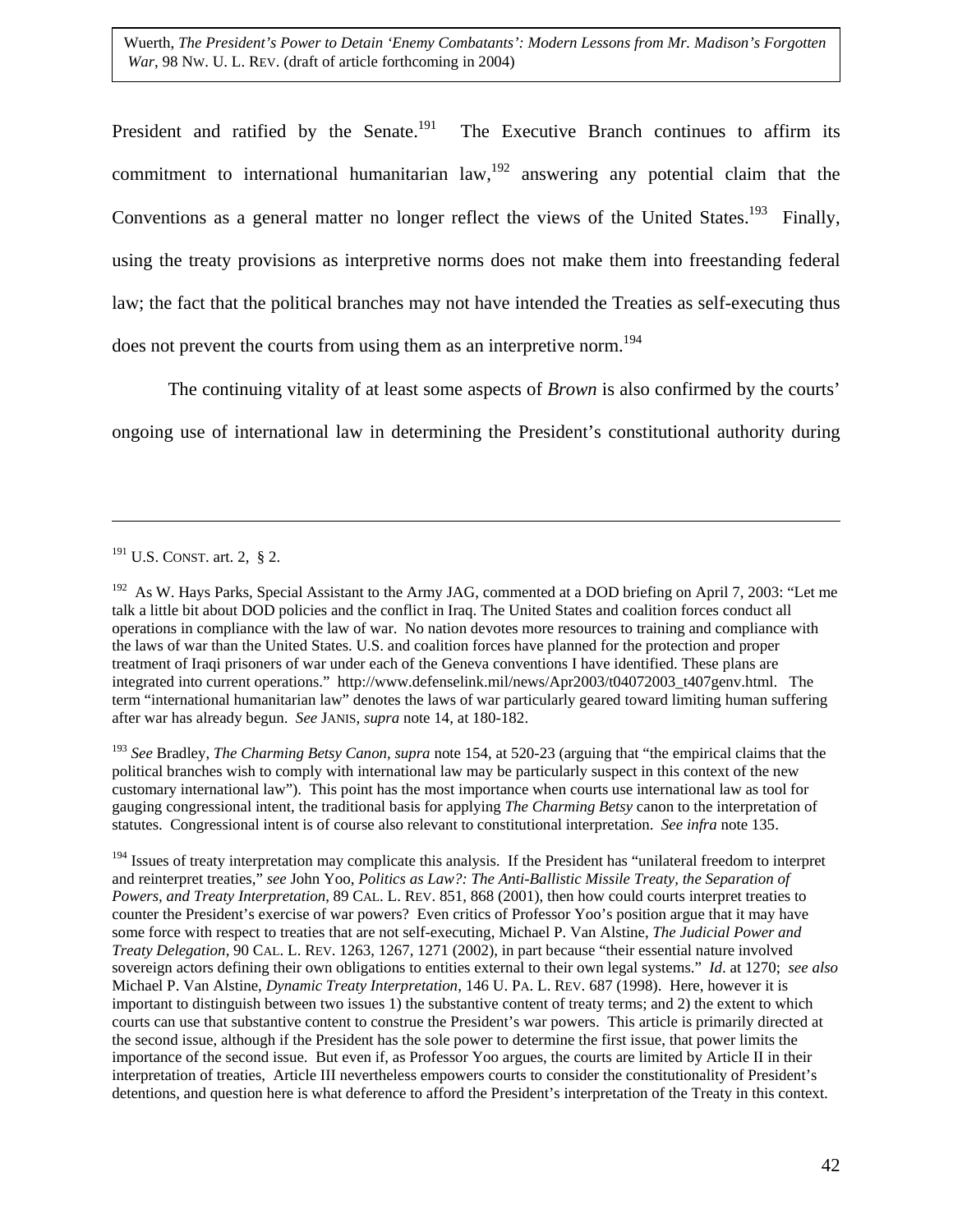war. In the *Prize Cases*, [195](#page-43-0) a major victory for the President Lincoln at the outset of the Civil War, the Court upheld the President's power to institute a blockade even without a formal declaration of war by Congress, but ordered property relinquished that was seized in violation of international law[.196](#page-43-1) After the Civil War the Supreme Court relied in part on international law to determine the authority of federal military officials in occupied New Orleans to lease city property for ten years - a period extending far longer than military rule itself.<sup>197</sup> The plurality opinion reasoned that as the "conquering power" the U.S. military had enjoyed all the powers that sovereign nations generally enjoy in conquered territory, limited only by the "laws and

<span id="page-43-0"></span> $\overline{a}$  $195$  67 U.S. 635, 670.

<span id="page-43-1"></span><sup>&</sup>lt;sup>196</sup> *Id.* at 674-82. The Court carefully evaluated each vessel and its cargo to determine whether its seizure was authorized by the law of war. With respect to certain cargo -- thirty tierces of tobacco strips -- the Court ordered the property restored to its owner. A tierce is a cask larger than a barrel and smaller than puncheon. WEBSTER'S REVISED UNABRIDGED DICTIONARY (1913). In one respect, however, the case was not really about constitutional power. The President appears to have agreed with the claimants that the law of war governed the seizures; the April 19, 1861 Proclamation authorizing the blockade did so "in pursuance of the laws of the United States, and the law of Nations." Abraham Lincoln, Proclamation of Blockade Against Southern Ports, April 19, 1861, *id*. at 684; *see also id.* at 650 (reproducing parts of the argument for the United States, in which counsel discusses law of prize as applying to the case). The laws of war to this extent just supplied the rules that the parties agreed applied to the capture. Nevertheless, the majority and dissent both rely on international law to determine whether the President had the constitutional power to initiate the blockades at all. 67 U.S. at 667–70; *id* at 687-90 (Nelson, J., dissenting). One could argue that even the constitutional question depended on international law in a way that is not true of other constitutional issues. That is, the only relevant question in a narrow sense was whether a state of war existed that made the blockade permissible under international law. Thus the Court's resort to international law might be *sui genesis*—or at least confined to cases in which "war" as understood in *international law*, is conceded to trigger certain powers of the President cognizable in U.S. courts. But the parties and the Court used international law to decide whether the President or Congress had the power trigger this type of "war." The dissent, for example, reasoned that war in a "legal" sense under both the law of nations and the Constitution is more than "organized hostilities," and that some formal act or announcement was necessary to convert an insurrection into a civil war, in part because of the legal consequences in international law that result from a formal war. *Id.* at 687-9 (Nelson, J., dissenting). The majority rejected this argument on the grounds that the law of nations "contains no such anomalous doctrine" that "a war levied on the Government by traitors, in order to dismember and destroy it, is not a *war* because it is an 'insurrection.'" *Id*. at 670.

<span id="page-43-2"></span><sup>197</sup> New Orleans v. The Steamship Co., 87 U.S. 387 (1874); s*ee also* Cross v. Harrison, 57 U.S. (16 How.) 164 (1854) (using international law to construe the scope of the President's war powers in occupied territory); *cf.* Gary Lawson & Guy Seidman, *The Hobbesian Constitution: Governing Without Authority*, 95 NW. U. L. REV. 581, 58 (2001) (discussing *Cross* and reasoning that "[u]nder universally established principles of international law, the successful occupation entitled the United States to set up a provisional military government in California" and that "the Commander-in-Chief power clearly entails the power to wage war in accordance with governing international norms").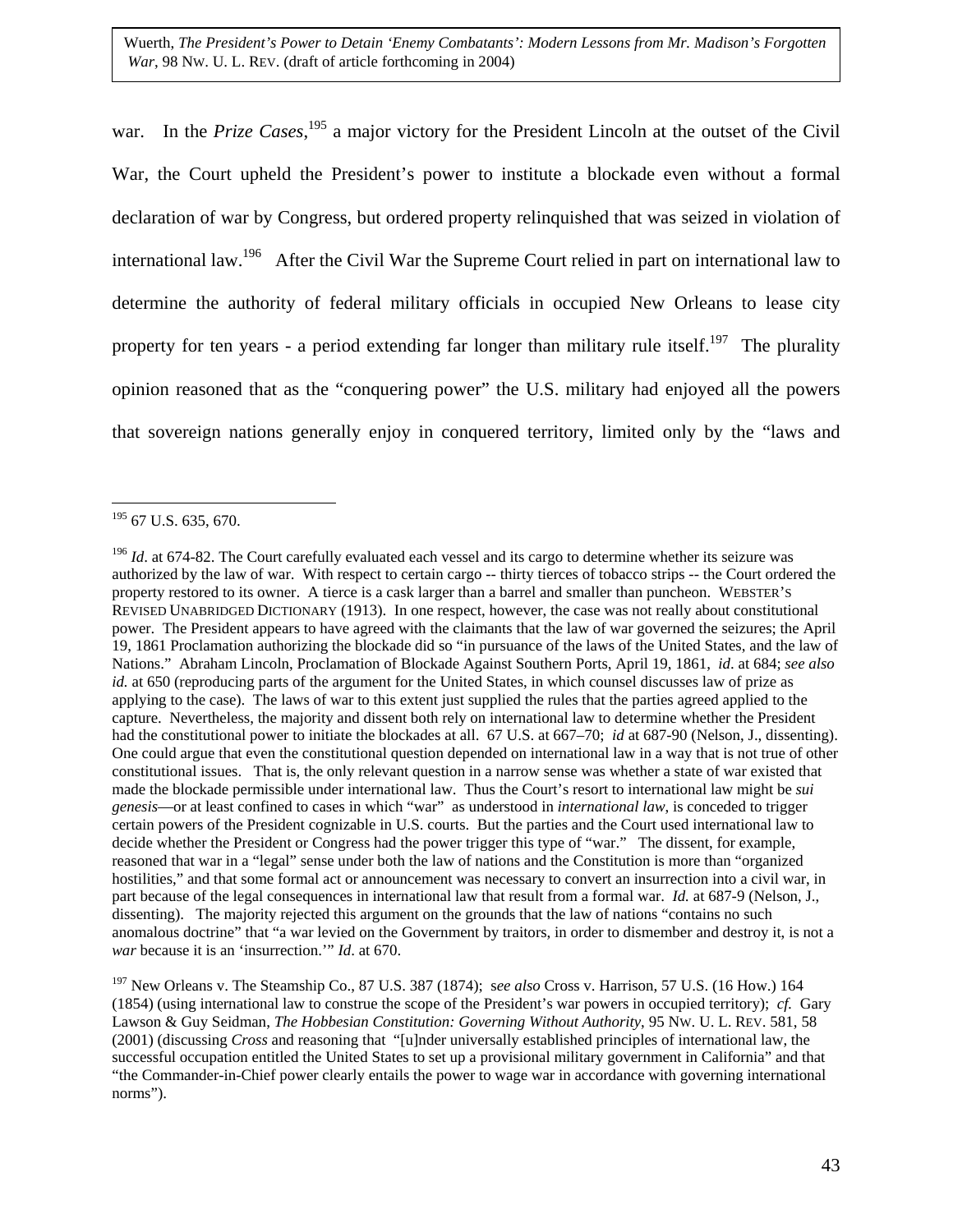usages of war,"<sup>198</sup> and both the concurring and dissenting opinions countered that under the laws of war, lease of property belonging to the conquered state had no validity beyond the occupation itself.<sup>199</sup> During the Spanish American War, the Court relied on international law to invalidate the government's capture of Cuban fishing vessels. The case raised difficult questions about the scope of presidential and congressional authorizations for the seizures,  $200$  and the Court relied on international law to hold for the claimants.

Finally, in *Quirin* itself the Court used international law both because the Articles of War incorporated it and to test the outer limits of the federal government's war powers. The Court, as we have seen, first concluded that the charges against the petitioners came within the laws of war, meeting the requirements of the statute.<sup>201</sup> But was the statute, so applied, constitutional?<sup>[202](#page-44-4)</sup> The Court reasoned that the petitioners were charged with violating the laws of war and that legislation dating back to the Continental Congress permitted trial by military commissions of *alien spies* "according to the law and usage of nations."<sup>203</sup> Reading this statutory enactment as a

<span id="page-44-3"></span> $201$  317 U.S. 1, 29-37 (1942).

<span id="page-44-4"></span><sup>202</sup> *Id.* at 29, 38-46.

<span id="page-44-0"></span> $198$  87 U.S. at 393-94 (Wayne, J. plurality opinion).

<span id="page-44-1"></span><sup>&</sup>lt;sup>199</sup> *Id.* at 396-398 (Hunt, J. concurring) (citing Halleck and other international law authorities for the proposition that "contracts or agreements" concluded by the occupying power "continue only so long as he retains control of them"); *id.* at 401-03 (Field, J. dissenting) (same). The concurrence concluded that although the military authority lacked the power to make such a lease, the City had ratified the lease after civilian authority was restored.

<span id="page-44-2"></span><sup>&</sup>lt;sup>200</sup> The Paquete Habana, 175 U.S. 677 (1900). Although the *Paquete Habana* is frequently cited in the longstanding debate about whether the President is formally bound by international law, *see e.g*., Glennon, *supra* note 174, at 322, the issue here is not whether courts should force the Executive Branch to comply with international law, but is instead whether the courts should use international law to determine the limits of the President's constitutional authority. In the *Paquete Habana*, Congress had specifically recognized that the people of Cuba were "free and independent" only five days before declaring war and the claimants appear to have argued that Congress had not contemplated the seizure of *Cuban* vessels when it authorized war against Spain. The President pointed out that the vessels flew the Spanish flag, while the claimants argued that this was not "determinative." The President also argued that "a constitutionally-based power of the executive was at stake." Jordan J. Paust, *Paquete and The President: Rediscovering The Brief For The United States,* 34 VA. J. INT'L L*.* 987 n.22, n.24 (1994).

<span id="page-44-5"></span> $203$  317 U.S. at 41 (emphasis added).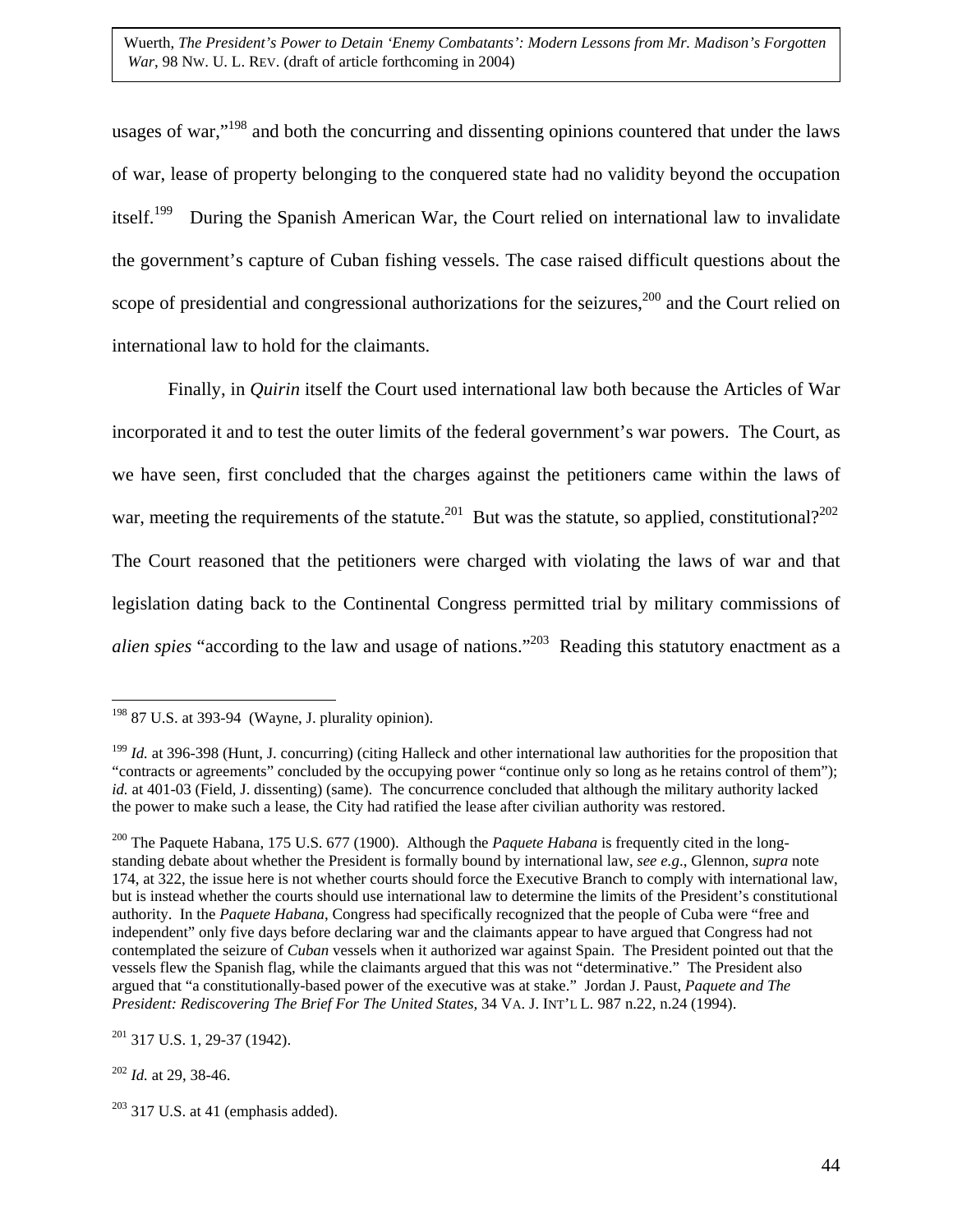<span id="page-45-4"></span>"contemporary construction" of the Constitution, the Court reasoned that under "the original statute authorizing trial of alien spies by military tribunals" the offenders "were outside the constitutional guaranty of trial by jury, *not because they were aliens but because they had violated the laws of war*…..<sup>"204</sup> The Court did not cite any support for this proposition, but went on to hold the trials by military commission, including those of U.S. citizens, constitutional, because they charged the petitioners with violating the laws of war.<sup>205</sup> Although the Court apparently did not view the government's authority under the war powers to try by military commission as entirely coextensive with the laws of war,  $206$  it held the trials in question constitutional in large part because they involved offenses against these laws.  $207$ 

These cases suggest that international law has some role in interpreting the Constitution's war powers,<sup>208</sup> although they obviously do not fully explain why and how. Some forms of

<span id="page-45-0"></span><sup>204</sup> *Id.* (emphasis added).

<span id="page-45-1"></span><sup>&</sup>lt;sup>205</sup> *Id.* at 41-44. An August 21, 1776 Resolution of the Continental Congress provided that "all persons, not member of, nor owing allegiance to, any of the United States of American \* \* \* who shall be found lurking as spies in or about the fortifications or encampments of the armies of the United States, or any of them, shall suffer death, according to the law and usage of nations, by sentence of a court-martial, or such other punishment as such courtmartial shall direct." WINTHROP, *supra* note 87, at 765 (2<sup>nd</sup> ed. 1920).

<span id="page-45-2"></span><sup>&</sup>lt;sup>206</sup> *Id.* at 29, 46 (assuming that there are acts regarded by some as offenses against the law of war which would not be triable by military commission here and concluding that "[w]e hold only that those particular acts constitute an offense against the law of war which the Constitution authorizes to be tried by military commission").

<span id="page-45-3"></span><sup>207</sup> George Rutherglen, *Structural Uncertainty over Habeas Corpus & the Jurisdiction of Military Tribunals*, 5 GREEN BAG 2D 397, 401 (2002) (pointing out that "[t]he single fact that distinguishes *Quirin* from *Milligan* concerns the evidence that the prisoners had violated the laws of war"). In *Ex parte Milligan*, 71 U.S. 2 (1866) the Court had struck down the trial of civilians by military commission.

<sup>208</sup> Commentators have argued that international law may help interpret the Constitution in other contexts, *see, e.g*, Edward Swaine, *Does Federalism Constrain the Treaty Power?*, 103 COLUM. L. REV. 403, 463, 468-493 (2003) (international law and the Treaty power); Tobias Barrington Wolff, *The Thirteenth Amendment And Slavery In The Global Economy*, 102 COLUM. L. REV. 973, 1043 (2002) (considering whether a proposed application of the Thirteenth Amendment is consistent with international law); Jordan J. Paust, *Rereading The First Amendment in Light of Treaties Proscribing Incitement to Racial Discrimination or Hostility*, 43 RUTGERS L. REV. 565 (1991) (international law and the First Amendment); Gordon Christenson, *Using International Law to Inform Due Process and Equal Protection Analyses*, 52 U. CIN. L. REV. 3 (1983) (international law and Due Process and Equal Protection); Student Note*, International Law as an Interpretive Force in Federal Indian Law*, 116 HARV. L. REV. 1751 (2003) (international law and Indian law), and some have suggested such a role in war powers context.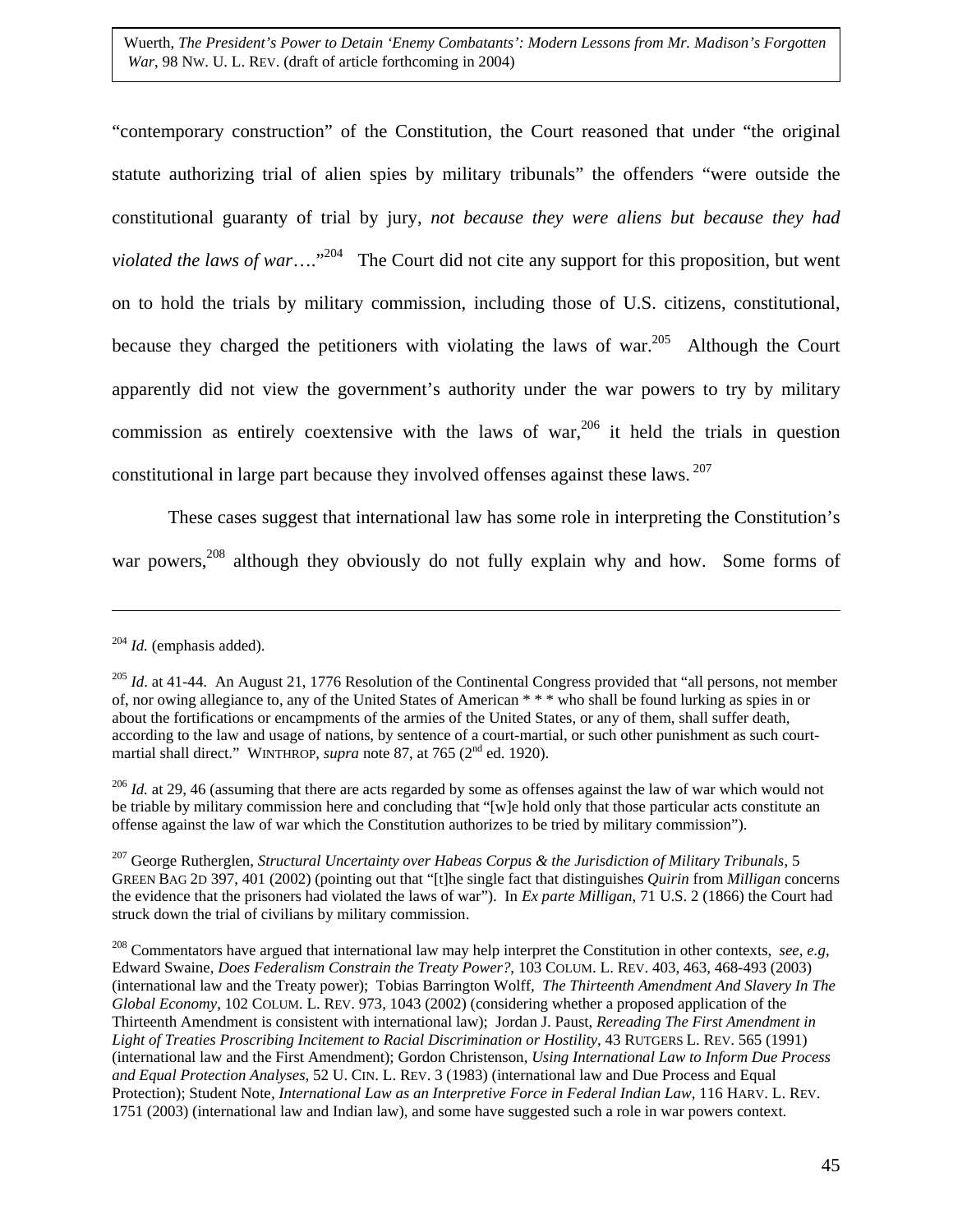<span id="page-46-2"></span>international law might be relevant as a tool for interpreting the scope of a general authorization for the use of force by Congress,<sup>209</sup> or as a more general tool of constitutional interpretation.<sup>210</sup> At a minimum, however, if the *Hamdi* opinions were correct to rely on compliance with "timehonored laws and customs of war" to bolster the President's constitutional authority, it seems that violations of those very same laws and customs of war detract from his constitutional authority, at least (as here) when those laws and customs are incorporated into the Geneva Conventions. International law, as the cases above illustrate, serves not just to sanction an expansion of federal authority and not just as general support for the powers inherent in sovereignty,  $2^{11}$  but as one tool to limit the President's war powers. This reasoning is relevant in

 Professor Quincy wrote in 1969 that the fields "such as seizures of private property and problems dealt with by prize courts and military commissions" the judiciary has "been able to limit presidential discretion by international law." Quincy Wright, *The Power of the Executive to use Military Forces Abroad*, 10 VA. J. INT'L L. 43, 56 (1969). Professors Katyal and Tribe recently noted without much discussion that as Commander in Chief the President has the power to detain enemy combatants "in the theater of war" at least "within the laws of war and other applicable rules of international law." Katyal & Tribe, *supra* note 12, at 1270; *see also* Lawson & Seidman, *supra* note 197, at 58 (2001) (noting that "the Commander-in-Chief power clearly entails the power to wage war in accordance with governing international norms").

<span id="page-46-0"></span>209 This interpretive method might find support in *The Charming Betsy* canon*,* based on Murray v. Schooner Charming Betsy, 6 U.S. (2 Cranch) 64 (1804), which provides that where "fairly possible" courts will construe statutes so as to avoid conflict with "international law or with an international agreement of the United States." REST. 3<sup>RD</sup>, RESTATEMENT OF THE FOREIGN RELATIONS LAW OF THE UNITED STATES § 114. Some commentators have mentioned application of *The Charming Betsy* canon to constitutional interpretation. *See* Jules Lobel, *supra* note 164, at 1120 (reasoning that *The Charming Betsy* canon applies to judicial construction of the President's power in the face of congressional silence and that "[c]ongressional approval is implicit where the executive actions conform to international law"); *contra* Curtis A. Bradley, *The Juvenile Death Penalty*, 52 DUKE L.J. 485, 555-6 (2002) (noting that *The Charming Betsy* canon should not apply to constitutional interpretation, particularly in the Eighth Amendment context).

<span id="page-46-1"></span><sup>210</sup> Apparently the term "declare War" as used in the Constitution was "a term of art from the law of nations" with a "well-established meaning" when the framers used it. Robert F. Turner, *War and the Forgotten Executive Power Clause of the Constitution: A Review Essay of John Hart Ely's War and Responsibility*, 34 VA. J. INT'L L. 903, 907 (1994); *see also* Michael D. Ramsey, *Textualism and War Powers*, 69 U. CHI. L. REV. 1543, 1569-90 (2002) (examining uses of the phrase "declare war" in eighteenth century international law); Saikrishna B. Prakash & Michael D. Ramsey, *The Executive Power over Foreign Affairs*, 111 YALE L. J. 231, 269-72 (2001) (relying on European authors on the laws of nations to construe the scope of the "executive Power" vested in the President).

<sup>211</sup> Other cases do at times use international law to advance a theory of extra-constitutional powers over occupied territory. In *Dooley v. United States*, 182 U.S. 222 (1901), for example, the Court reasoned the actions of the military prior to ratification of the peace treaty were "fully justified by the laws of war" and "[w]e therefore do not look to the Constitution or political institutions of the conqueror for authority to establish a government for the territory of the enemy in his possession." *Id.* at 230-231. The case held that the President as Commander in Chief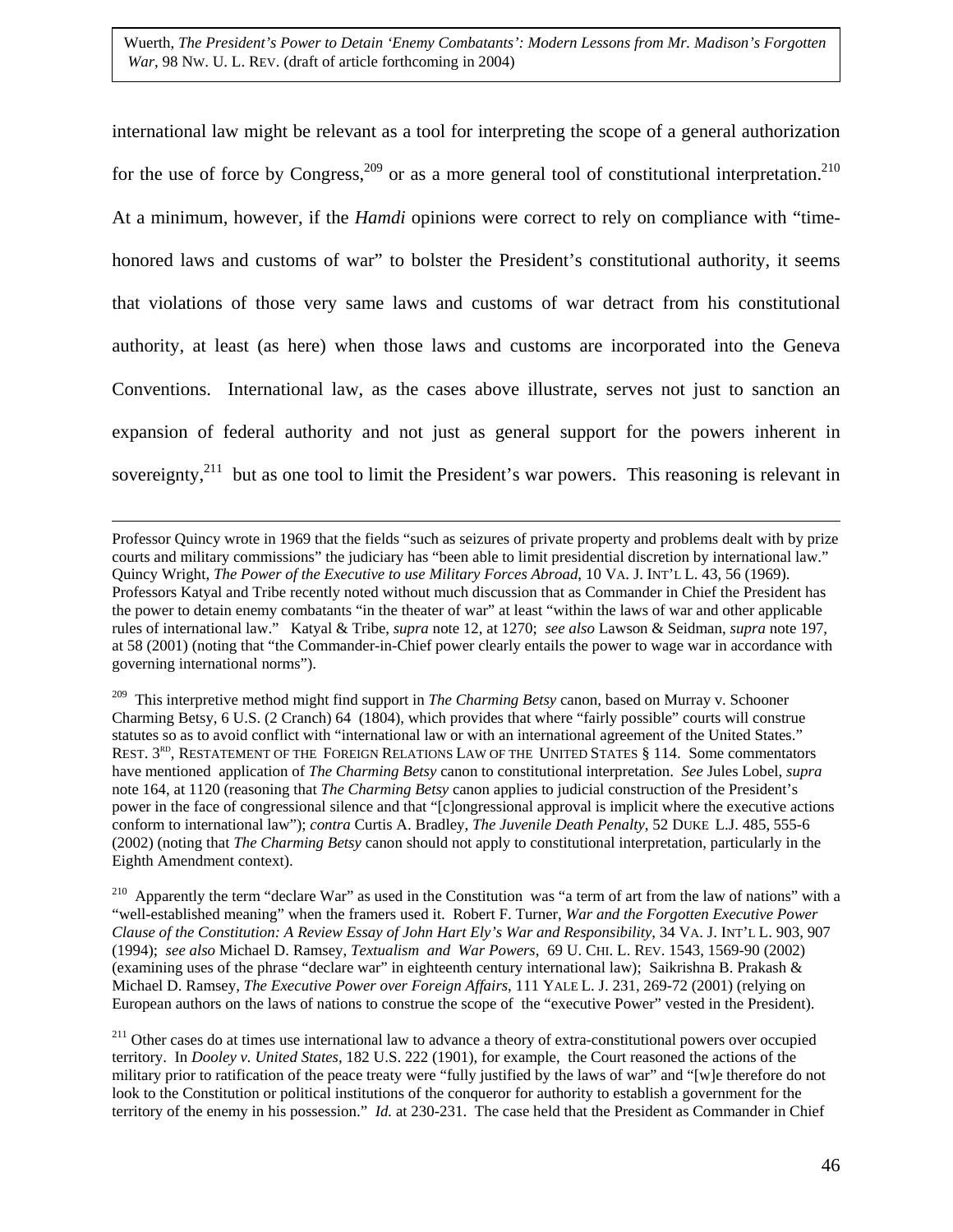a number of other war powers contexts,  $2^{12}$  including the President's proposal to try some detainees by military commission.<sup>[213](#page-47-1)</sup>

To summarize briefly, cases from the War of 1812 have helped make several vitally important points about the modern detention of enemy combatants. First, the early cases reasoned that the military simply lacked the authority to detain U.S. citizens like Padilla, and they did so for reasons that find affirmation even in *Ex parte Quirin*, the very case proffered as proof-certain that the detentions are constitutional. Second, the *Brown* case shows international law playing an interpretive role with respect to executive war powers under the Constitution, a

<span id="page-47-1"></span><sup>213</sup> Although some may take place abroad, outside the current scope of federal habeas review, the government has often suggested that if the criminal trial against Zacarias Moussaoui does not go well for prosecutors, the Bush administration may move the trial from a civilian court to a military tribunal. "Government Wants Ruling on Moussaoui," Washington Post.com, July 1, 2003, *available at* www.washingtonpost.com/wp-dyn/ articles/A60127- 2003Jul1.html. If so, questions about the constitutionality of the trial by military commission could depend at least in part on the status of such trials under international law. The scholarship on the proposed military tribunals is already extensive. *See, e.g,,* Turley, *Tribunals and Tribulations*, *supra* note 36, at 749-65 (considering proposed tribunals under both the Constitution and international law); Bradley & Goldsmith, *supra* note 43 (defending legality of the commissions); Kenneth Anderson, *What To Do With Bin Laden And Al Qaeda Terrorists?: A Qualified Defense of Military Commissions and United States Policy on Detainees at Guantanamo Bay Naval Base,* 25 HARV. J.L. & PUB. POL'Y 591 (2002) (offering a limited defense of commissions under the Constitution and international law); Katyal & Tribe, *supra* note 12, at 1266-1308 (arguing that military commissions need specific statutory approval outside of occupied territory); Alfred P. Rubin, *Applying the Geneva Conventions: Military Commissions, Armed Conflict, and Al-Qaeda*, 26 FLETCHER F. WORLD AFF. 79 (2002) (noting constitutional difficulties with the military commissions and arguing that the prisoners ought to be detained as prisoners of war instead); Harold Hongju Koh, *The Case Against Military Commissions*, 96 AM. J. INT'L L. 337 (2002) (arguing that military commissions undermine separation of powers); Christopher Bryant & Carl Tobias, Youngstown *Revisited*, 29 HAST. CONST. L.Q. 373 (2002) (arguing that the Executive Order authorizing military commissions is unconstitutional to the extent that it purports to preclude access to the federal courts); Gerald Clark, *Military Tribunals and the Separation of Powers*, 63 U. PITT. L. REV. 837 (2002) (describing separation of powers problems raised by the tribunals); Jordan J. Paust, *Antiterrorism Military Commissions: Courting Illegality*, 23 MICH. J. INT'L L. 1 (2001) (discussing limitations on the use of military tribunals under constitutional and international law); Christopher Evans, Note, *Terrorism on Trial: The President's Constitutional Authority To Order the Prosecution of Suspected Terrorists by Military Commission*, 51 DUKE L.J. 1831 (2002) (arguing that military commissions are constitutional but violate international law).

did not have the power to tax imports from the U.S. into Puerto Rico after ratification of the peace treaty but before the Foker Act took effect. *See generally*, Cleveland, *supra* note 157, at 163-250 (discussing congressional and presidential authority over territories, including the role of international law in these cases).

<span id="page-47-0"></span><sup>212</sup> Commentators have argued that the detentions may violate international law in many other ways as well. *See, e.g.*, Laura Dickinson, *Using Legal Process to Fight Terrorism: Detentions, Military Commissions, International Tribunals, and the Rule of Law*, 75 S. CAL. L. REV. 1407 (2002) (arguing that the detentions may violate the International Covenant on Civil and Political Rights and other provisions of the Geneva Conventions); Paust, *supra* note 152, at 505-14 (same).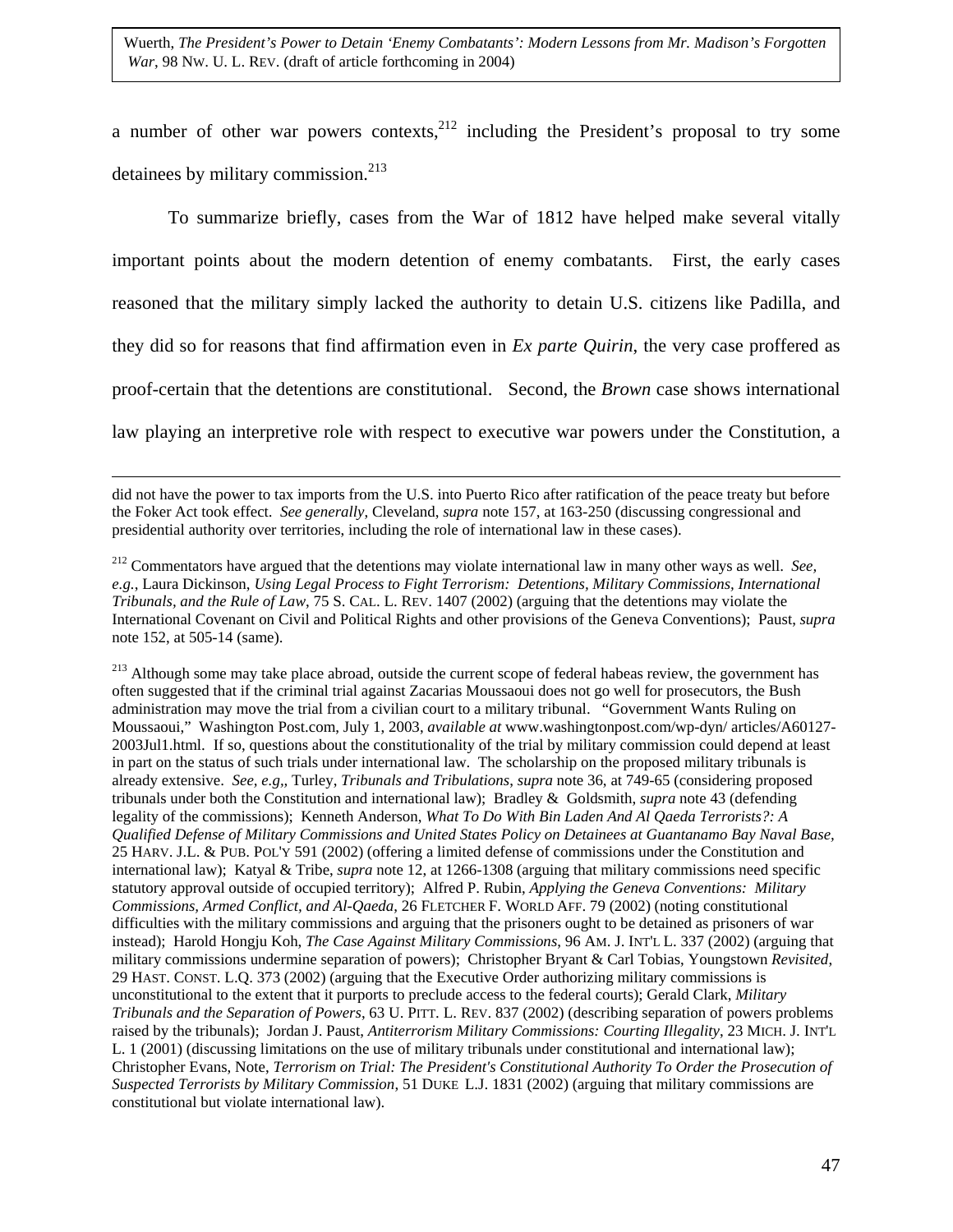point confirmed once again by *Ex parte Quirin* and indeed even in the enemy combatant opinions themselves. Because Hamdi's current detention violates international law, courts should treat with greater suspicion the claim that his detention comes within the President's war powers. Finally, these cases show that at least during the War of 1812, deference and functionbased arguments did not prevent judicial review of the President's war time actions. Part IV takes up this issue in the context of General Andrew Jackson's military rule in New Orleans at the tail end of the war.

### **IV. Institutional Role of Courts**

Cases from the War of 1812 also provide a counterpoint to the deference-based reasoning that permeates the modern enemy combatant opinions. First, these early cases show both that such reasoning is pliable and that it is not an inevitable concomitant to judicial evaluation of the President's war time authority. Second, cases generated by General Jackson's military rule in New Orleans show that by denying the President the military power he seeks, the courts actually return the issue back to the "political branches." The courts' denial of authority does not prevent the military from acting, but it does impose greater political costs on the President by forcing him to either seek explicit authorization from Congress or to defy the ruling of the courts.<sup>214</sup>

## *A. Enemy Combatant Cases*

 $\overline{a}$ 

The recent enemy combatant cases rely heavily on deference-based arguments, grounded nominally on constitutional text and, to a greater degree, on functional reasoning. This deference extends to the constitutional question of whether the President has the power to detain U.S.

<span id="page-48-0"></span><sup>214</sup> *Cf*. Oren Gross, *Chaos and Rules: Should Responses to Violent Crises Always Be Constitutional?*, 112 YALE L.J. 1011, 1058-64, 1096-1102 (2003) (criticizing legal accommodation in times of violent crises and proposing as an alternative an "Extra Legal Measures Model" in which actors act outside legal norms and then seek political validation of their actions).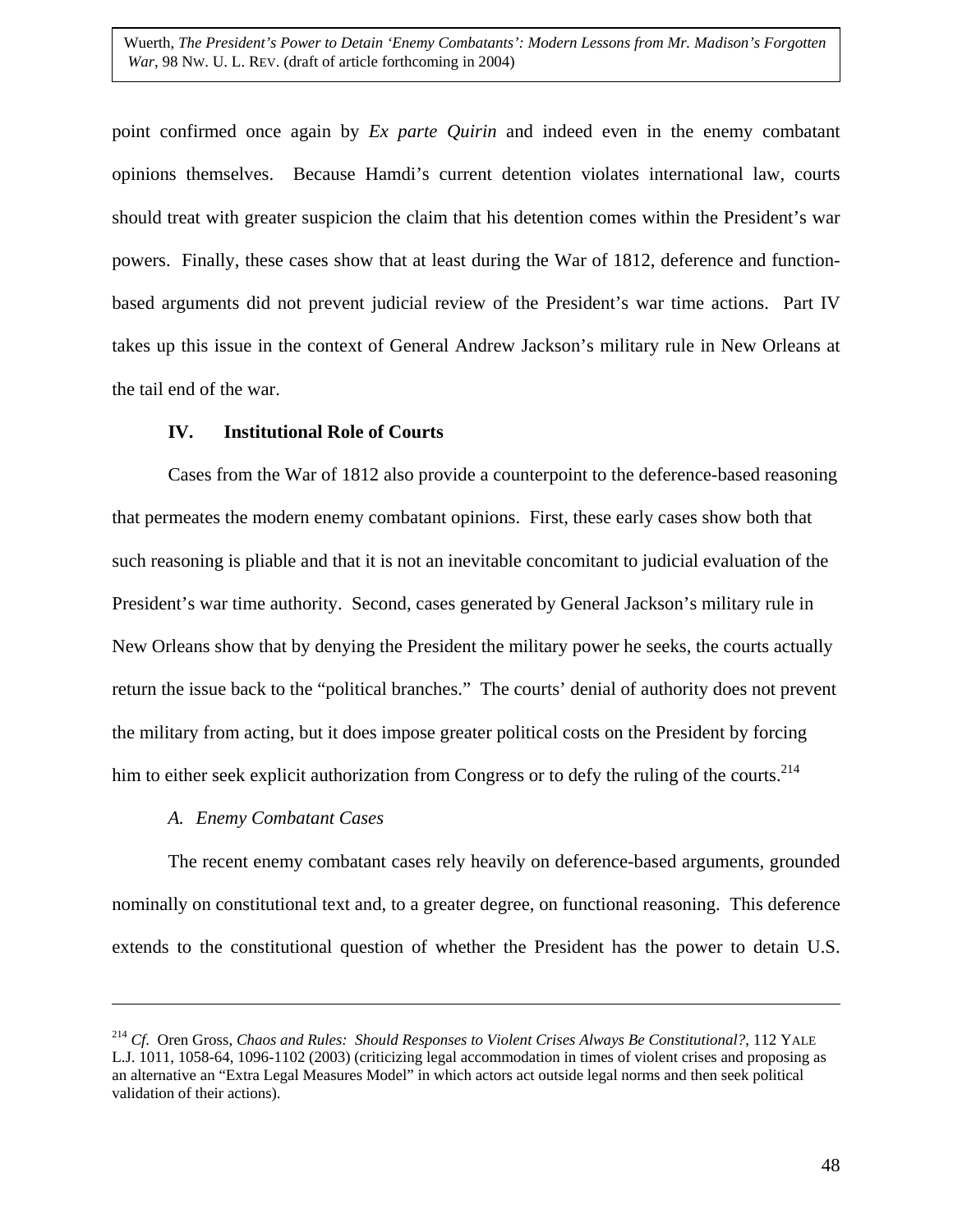citizens as "enemy combatants" and also to the factual question of whether the detainees actually are such combatants.<sup>215</sup>

Textual arguments play a decidedly secondary role in the enemy combatant cases. The *Padilla* opinions rarely mention the text of the Constitution at all, relying instead on *Quirin*. [216](#page-49-1) The *Hamdi* opinions list seriatim the war-related powers conferred on Congress by Article I and on the President by Article II of the Constitution,<sup>217</sup> and then state that these powers include "the authority to detain those captured in armed struggle."<sup>218</sup> *Hamdi III* further reasons that Article III, which governs the judicial power of United States, contains "nothing analogous" to these Article I and II powers, and therefore the courts must give "great deference" to the "political branches" "in accordance with this constitutional text."<sup>219</sup> This textual reasoning is strikingly weak. Article III mentions nothing about taxes, bankruptcy, or commerce among the several states, yet the courts are not required to give "great deference" in cases raising these issues. $220$ 

<span id="page-49-0"></span><sup>215</sup> *Hamdi II*, 296 F.3d at 281-82 (deference on constitutional question); *id.* at 283 (deference on factual question of combatant status); Padilla v. Bush, 233 F. Supp. 2d at 606-08 (same); *Hamdi III*, 316 F.3d at 462-64 (deference on constitutional question); *id.* at 473 (deference on factual question of combatant status); *Hamdi IV*, No. 02-7338, 2003 WL 21540768, \*11 (4th Cir. July 9, 2003) (Traxler, C.J., concurring in the denial of rehearing *en banc*) (same).

<span id="page-49-1"></span><sup>216 233</sup> F. Supp. 2d at 593-96; 243 F. Supp. 2d at 53 (describing *Quirin* as the case "that provided principal support for the central holding" in the court's first opinion and not discussing the text of the Constitution).

<span id="page-49-2"></span><sup>217</sup> *Hamdi II*, 296 U.S. at 281; *Hamdi III*, 316 F.3d at 462-63.

<span id="page-49-3"></span><sup>218 316</sup> F.3d at 463 (citing *Hamdi II*, 296 U.S. at 281).

<span id="page-49-4"></span><sup>&</sup>lt;sup>219</sup> *Id.* (quoting *Hamdi II*, 296 U.S. at 281). The term "political branches" refers to the Executive and Legislative branches of government. *Id.*

<span id="page-49-5"></span><sup>&</sup>lt;sup>220</sup> Indeed in construing the Commerce Clause, the Court recently refused to afford deference to Congress at all, striking down the Violence Against Women Act despite substantial congressional fact-finding in support of the legislation. U.S. v. Morrison**,** 529 U.S. 598, 628-37 (2000) (Souter, J., dissenting). Moreover, if anything, Article III seems to contemplate a substantial role for the federal judiciary in cases that may raise foreign policy questions, by explicitly mentioning cases involving Ambassadors, admiralty and maritime jurisdiction, and "foreign States, Citizens or Subjects." U.S. CONST. art. 3, § 2.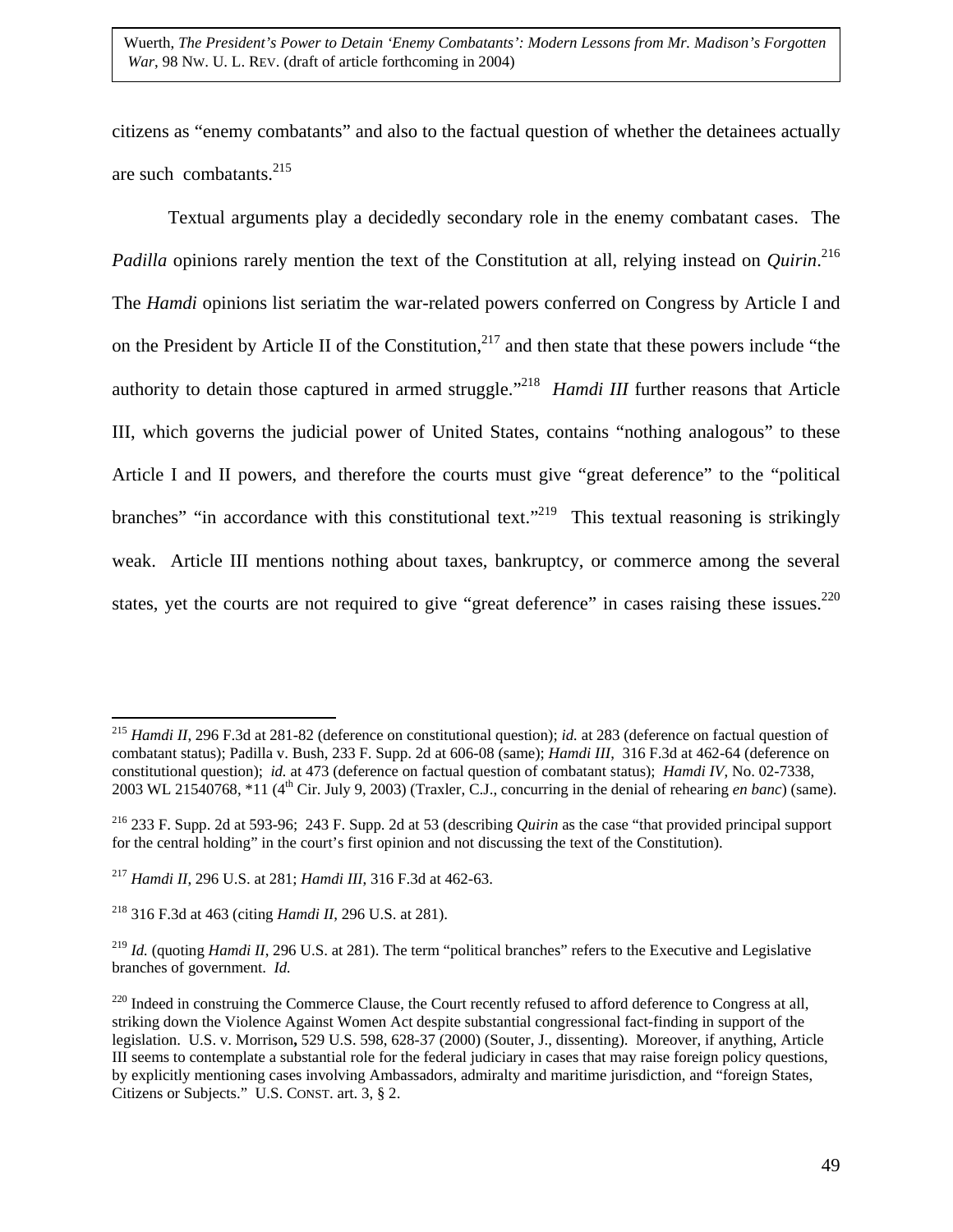More fundamentally, however, this sort of deference which lacks strong textual antecedents does little to help the courts determine the outer boundaries of presidential power.<sup>[221](#page-50-0)</sup>

Functional reasoning plays a more important role in the enemy combatant cases, both to confine the role of judiciary and to support the President's authority to designate enemy combatants for military detention. For example, *Hamdi III* reasoned that courts lack expertise and experience to supervise armed conflict.<sup>222</sup> Similarly, the court's conclusion that Hamdi's detention "bears the closest imaginable connection to the President's constitutional responsibilities" was based largely on the "two vital purposes" served by the detention:

1

<span id="page-50-0"></span><sup>221</sup> Another difficulty with deference is the courts' tendency to lump different kinds of cases together. *Hamdi II*, for example, cites several cases for the proposition that "in accordance with" constitutional text "great deference" is appropriate with respect to military and foreign affairs. 296 F.3d at 281; *see also Hamdi III*, 316 F.3d at 463. But the block citation in *Hamdi II* fails to distinguish among various kinds of deference. In *United States v. The Three Friends,* 166 U.S. 1 (1897), one of the cases cited by *Hamdi II*, the Court deferred to the President's interpretation of a statute authorizing the forfeiture of certain vessels. *Id*. at 51, 53; *see also* Stewart v. Kahn 78 U.S. 493 (1870) (construing a federal statute that tolled statutes of limitations during the Civil War). The enemy combatant cases involve deference of a different sort because the courts are not interpreting a statute, instead they are determining the constitutionality of the President's action. *See* Curtis A. Bradley, *Chevron Deference and Foreign Affairs*, 86 VA. L. REV. 649, 661-3 (2000) (distinguishing among different kinds of deference). In this sense, the cases are closer to *Dames & Moore v. Regan*, 453 U.S. 654 (1981) in which the Court upheld an executive order nullifying claims pending in federal court against the Iranian government; such claims could be submitted to the U.S.-Iran Claims Tribunal for resolution pursuant to an international agreement concluded by the President with Iran. *See also* American Ins. Assoc. v. Garamendi, No. 02-722, 2003 WL 214334477 (U.S. June 23, 2003) (holding that executive agreements with other countries preempted state laws that conflicted with the foreign policy expressed in those agreements). But *Dames & Moore* considered an executive agreement concluded with Iran pursuant to the President's "foreign affairs" power, had nothing to do with the President's war time authority, and did not (at least in the Court's view) present a Fifth Amendment or other Bill of Rights issue. 453 U.S. at 688; *see also* Garamendi, No. 02-722, 2003 WL 21433477, \*12 n.9 (2003) (reasoning that executive agreements can preempt state law but only subject to "the Constitution's guarantees of individual rights"). *The Prize Cases*, as we have seen, held the President to international law, *see supra* text at note 195-19, and depended in part on retroactive authorization by Congress. *The Prize Cases*, 67 U.S. 635, 671 (1862). The *Curtiss-Wright* case, also listed in *Hamdi II*'s block citation, involved an explicit and detailed grant of authority by Congress to the President. United States v. Curtiss-Wright Export Corp. 299 U.S. 304, 311-13 (1936).

<span id="page-50-1"></span><sup>222 316</sup> F.3d at 463, 469-473; *see also Hamdi IV*, No. 02-7338, 2003 WL 21540768, at \*2 (Wilkinson, C.J. concurring in denial of rehearing *en banc*) ("[t]he ingredients essential to military success - its planning, tactics, and intelligence – are beyond our ken….").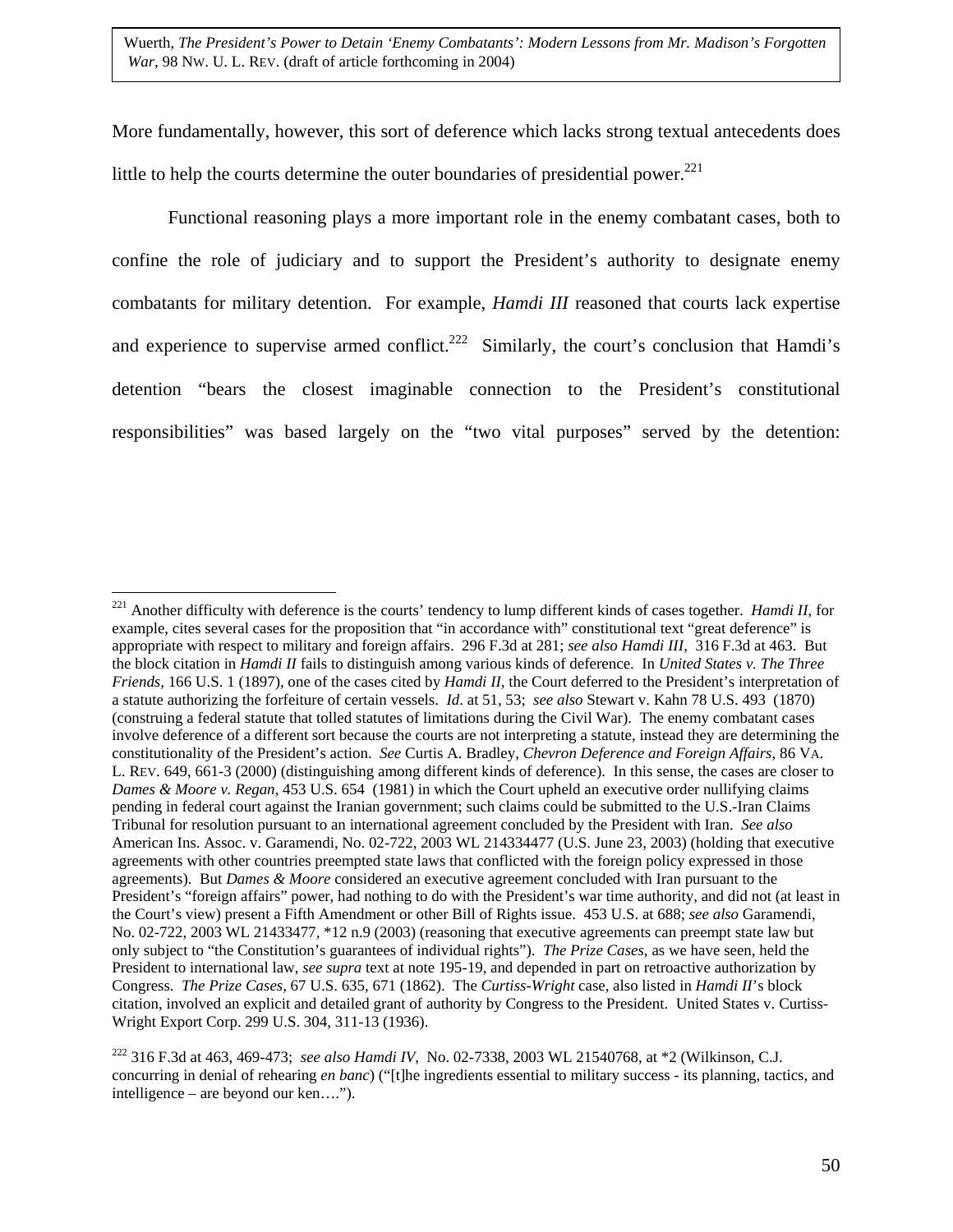preventing detainees from rejoining the enemy and "relieving the burden on military commanders of litigating the circumstances" of the capture. $223$ 

These lines of reasoning leave courts in something of a quandary. If indeed courts are ill-suited to make determinations about the conduct of war,  $224$  how are they to evaluate the claims by the executive about the nature of combat and its "vital purposes?" This functional argument, although sound enough in one sense, almost invariably leaves the courts entirely at the mercy of the executive's representations of what warfare involves. This reasoning has no clear endpoint, making it difficult for the courts to generate the standards by which to evaluate the detentions.<sup>[225](#page-51-2)</sup>

An alternative approach would have the courts grant habeas relief in these cases. Courts, as we have seen, might grant relief by applying a relatively bright line rule: detentions of U.S. citizens that violate the Geneva Conventions (or perhaps other international law)<sup>226</sup> or that lack specific congressional authorization, exceed the President's constitutional authority under a general use of force authorization or a general declaration of war. This approach would force the political branches to consider and perhaps resolve many issues that the courts must now decide themselves. Note, for example, that had the government heeded the Third Geneva Convention and afforded Hamdi a determination of his status by a "competent tribunal" (which could be a

1

<span id="page-51-0"></span><sup>223</sup> *Id.* at 465-6; *see also* Johnson v. Eisentrager, 339 U.S. 763, 778-9 (discussing the burdens of producing enemy aliens capture abroad for habeas hearings in the United States).

<span id="page-51-1"></span><sup>224</sup> *Hamdi IV*, No. 02-7338, 2003 WL 21540768, at \*3-4 (Wilkinson, C.J., concurring in denial of rehearing *en banc*).

<span id="page-51-2"></span><sup>&</sup>lt;sup>225</sup> This is an issue that has divided the Fourth Circuit. *See Hamdi IV*, No. 02-7338, 2003 WL 21540768,  $*2-4$  (4<sup>th</sup>) Cir. July 9, 2003) (Wilkinson, C.J. concurring in denial of rehearing *en banc*); *id*. at \*9 (Traxler, C.J., concurring in denial of rehearing *en banc*); *id.* at \*16-17, \*25-26 (Luttig, C.J., dissenting from denial of rehearing *en banc*); *id.* at \*27-28 (Motz, C.J., dissenting from denial of rehearing *en banc*).

<span id="page-51-3"></span><sup>226</sup> *See infra* Part II.B.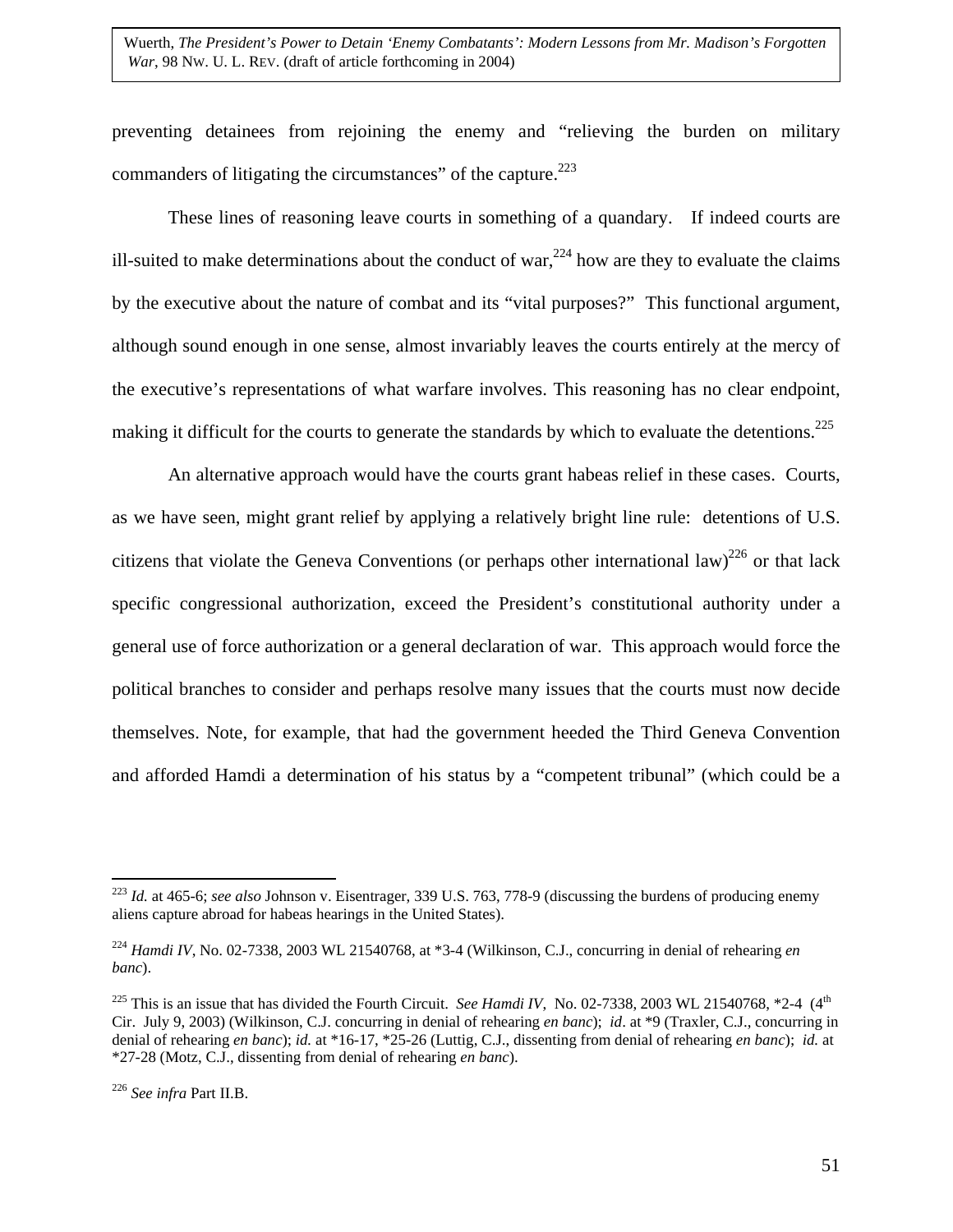military or judicial court),  $227$  federal courts subsequently reviewing the detention might have much of the information they currently lack - such as where and under what circumstances he was captured.<sup>228</sup> Specific congressional authorization would require Congress to take the first cut at fashioning the standards that govern detentions.<sup>229</sup> The power of the President and Congress together is not unlimited,<sup>230</sup> so courts also eventually would have to review even these detentions. But at least they would work initially with parameters set by Congress and international law[.231](#page-52-4)

The War of 1812 cases support this reasoning in two ways. First, they show that deference and function-based reasoning are not an inevitable part of judicial interpretation of the President's war powers under the Constitution. Both before and after the War of 1812, courts held officers making military command decisions in the field liable for any actions that exceeded

<span id="page-52-0"></span> $\overline{a}$  $^{227}$  The Geneva Conventions of 12 August 1949: Commentary of International Committee of the Red CROSS, Convention III. art. 5 at 77-78 (Jean S. Pictet, ed. 1958); *see also* Thomas J. Lepri, Note, *Safeguarding The Enemy Within: The Need for Procedural Protections for U.S. Citizens Detained as Enemy Combatants under* Ex Parte Quirin, 71 FORDHAM L. REV. 2565 (2003) (describing Article 5 tribunals used during the Vietnam conflict).

<span id="page-52-1"></span><sup>&</sup>lt;sup>228</sup> The Fourth Circuit has struggled with this question. *See infra* note 116.

<span id="page-52-2"></span><sup>&</sup>lt;sup>229</sup> As an example, California Congressman Adam Schiff introduced the Detention of Enemy Combatants Act, which would explicitly authorize the detention of U.S. citizens as enemy combatants if they are members of al Qaeda or have "willingly cooperated with a terrorist network in the planning of an attack against the United States," as well as require access to counsel and the right to petition for release. Vladeck at 968 (citing H.R. 5684, 107th Cong. (2002)). A judicial decision that permits such detention and/or that requires access to counsel endures as largely indelible precedent; denying the right to detain absent congressional authorization forces the other two branches to reach agreement on this issue or the President to take the political risks of defying the courts. *See infra* text at note 261.

<span id="page-52-3"></span><sup>230</sup> *See* Turley, *Tribunals and Tribulations*, *supra* note 36, at 750 n.642.

<span id="page-52-4"></span> $^{231}$  This approach also partially avoids the potential functional costs of the courts' current approach, including the government's incentives to manipulate court proceedings by threatening to turn the defendant over to military authorities. The government switched Al Marri from the criminal system to military detention as his trial approached, *see infra* text at note 22, and has threatened to transfer Moussaoui to the military justice system if his trial does not go well for the government. *See infra* note 209. Similarly, it is difficult to explain why Hamdi is detained as an enemy combatant while John Walker Lindh was tried in federal court. *See* Melysa H. Sperber, Note, *John Walker Lindh and Yaser Esam Hamdi: Closing the Loophole in International Humanitarian Law for American Nationals Captured Abroad While Fighting With Enemy Forces*, 40 AM. CRIM. L. REV. 159, 160-65 (2003).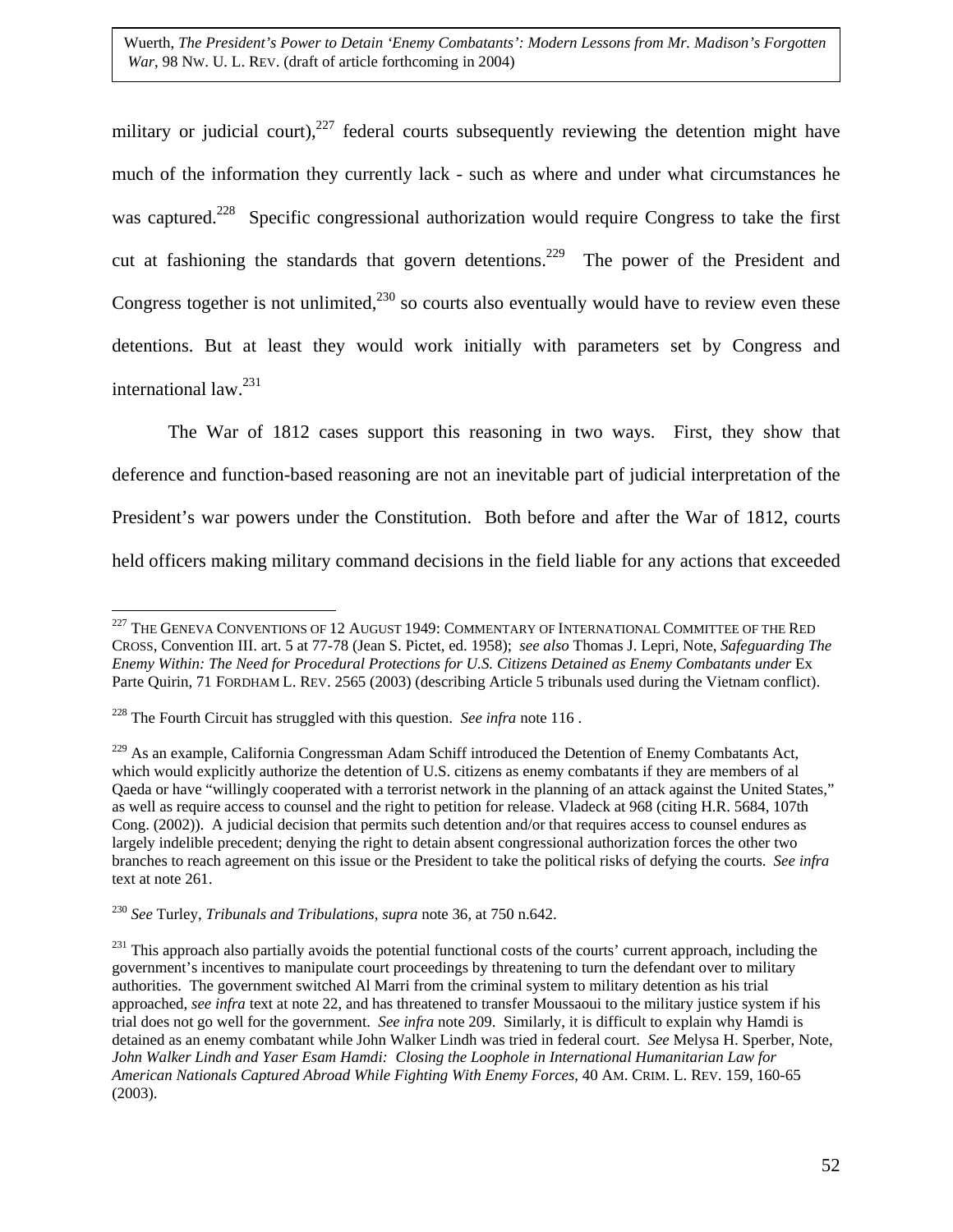<span id="page-53-6"></span>their authority, with no defense for good faith. In other words, there was no official immunity.<sup>232</sup> No lack of "expertise and experience"<sup>233</sup> or concern with the "vital purposes"<sup>234</sup> of detention prevented courts and juries from awarding damages against military officers during the War of 1812. Chauncey, as we have seen, unsuccessfully sought to detain Stacy to prevent him from revealing more information to the enemy.<sup>235</sup> Smith argued that military necessity justified the detention of Shaw, at least to investigate the charge of spying, but the court disagreed.<sup>236</sup> Similarly, after the Mexican-American war, a jury considered whether the confiscation of property during hostilities in Mexico was really warranted; the officer unsuccessfully argued for "some discretionary power as to the measures he should adopt."<sup>237</sup> These cases show that functional reasoning is neither a textual imperative nor a set of self-evident, immutable principles.

Second, the War of 1812 also supports this approach with a sterling example of judicial resistance to the military power exercised by General Jackson in New Orleans at the close of war.<sup>238</sup> As discussed below, this example shows that the Executive Branch can act even in the

<span id="page-53-0"></span><sup>1</sup> <sup>232</sup> *See* Cross v. Harrison, 57 U.S. (16 How.) 164 (1854) (considering but not imposing such liability); Little v. Barreme, 6 U.S. (2 Cranch) 170, 178-9 (1804). In *Little*, Justice Marshall writing for a unanimous Court upheld an award of damages against U.S. naval captain who acted under instructions to seize a vessel traveling from France. The seizure exceeded the authority conferred by a federal statute, and although Justice Marshall confessed that he first thought that military officers acting under orders ought be immune from personal liability, he ultimately reasoned that the instructions of a superior officer could not "legalize an act that without those instructions would have been a plain trespass." *See generally*, Lawson & Seidman, *supra* note 197, at 591-594.

<span id="page-53-1"></span><sup>233</sup> *Hamdi* III, 316 F.3d at 463.

<span id="page-53-2"></span><sup>234</sup> *Hamdi III*, 316 F.3d at 465 (quoting *Hamdi II*, 296 F.3d at 283-84).

<span id="page-53-3"></span><sup>235</sup> *See supra* Part II.A.

<span id="page-53-4"></span><sup>236</sup> Smith v. Shaw, 12 Johns. 257 (Sup. Ct. N.Y. 1815).

<span id="page-53-5"></span><sup>237</sup> Mitchell v. Harmony, 54 U.S. 115, 134 (1851).

<sup>238</sup> History provides other examples too, of course, including *Ex parte Merryman*, 17 F.Cas. 144 (D. Mary. 1861); *Ex parte Milligan*, 71 U.S. 2 (1866) from the Civil War, *Duncan v. Kahanamoku*, 327 U.S. 304 (1946) and *Ex parte White*, 66 F. Supp. 992 (1944) from World War II, *Youngstown Sheet and Tube Co. v. Sawyer*, 343 U.S. 937 (1952)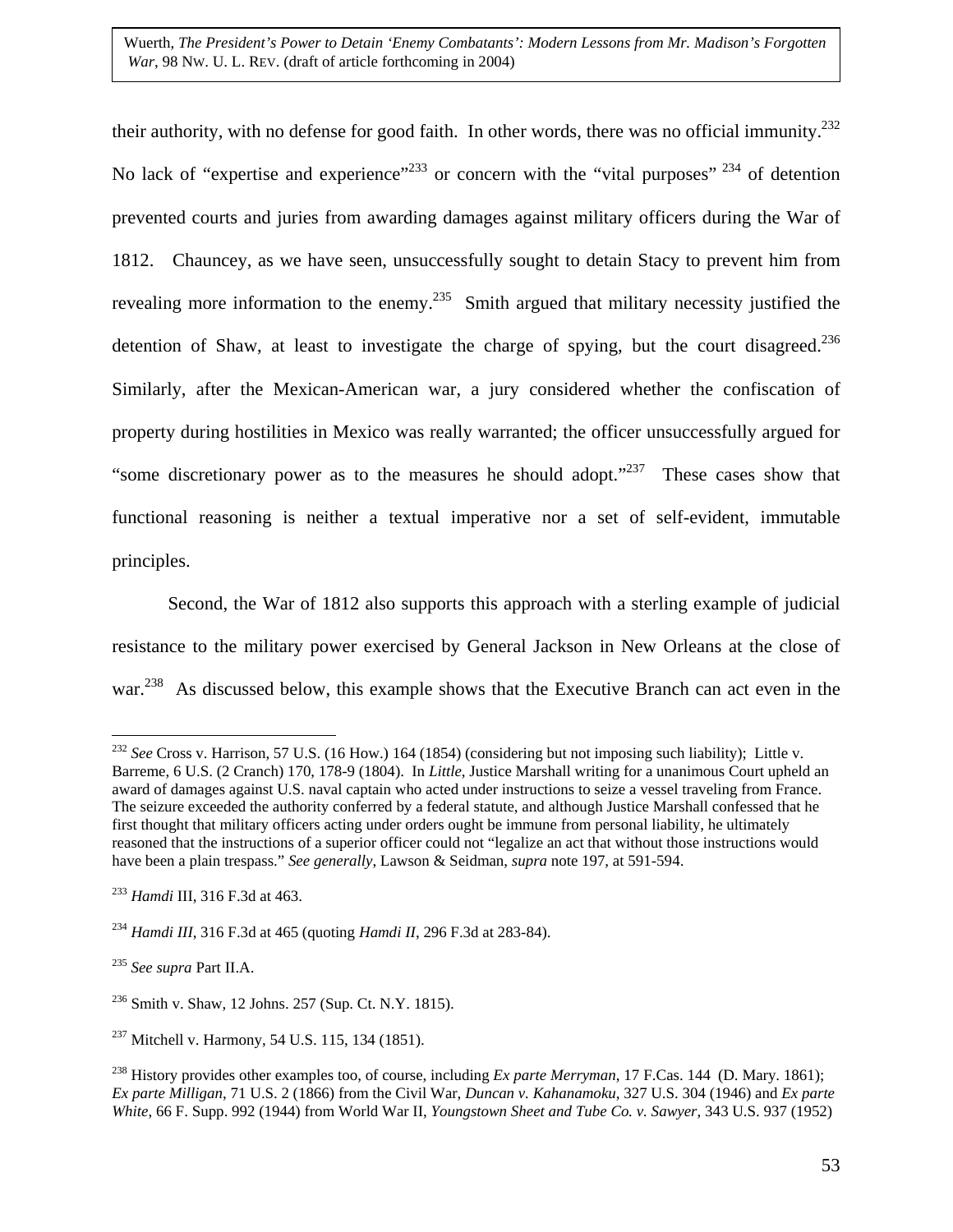teeth of judicial opinion denying his authority, but that the political risks to that branch are then far higher. The question thus is not whether the courts should leave these questions up to the President or to the "political branches"; the question is whether the President's action is given judicial imprimatur, or whether he must seek specific congressional authorization or take the political risk of acting counter to the courts. Observers have maintained that the President is bound more by politics than by law when he takes emergency action during war,  $^{239}$  but even if this is true it does not mean that courts should necessarily sanction the President's use of such authority.<sup>240</sup> A decision by the courts denying the President the power he seeks remains vitally important because it changes the political stakes and meaning of the President's actions, and because it prevents constitutional entrenchment of expanding presidential power.

## *B. The Battle of New Orleans*

When Theodore Roosevelt issued the third edition of his definitive work on the naval War of 1812, he added a final chapter on the battle of New Orleans despite the battle's lack of naval significance.<sup>241</sup> As the "crowning event of the war," it was a battle Roosevelt could not

from the Korean War, and *New York Times v. United States*, 403 U.S. 713 (1971) from the Vietnam War. Two of these decisions, *Milligan* and *Duncan*, are criticized as largely irrelevant because the courts handed them down only after the end of hostilities. *See* ROSSITER & LONGAKER, *supra* note 3, at 34 ("It cannot be emphasized too strongly that the decision in [*Milligan*] followed the close of the rebellion by a full year, altered not in the slightest degree the extraordinary methods through which that rebellion had been suppressed, and did nothing more than deliver from jail a handful of rascals who in any event would have probably gained their freedom in short order."); REHNQUIST, *supra* note 3, at 224 (noting that a decision made "after hostilities have ceased" is "more likely to favor civil liberty than if made while hostilities continue").

<span id="page-54-0"></span><sup>239</sup> Korematsu v. United States, 323 U.S. 214, 248 (Jackson, J. dissenting); Gross, *supra* note 214, at 1125; Abraham D. Sofaer, *Emergency Power and the Hero of New Orleans*, 2 CARDOZO L. REV. 233, 253 (1981); *cf.* Rehnquist, *supra* note 3, at 223-24 (quoting Attorney General Biddle's comment about President Roosevelt: "Nor do I think that the Constitutional difficulty plagued him. The Constitution has not greatly bothered any wartime President").

<span id="page-54-1"></span><sup>&</sup>lt;sup>240</sup> *Hamdi III* reasoned to the contrary. The Fourth Circuit concluded that it must defer to the political branches because "those branches more accountable to the people should be the ones to undertake the ultimate protections and to ask the ultimate sacrifice from them." *Hamdi III*, 316 U.S. at 463.

<span id="page-54-2"></span><sup>241</sup> ROOSEVELT, *supra* note 75, at 5-15.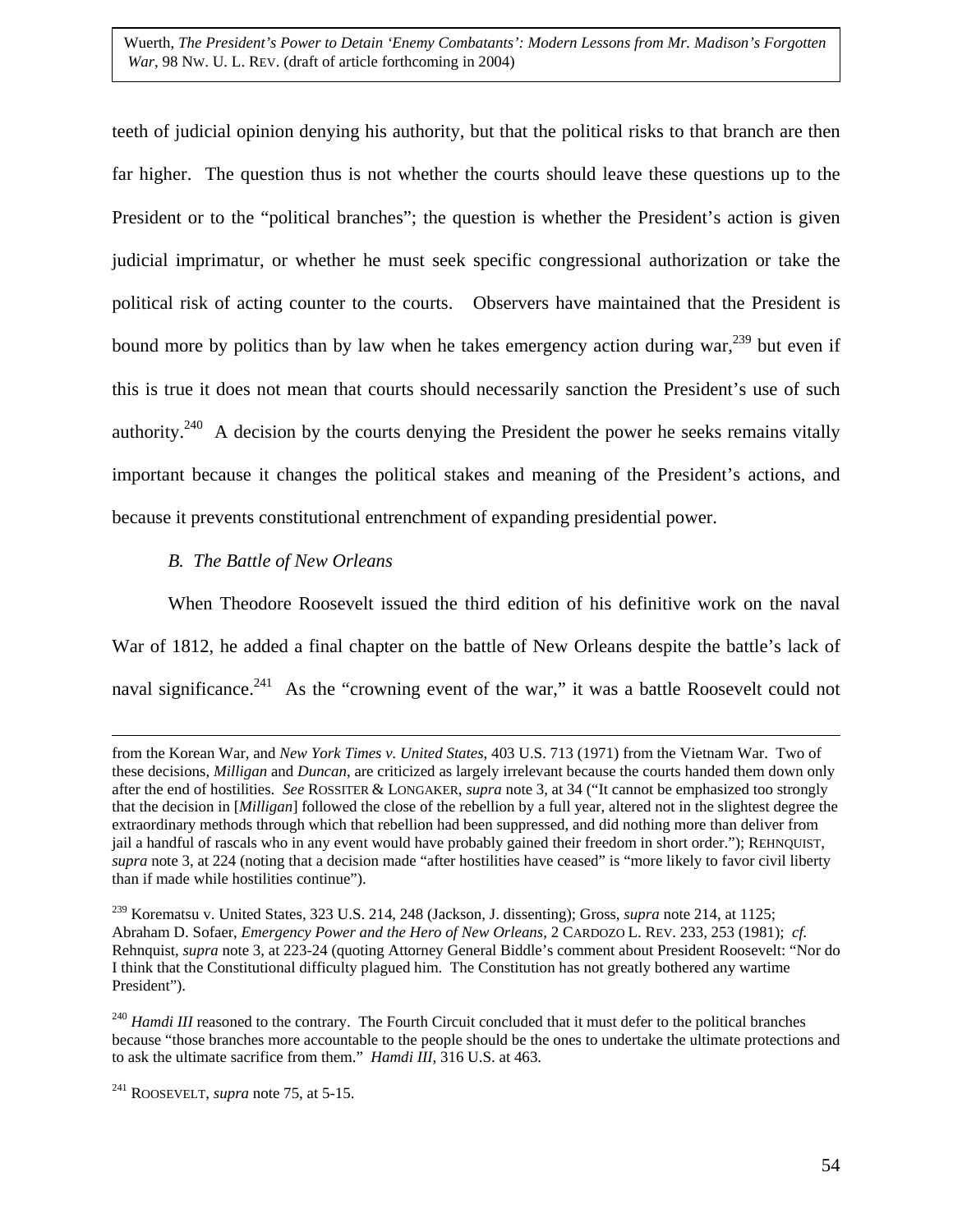resist describing.<sup>242</sup> In Roosevelt's colorful prose, the city faced a "mighty and cruel foe" in the British anchored just off the coast, but "nothing save fierce defiance reigned in the Creole hearts of the Crescent City," for Andrew Jackson "master-spirit" was in their midst. Whether one credits Jackson's "implacable fury" at the British or his upbringing among the "lawless characters" of the Tennessee frontier,  $243$  Jackson emerged from the January 8, 1815 battle an unmistakable hero. He decisively defeated the British with relatively few American casualties despite being greatly outnumbered by British forces.<sup>244</sup>

General Jackson kept New Orleans under martial law until March 13, 1815, fearing renewed attack from the British.<sup>245</sup> When an unsigned letter in the newspaper challenged his military rule, Jackson compelled the disclosure of the author's identity and then had the author, a state legislator named Louaillier, arrested as a "spy."<sup>246</sup> A local judge issued a writ of habeas corpus and Jackson had him arrested for "exciting mutiny" along with a district attorney who sought a writ of habeas corpus to free the judge. $247$  In the end the court martial dismissed the charges against Louaillier, and Jackson released all three prisoners when he received official word of the Treaty of Ghent.<sup>248</sup>

<span id="page-55-5"></span><sup>247</sup> *Id*. at 243.

<span id="page-55-6"></span><sup>248</sup> *Id*. at 244.

<span id="page-55-0"></span> $\overline{a}$ <sup>242</sup> *Id.* at 15.

<span id="page-55-1"></span><sup>243</sup> *Id*.

<span id="page-55-2"></span><sup>&</sup>lt;sup>244</sup> *Id.* Sofaer estimates the British forces at 12,000-15,000 men. Jackson commanded about 1,000 regular troops and "several thousand" poorly trained and partially unarmed militiamen. *See* Sofaer, *supra* note 239, at 239; *cf*. STAGG, *supra* note 75, at 496-97 (estimating that some "4,000 Tennessee and Mississippi militia" were part of Jackson's forces).

<span id="page-55-3"></span><sup>245</sup> *See* Turley, *supra* note 36, at 726-27 (detailing the strained relationship between General Jackson and some of the people of New Orleans during the period of military rule).

<span id="page-55-4"></span><sup>246</sup> *See* Sofaer *supra* note 239, at 242.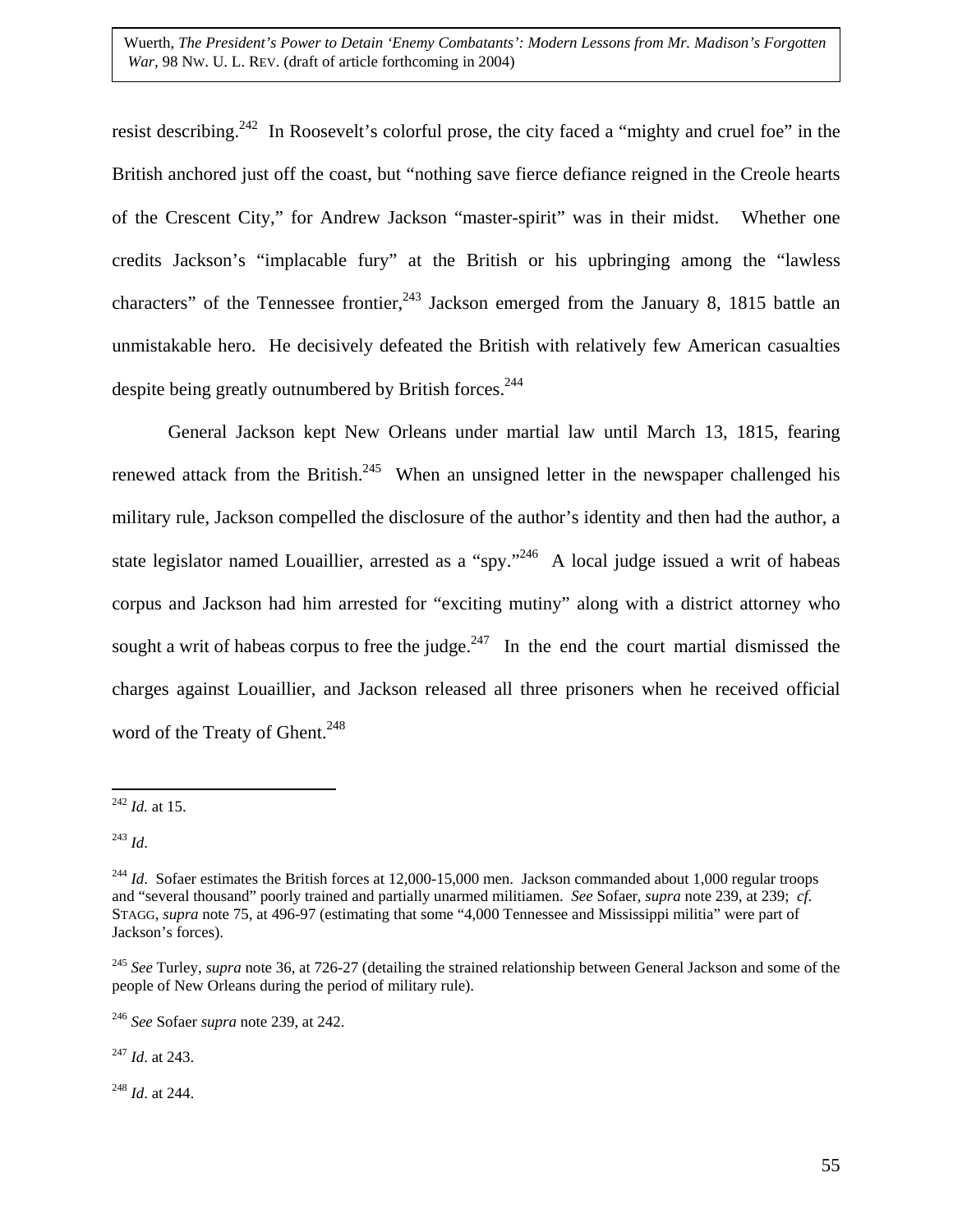After his release, the district attorney immediately brought a contempt proceeding against Jackson before the formerly imprisoned federal judge. General Jackson hired an attorney, appeared in court accompanied by an unruly crowd of supporters, and defended his actions as both a military necessity and a lawful exercise of executive authority under martial law. The judge rejected Jackson's argument and imposed a \$1,000 fine which Jackson promptly paid.<sup>249</sup> Jackson made a dramatic speech justifying his actions even if they departed from civil authority, and pointed out that since the danger had passed he would "submit cheerfully to the operation of the laws, even when they punished action which were done to preserve them. $^{3250}$  $^{3250}$  $^{3250}$ 

In one sense the entire Louaillier incident has little to do with the detentions of Hamdi and Padilla. With the exception of the "spying" charge against Louailler (which was dismissed for lack of evidence), none of General Jackson's detainees had even purported ties to the enemy, hence they ill-fit the "enemy combatant" category.<sup>251</sup> One might, however, draw some institutional lessons from the Louaillier incident. President Madison viewed Jackson's actions as justified, but not necessarily lawful.<sup>252</sup> Madison emphasized that the "law of necessity" should not be confused with "ordinary rules of military services," and that even if justified by necessity, a commander cannot "resort to the established law of the land, for the means of vindication.["253](#page-56-4) And the courts, by issuing the initial writ (and later the sanctions) forced Jackson to defend the necessity of his actions in the face of judicial opinions to the contrary, markedly raising the political stakes of his actions. In a sense, the outcome would be the same except for the token

<span id="page-56-0"></span><sup>249</sup> *Id*. at 245-48.

<span id="page-56-1"></span><sup>250</sup> Sofaer, *supra* note 239, at 248 (quoting Charles Gayarre, 4 HISTORY OF LOUISIANA 625 (1885)).

<span id="page-56-2"></span><sup>&</sup>lt;sup>251</sup> Notice that Jackson did not defend the detention of Louaillier based on his purported ties to the enemy.

<span id="page-56-3"></span><sup>252</sup> Sofaer, *supra* note 239, at 249.

<span id="page-56-4"></span><sup>253</sup> *Id.* at 249 (quoting 2 CORRESPONDENCE OF ANDREW JACKSON 203-04 (J. Bassett ed. 1927)).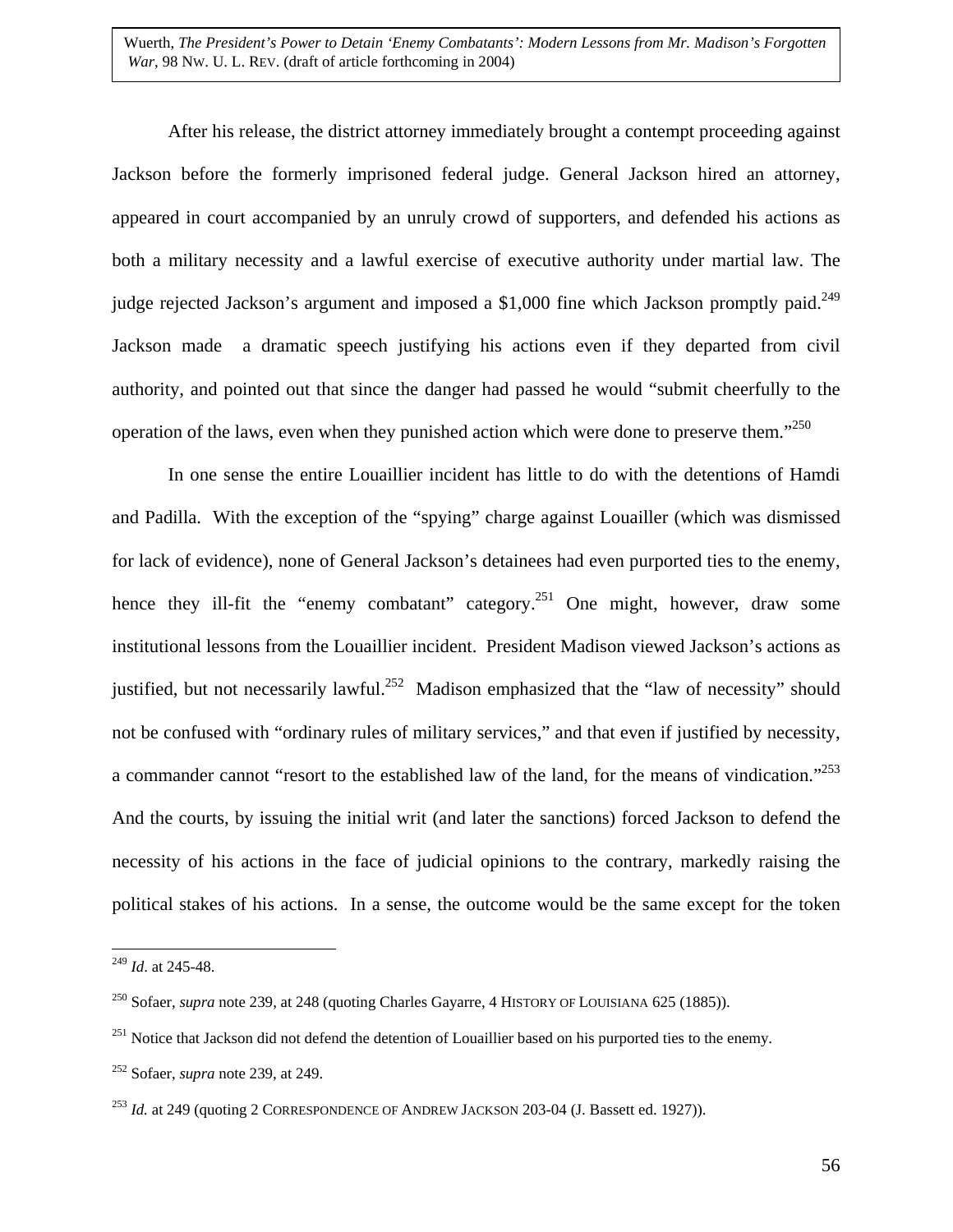\$1,000 fine. But in another way, the outcome would have been entirely different, for Jackson would not have had to justify his actions to the public, and the next President or General would have had a solid legal basis for such detentions.

These observations about the Louaillier incident are useful in considering the precedent established by the Civil War. President Lincoln arrested and detained many U.S. citizens both for speaking out against his wartime policies (including those who hindered conscription) and for aiding enemy forces.<sup>254</sup> But he did so largely without judicial confirmation of his authority from the Supreme Court[.255](#page-57-1) In *Ex parte Merryman*, [256](#page-57-2) Chief Justice Taney issued a writ of attachment concluding that the President lacked the authority to detain John Merryman, who was accused of aiding the enemy forces by assisting in the destruction of railway bridges in Maryland.<sup>257</sup> Lincoln ignored Taney's ruling, but the judiciary did not give its imprimatur to Lincoln's actions. In *Ex parte Vallidigham*<sup>258</sup>, the Court upheld the trial by military commission of an outspoken politician who virulently opposed Lincoln, but did so on a technical point of appellate jurisdiction<sup>259</sup> that provided no strong judicial precedent on which future Presidents could rely

<span id="page-57-0"></span><sup>254</sup> *See* MARK E. NEELY, JR., THE FATE OF LIBERTY: ABRAHAM LINCOLN AND CIVIL LIBERTIES 113-138 (1991) (extensively analyzing the different types and numbers of prisoners).

<span id="page-57-1"></span><sup>255</sup> *See* ROSSITER & LONGAKER, *supra* note 3, at 5 (noting that Lincoln's "breath-taking estimate[] of [his] own war powers" has "earned no blessing under the hands of the judiciary").

<span id="page-57-2"></span> $256$  17 F.Cas. 144.

<span id="page-57-3"></span><sup>257</sup> *See* REHNQUIST, *supra* note 3, at 11-45.

<span id="page-57-4"></span> $258$  68 U.S. 243 (1863).

<span id="page-57-5"></span><sup>259</sup> *See* ROSSITER & LONGAKER, *supra* note 3, at 29 (describing the Court as beating "a unanimous retreat to the fortress of technicality").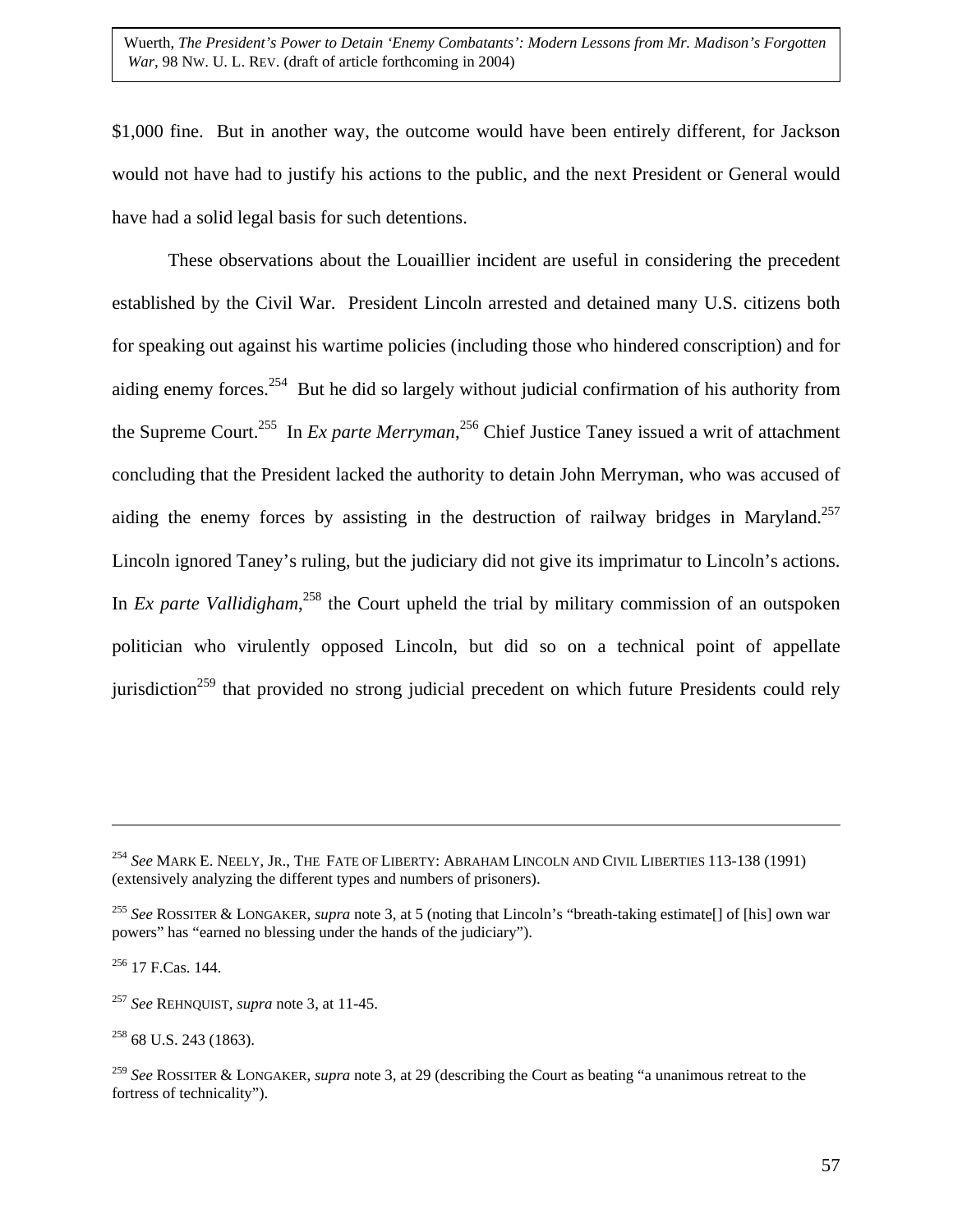for such authority. The U.S. courts said nothing more about the legality of military commissions until after the Civil War when the Supreme Court invalidated the trial of Lambdin Milligan.<sup>260</sup>

The War of 1812 thus provides two grounds on which to criticize the courts' use of deference-based reasoning. The early cases refused to employ such reasoning, undermining the argument that courts must defer as a constitutional or functional imperative. Second, when courts refuse to defer, the President may still seek congressional authorization for his actions or, in extreme situations, defy the courts. This entails greater political risks for the President, to be sure. But it has the advantages of keeping the judicial inquiry to relatively bright line rules, of forcing the President and Congress to engage many questions that the courts have taken for themselves, and it avoids creating precedent that constantly expands the President's power. Justice Jackson echoed this point in his famous dissent in *Korematsu*, when he reasoned that a military order "is not apt to last longer than the military emergency" but that a judicial opinion sanctioning such an order creates precedent that "lies about like a loaded weapon ready for the hand of any authority that can bring forward a plausible claim of an urgent need.<sup> $261$ </sup>

### **V. Conclusion**

 $\overline{a}$ 

One irony of the enemy combatant opinions is that for all their rhetoric about leaving the conduct of war to the political branches, they have given themselves the task of generating the standards that govern military detentions of "enemy combatants." The standards have proven

<span id="page-58-0"></span><sup>260</sup> *Id.* at 30-31. Perhaps the government's victory in the *Prize Cases* discouraged other potential litigants from challenging Lincoln's war time actions. *See* ROSSITER & LONGAKER, *supra* note 3, at 75. In any event, however sweeping Lincoln's victory was in the *Prize Cases*, the courts still held him to the standards set by international law. S*ee* NEELY *supra* note 254, at 39-159 (describing the Lincoln administration's efforts to run the Union blockade in compliance with international law, even when such compliance had no foreign policy benefits.)

<span id="page-58-1"></span><sup>261</sup> Korematsu v. U.S., 323 U.S. 214, 246 (1944) (Jackson, J., dissenting).